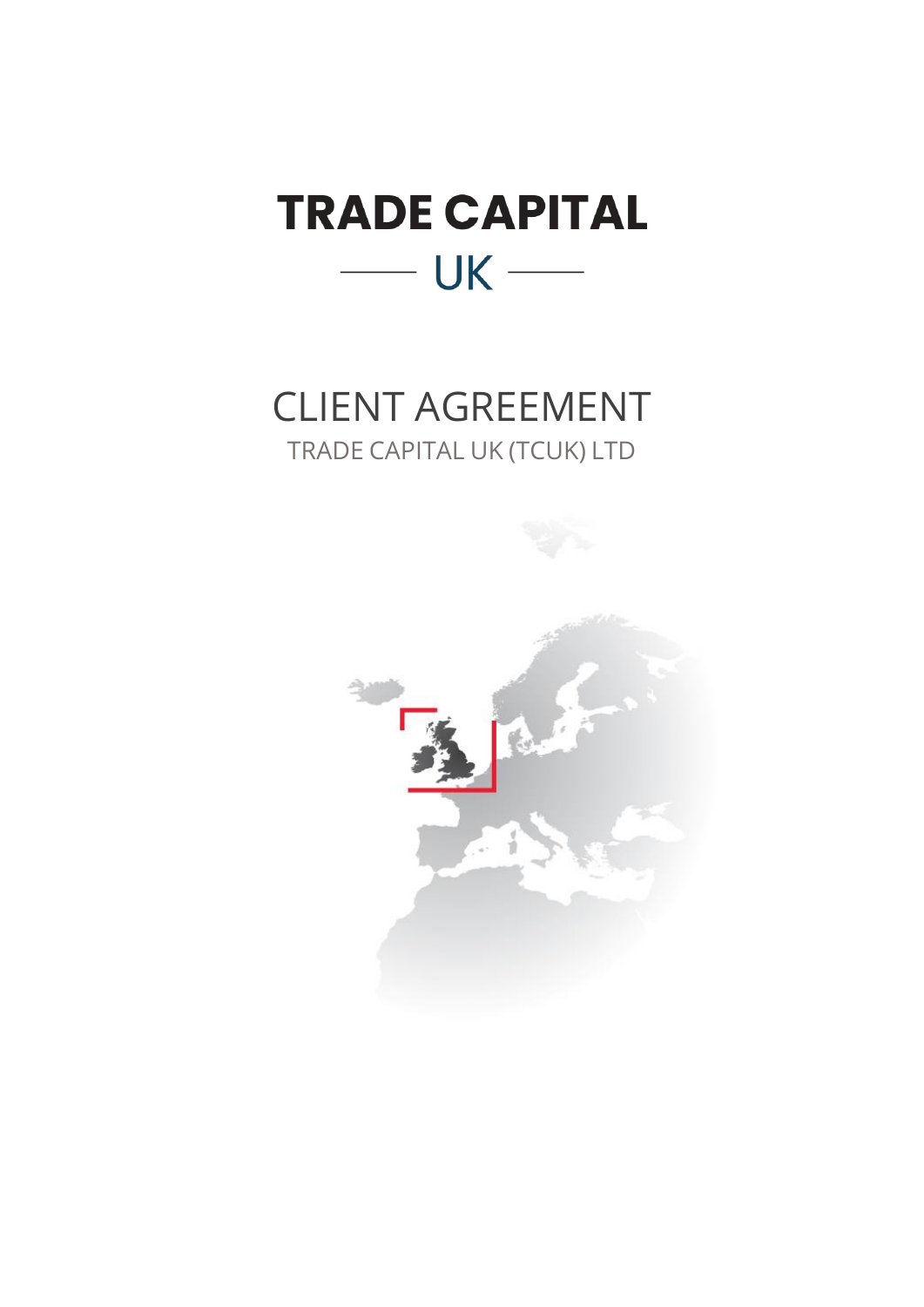# **CONTENTS**

| . 20 |
|------|
|      |
|      |
|      |
|      |
|      |
|      |
|      |
|      |
|      |
|      |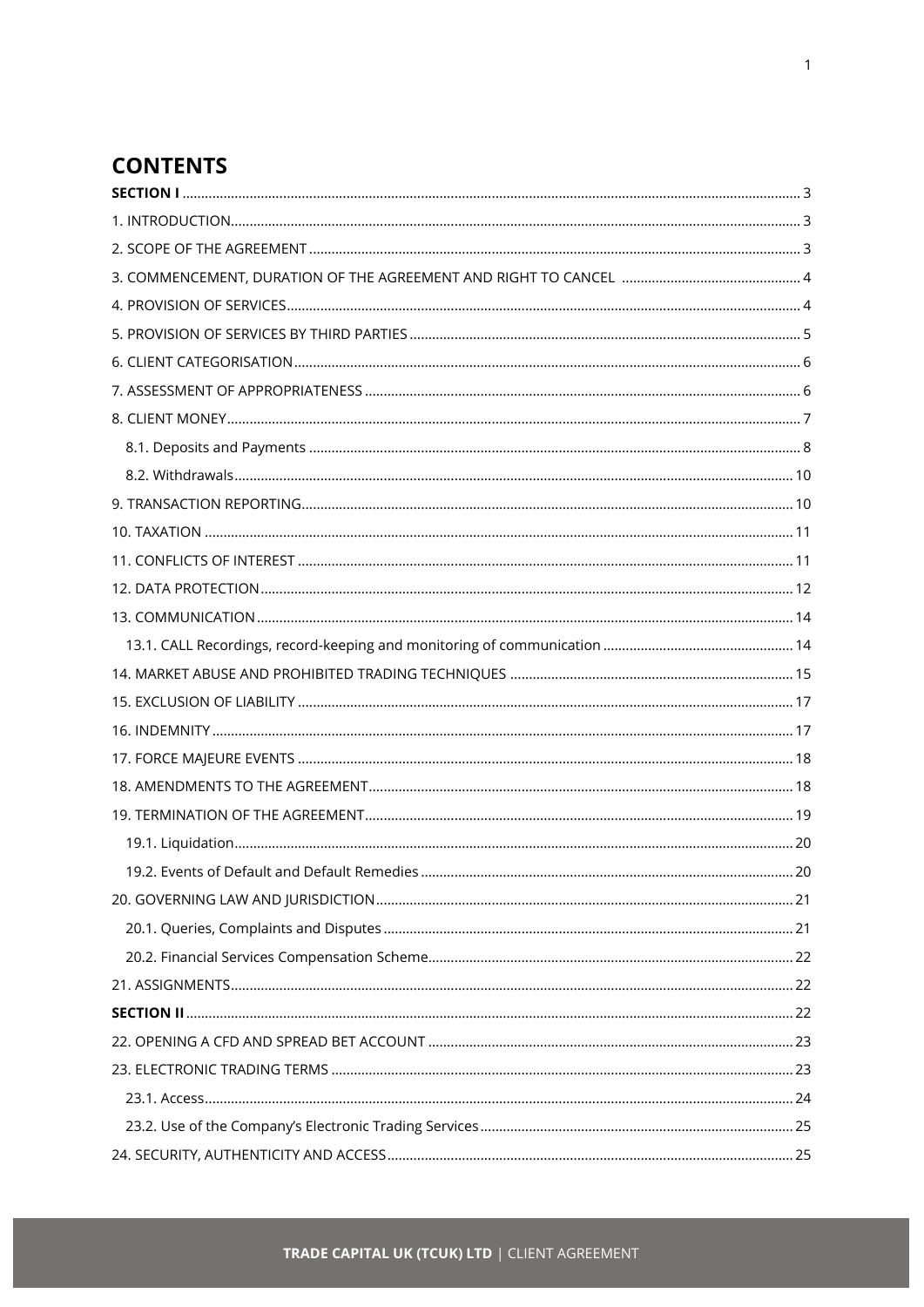|     | 29.2.1. |  |  |  |
|-----|---------|--|--|--|
|     | 29.2.2. |  |  |  |
|     |         |  |  |  |
|     |         |  |  |  |
|     |         |  |  |  |
|     |         |  |  |  |
|     |         |  |  |  |
|     |         |  |  |  |
|     |         |  |  |  |
|     |         |  |  |  |
|     |         |  |  |  |
|     |         |  |  |  |
|     |         |  |  |  |
|     |         |  |  |  |
|     |         |  |  |  |
|     |         |  |  |  |
|     |         |  |  |  |
| 34. |         |  |  |  |
| 35. |         |  |  |  |
| 36. |         |  |  |  |
|     |         |  |  |  |
|     |         |  |  |  |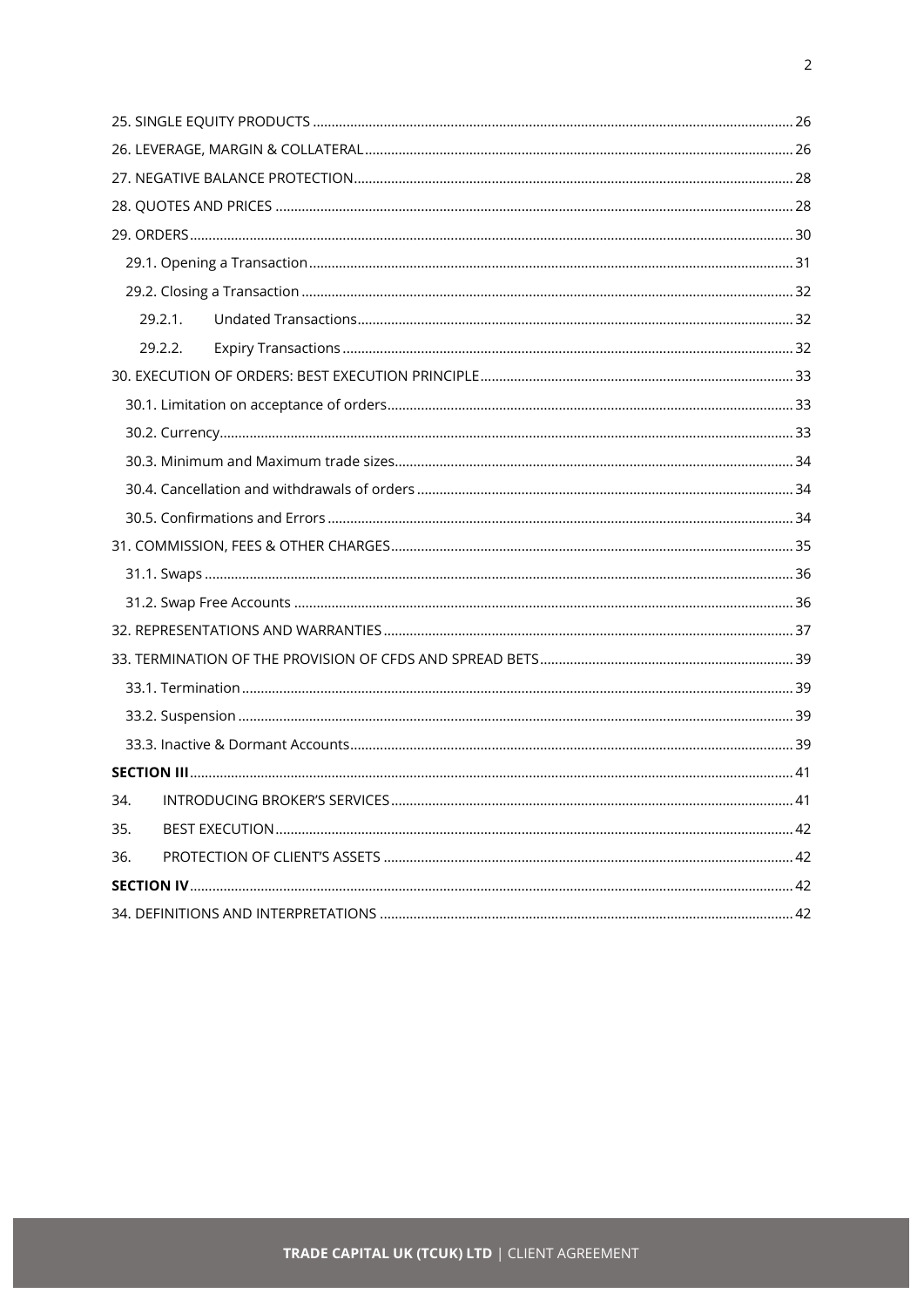#### <span id="page-3-0"></span>**SECTION I**

#### <span id="page-3-1"></span>**1. INTRODUCTION**

This Client Agreement (also referred to as "the/this Agreement", or "Terms and Conditions") is entered by and between Trade Capital UK (TCUK) Ltd (referred to as "we", "us", "our", "ours", "ourselves" and ''the Company") and the Client (referred to as the "Client", "you", "your" and "yourself").

- (1) Trade Capital UK (TCUK) Ltd is authorised and regulated by the Financial Conduct Authority ("FCA") as a UK Investment Firm license number is FRN 738538, for the conduct of investment and ancillary services and activities under the provisions of the Financial Services and Markets Act 2000 and the Financial Services Act 2021, as subsequently amended or replaced from time to time ("the Law" and "The Act"), and the FCA Rules.
- (2) The Company is registered in England and Wales with Company number 9203957. Its registered office registered office is at 12<sup>th</sup> Floor, 30 Crown Place, EC2A 4EB London, United Kingdom, telephone +44 203 150 2385 and email info@tradecapitaluk.com.
- (3) This Agreement constitutes the entire agreement between you and the Company and supersedes and cancels all previous agreements, promises, assurances, representations and understandings between the parties, whether written or oral. The Company shall have no liability towards you for any innocent or negligent statement, representation assurance or warranty that is not net in the Agreement.
- (4) This Agreement is supplied to you in English, which is the Company's official language, and in your own language where necessary and/or available. However, the English language content always prevails. We will communicate with you in English language and provide a translation where necessary and/or possible, for the duration of this Agreement.
- (5) In this Agreement, all capitalised words and expressions have the meanings set out in Term 41 'Definitions & Interpretation'.

#### <span id="page-3-2"></span>**2. SCOPE OF THE AGREEMENT**

- (1) This Agreement sets out the basis on which we will enter into Transactions with you and governs each Transaction entered into or outstanding between you and us on or after the date that this Agreement comes into effect.
- (2) You should read and understand this Agreement carefully including the Assets Section, alongside with the Company's Policies which can be found on the Company's website on the Regulation Section, as amended from time to time, and any other documents that we have supplied or supply to you in the future and contain important information about our relationship with you under this Agreement such as:
	- i. The **'Client Categorisation Policy'** which specifies how a Client is being categorised in accordance with applicable legislation;
	- ii. The **'Order Execution Policy'** which explains how trades are executed;
	- iii. The **'Complaints Handling Policy'** which sets out the procedure that needs to be followed when the Client wishes to complain about the Company;
	- iv. The **'Key Investor Information Documents'** ("KIDs") which provides you with key information about the products we offer;
	- v. The **'Risk Disclosure Notice'** that summarises the risks involved when trading in CFDs, Spread bets, Stocks, Options, Futures, Exchange Traded Funds ("ETFs"), Warrants, Structured Products, Fixed Income Products, Mutual Funds and Thematic Portfolios;
	- vi. The **'Conflict of Interests Policy'** which explains how we handle any conflicts of interest in order to treat our Clients fairly, and
	- vii. The **'Privacy Policy'** which explains how we deal with certain information you provide to us.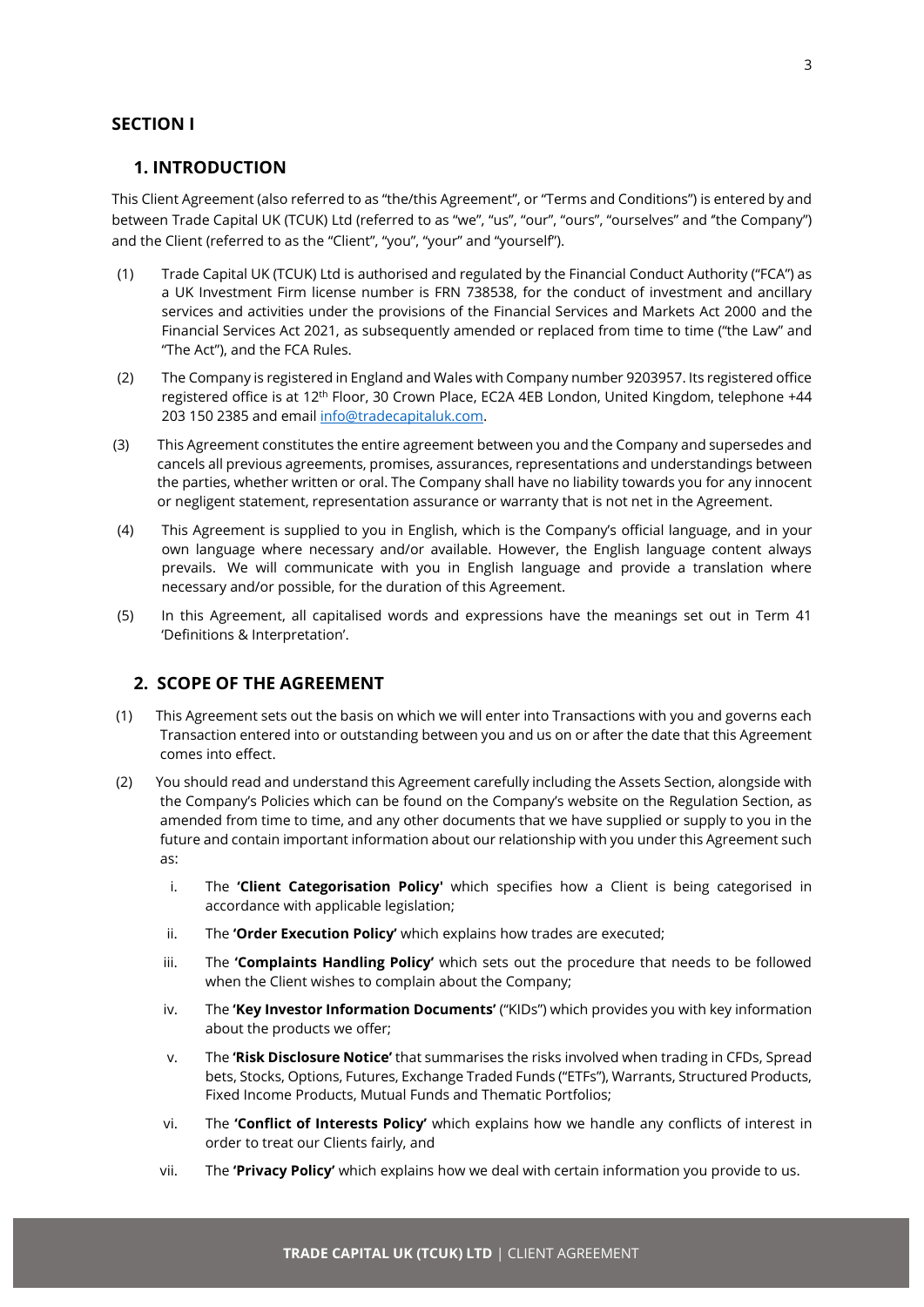# <span id="page-4-0"></span>**3. COMMENCEMENT, DURATION OF THE AGREEMENT AND RIGHT TO CANCEL**

- (1) The Agreement shall take effect and commence once the Client completes the account opening application procedure and we have informed you that we have accepted your application to open an account with us.
- (2) This Agreement is a distance contract, and it is, amongst others, governed by the Distance Marketing of Consumer Financial Services Law N.242(I)/2004 implementing the EU Directive 2002/65/EC, and the subsequent HM Treasury Financial Services (Distance Marketing) (Amendment and Savings Provisions) (EU Exit) Regulations 2019, under which signing the Agreement is not required and the Agreement has the same judicial power and rights as a regularly signed one. Furthermore, you hereby waive any rights or requirements under any laws or regulations in any jurisdiction which require an original (non-electronic) signature or delivery or retention of non-electronic records, to the extent permitted under applicable mandatory Law. You are entitled to cancel this Agreement by giving us notice in writing within the first fourteen (14) days after commencement date. Right to cancel the Agreement will not stand if you have entered into any trade, such trade has been affected by any price fluctuation in the market or in case the Client received by us, upon his request, any investment or ancillary services. If you have not entered any trade, the Company will return to you any amount you have deposited. If you do not cancel the Agreement as described above, the Agreement will continue to be in effect unless terminated in accordance with the relevant provisions of the Agreement.
- (3) The Agreement shall be effective from the commencement day described in Term 3(1) for an indeterminate /unlimited time until it is terminated in accordance with the provisions described in the Agreement.

# <span id="page-4-1"></span>**4. PROVISION OF SERVICES**

*\*Clauses 4(6) to 4(10) will apply where such products will be offered by the Company*

- (1) The provision of all of our services is on a "non-advised basis" i.e. investment services other than portfolio management and investment advice.
- (2) We will offer you, on an execution-only basis, access to trading a number of instruments in the form of Contracts for Difference ("CFDs") and Spread Bets (also referred as "Leverage Products").
- (3) For the provision of Contracts for Difference ("CFDs") and Spread bets we shall act as "Matched Principal" to your Transactions, except where we agree otherwise with you. Therefore, you accept that we are the only execution venue in relation to your CFD and Spread Bet trades; which means that we quote both Bid and Ask prices. We may transmit your orders for onward execution to third party liquidity providers, however contractually we are the sole counterparty to your trades and any execution is done in our name. We shall disclose any conflicts that may arise, as well as how we manage such conflicts in our Conflicts of Interest Policy.
- (4) You understand that CFDs and Spread bets are derivative products, and therefore you will not be entitled to own any underlying instrument. You also understand that no physical delivery of any underlying asset shall occur.
- (5) We will offer you direct access to the market through a registered system for trading Stocks, Options, Futures, Exchange Trades Funds, Warrants, Structured products, Fixed Income products and Mutual Funds. We will offer you these services through a Financial Intermediary the Company partners with.
- (6) For the provision of Stocks, Options, Futures, Exchange Trades Funds, Warrants, Structured products, Fixed Income products and Mutual Funds you will be given access through an automated order routing ("AOR" or "Smart Routing"). Risks of "AOR" are explained in our Risk Disclosure Notice.
- (7) For the provision of the Thematic Portfolio accounts we will transmit your orders for onward execution to a Financial Intermediary the Company partners with.
- (8) Information, such as stock prices, is not real-time and the past performance results of a security or thematic portfolio available for purchase through the website is not an indication of future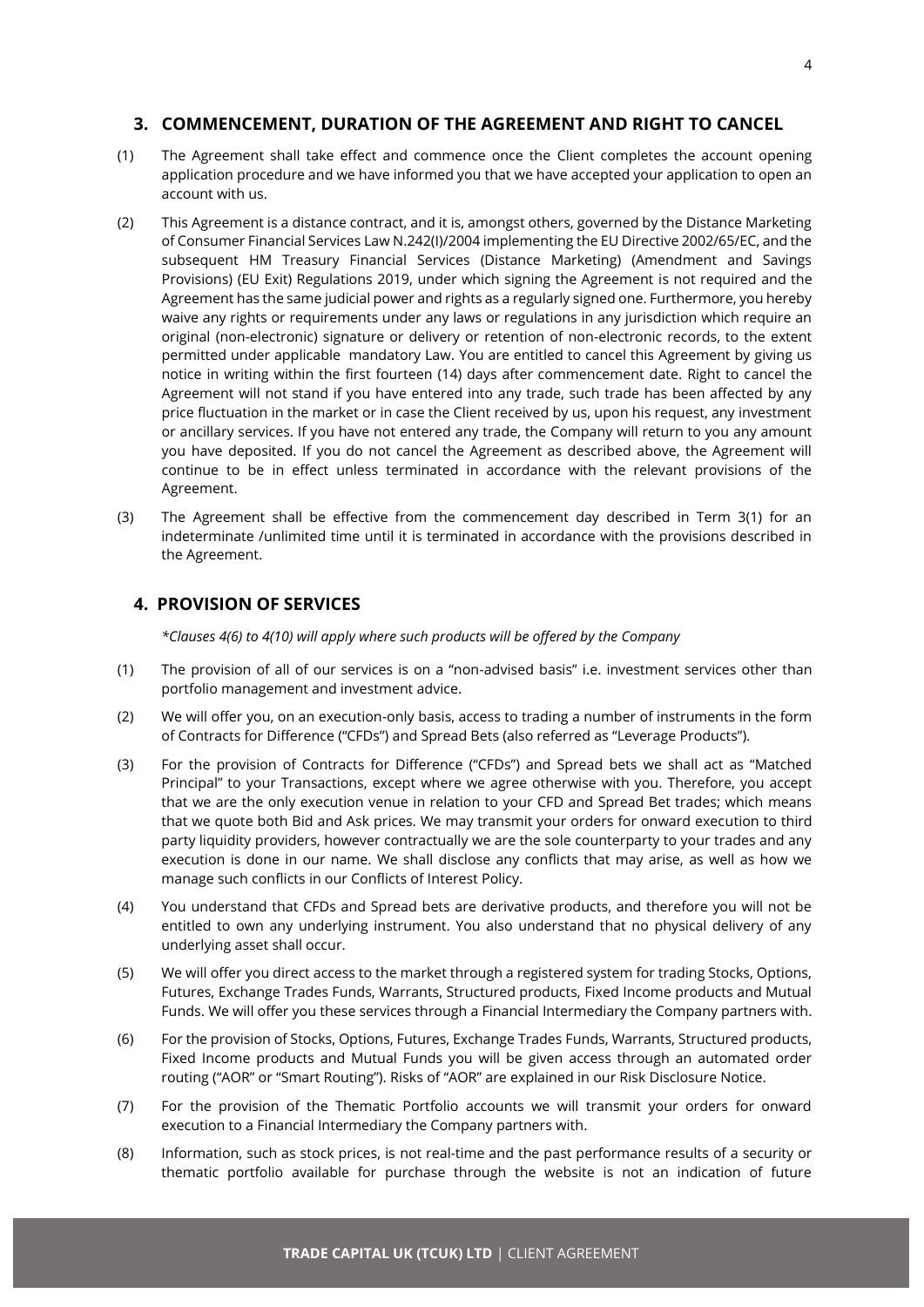performance. Share prices used to value individual positions, or contribute to other performance information, are provided by third-party data providers and may not be timely and may not reflect certain activities such as corporate actions, fees and commissions. Neither the Company's nor the Financial Intermediary's website can guarantee the accuracy, timeliness or completeness of the information provided by third-party data sources of information and posted on the Company's or Financial Intermediary's website. This information should not be relied upon for making any investment or other decisions, therefore reliance on it is the Client's own risk. The Company may cause pricing, performance or other information to be unavailable with respect to a particular security or thematic portfolio from time to time if the Company determines that such information is inaccurate.

- (9) The information or content contained on or posted to the website is subject to change without prior notice.
- (10) Investing is risky, and not all investments are suitable for all investors. You agree to view the content posted on the website and/or the platform for informational purposes only. While you may be able to access market data and other financial information from the website and/or the platform, the availability of such information does not constitute a recommendation to buy or sell any of the products made available for trading (including weights and securities on each thematic area appearing in any thematic portfolio account) or to engage in any investment strategy.
- (11) Thus, neither the Company nor the Financial Intermediary the Company partners with, issue any investment advice, portfolio management, legal, financial, tax or any other advice, recommendation or opinion. Any statement, recommendation or opinion provided to any Client is not designed with respect to the individual Client's personal profile, financial situation or trading experience, and therefore should not be construed as investment advice, recommendation, opinion and/or as a solicitation for any Transactions in financial instruments. You are required to rely on your own judgement (with or without the assistance of an advisor) in entering into, or refraining from entering into Transactions. You are not entitled to ask us to provide you with investment advice relating to a Transaction or to make any statement of opinion to encourage you to open a particular Transaction.
- (12) We do not offer investment research, and any material containing market analysis is considered marketing communication and should not constructed as advice, recommendation or research.
- (13) You will act as principal and not as agent (or trustee) on behalf of someone else. This means that you may not enter into Transactions on behalf of other parties without our express consent. If you act as an agent, we will not accept your principal as a Client unless otherwise agreed in writing.
- (14) You agree that, unless otherwise provided in this Agreement, we are under no obligation:
	- i. To satisfy ourselves as to the suitability of any Transaction for you;
	- ii. To monitor or advise you on the status of any Transaction;
	- iii. To make Margin calls; or
	- iv. Where the Applicable Regulations require to close any Transaction that you have opened notwithstanding that we may have previously taken such similar action in relation to that Transaction or any other.

#### <span id="page-5-0"></span>**5. PROVISION OF SERVICES BY THIRD PARTIES**

- (1) We may use other members of our Group or third parties in undertaking work on our behalf with respect to Services we provide in relation to this Agreement, including execution of marketing campaigns, gathering and processing of Client information, specialised software and IT services or other Client support services. Such Service Providers may be located within or outside the United Kingdom and where we choose to co-operate with them, we shall do so in accordance with the Applicable Laws and Regulations.
- (2) We shall remain always responsible to you for the Services provided in accordance with the terms of this Agreement, except in the case of a Force Majeure event, where we are responsible for the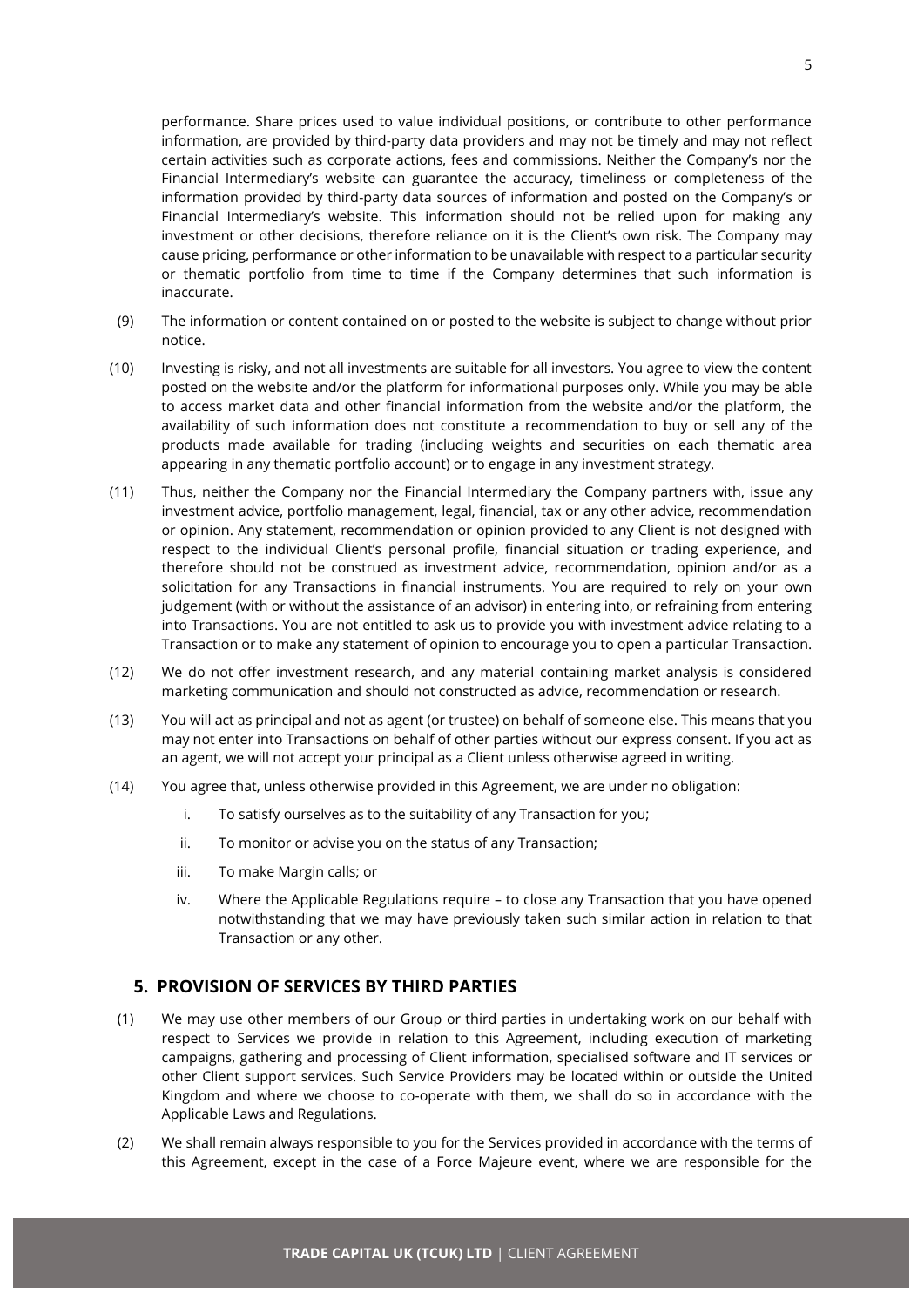conduct of work of such Service providers in relation to the work and activities they undertake on our behalf. We shall use reputable and competent Service Providers and shall have in place adequate controls as to the selection and monitoring of the performance of the work they execute on our behalf.

(3) We may use third parties with respect to Products and/or Services we do not provide. The Client may be introduced to such third parties and shall enter into separate Agreement with them as the Company will hold no liability and/or obligations over their business relationship.

# <span id="page-6-0"></span>**6. CLIENT CATEGORISATION**

- (1) According to Applicable Regulations, the Company has to categorise its Clients in one of the following categories: Retail Client, Professional Client (*per se* or Elective Professional) or Eligible Counterparty. The categorisation shall depend on the information provided by you during the Account Opening Application Form.
- (2) Your categorisation type will determine the level of protection at your disposal under the Applicable Laws. A 'Retail Client' is afforded with the highest regulatory protections available. We shall treat you as a Retail Client subject to the following:
	- i. If you satisfy the definition of Professional Client or Eligible Counterparty, we may notify you that we will treat you as such;
	- ii. You may request a different Client categorisation from the one we have allocated to you but be aware that we may decline such a request. If you do request a different categorisation and we agree to such a request, you may lose the protection afforded by certain FCA Rules. We will consider such requests at our discretion and after reviewing your circumstances. Should your circumstances change, you are responsible for notifying us of the change; And
	- iii. If we elect to treat you, or you request to be treated, as a Professional Client or as an Eligible Counterparty, we will provide you with full details of any limitations to the level of regulatory protection that such a different categorisation would entail.
- (3) The Client categorisation may be amended, at any time, at the Company's discretion. The Client shall be notified in writing by the Company in relation to any amendments.

# <span id="page-6-1"></span>**7. ASSESSMENT OF APPROPRIATENESS**

- (1) In order to ensure that the Client knows and understands the nature and risks of the contract products, regardless of the fact that the purchase of the financial product is always made at the Client's initiative, the Company provides its Clients with detailed information about the associated risks and assesses the Client's knowledge and experience. The latter process is known in the MiFID II Directive as 'Appropriateness Test'.
- (2) The Appropriateness Test is an integrative part of the Registration process. The purpose of the Appropriateness Test is for us to hold the means to assess whether complex products are deemed appropriate for you to invest in depending on your circumstances, including knowledge, experience and financial resources. Therefore, you are kindly requested to provide us with truthful and accurate information and to take into serious consideration any risk disclosure provided to you as a result of your assessment of appropriateness.
- (3) Notwithstanding our obligation to perform the assessment of appropriateness, this does not excuse you of the need of making your own consideration whether to trade in complex products or not. It is your responsibility to understand the risks involved with our products or services.
- (4) The Company warns that failure to provide truthful and accurate information during the assessment of Appropriateness prevents us from estimating whether the product is appropriate for you.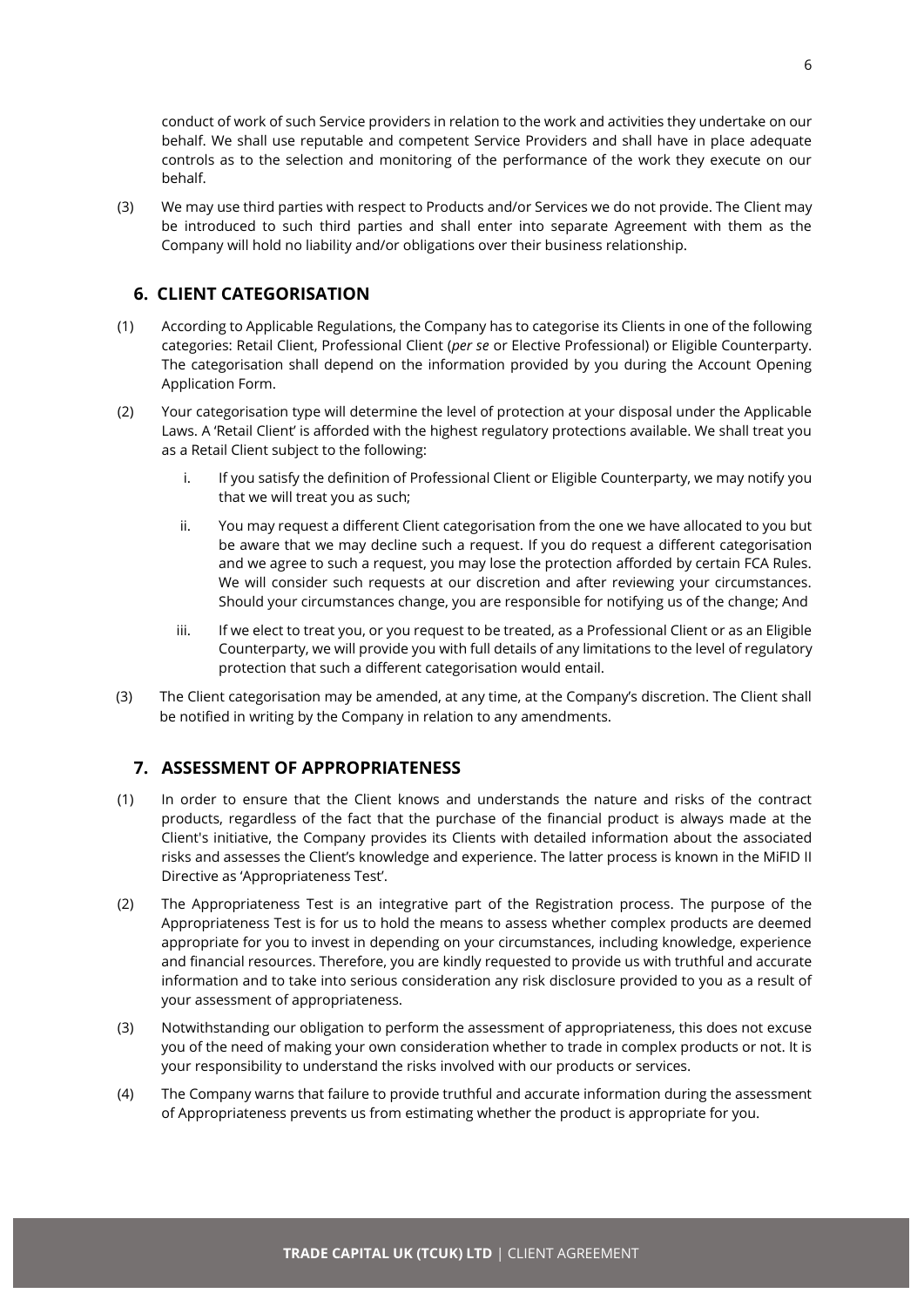- (5) Stocks and bonds are non-complex products and therefore Trade Capital Markets is not obliged to perform appropriateness or suitability of those products since any future operation is done by your initiative and not by the Company.
- (6) The Company makes all warnings about the high risk of complex financial instruments:
	- i. CFDs are complex instruments and come with a high risk of losing money rapidly due to leverage. You should consider whether you understand how CFDs work and whether you can afford to take the high risk of losing your money;
	- ii. The value of stocks, ETFs, Fixed Income products and Mutual Funds can fall as well as rise, which could mean getting back less than you originally put in;
	- iii. Options, warrants and structured products are complex financial instruments and are not suitable for all investors. Your capital is at risk;
	- iv. Futures are not suitable for all investors. The amount you may lose may be greater than your initial investment;
	- v. Security Futures are highly leveraged instruments and are not suitable for all investors;
	- vi. The value of the Thematic Portfolios accounts can fall as well as rise, which could mean getting back less than you originally put in. You should consider whether you understand the financial products you wish to invest in and whether you can afford to risk losing your invested capital. If you don't understand any product, you should seek for independent financial advice. Past performance is no guarantee of future results. The Company provides no investment advice of any kind, nor gives advice or offers any opinion with respect to the nature, potential value or suitability of any particular securities Transaction or investment strategy.

#### <span id="page-7-0"></span>**8. CLIENT MONEY**

- (1) We will treat money received from you or held by us on your behalf in accordance with the applicable Client Money Rules.
- (2) If you are a Retail Client funds which you transfer to us in connection with your Account will be treated as Client money for the purposes of the Guidelines. This means that such funds will be segregated from our money and will not be used by us in the course of our business. Subject to Term 8(8) of this Section the funds will be placed into either:
	- i. A pooled Client money bank account at an approved bank in the EEA; and/or
	- ii. An approved pooled Client money bank account, outside the EEA. In such circumstances, the local legal and regulatory regime may result in a lower level of protection for you in the event of the insolvency or equivalent event of the entity with whom your money is held, than you would receive within the EEA.
- (3) In the event that Client funds are held in a bank authorized in a third country as mentioned in 2(iii) above, the legal and regulatory regime may differ from that applicable in an EEA country. In case of insolvency or equivalent failure of such bank, the treatment afforded to your Client funds may differ than the treatment afforded if you Client funds were held in a central bank subject to the laws of the European Union. We will not be held responsible for any failure or insolvency of any bank or institution holding your funds within or outside the EEA.
- (4) Unless otherwise communicated by the Client, the Company holds the right to transfer in part or whole of the Initial Margin of the client to a third party such as an exchange, a clearing house or an intermediate broker to hold. The Company allows the third party to hold the funds for the purpose of one or more transactions through or with that third party or to meet the Client's obligations to provide collateral for a transaction such as an initial margin requirement for a derivative Transaction or other contingent liability investment.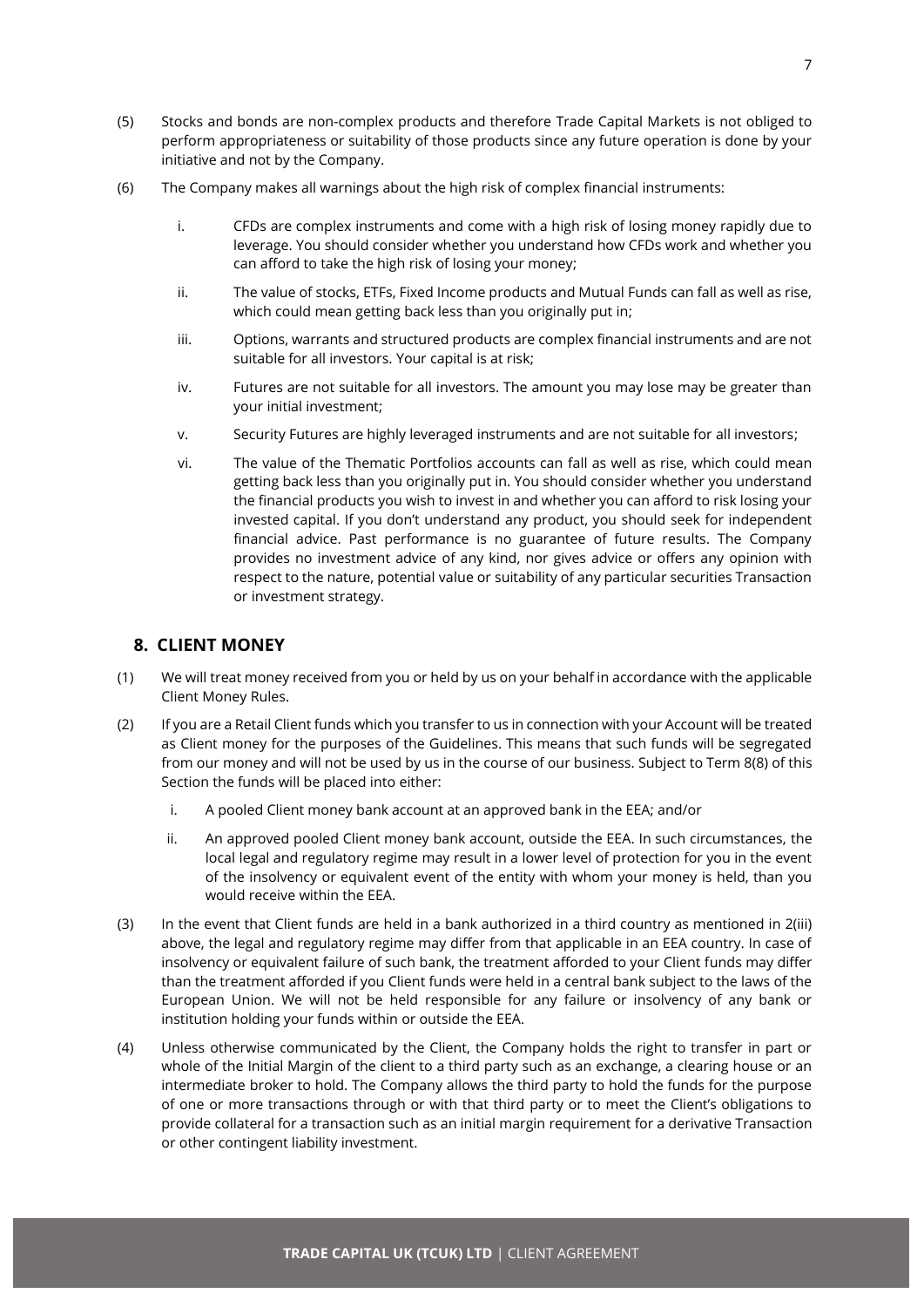- (5) If there has been no action by you in respect of movement on your Account for a period of at least six (6) years and we have been unable to contact you, we may cease to treat any money held on your behalf as Client money and, accordingly, release it from our Client bank accounts. Such money will, however, remain owing to you and we will make and retain records of all balances released from Client bank accounts and will undertake to make good any valid claims against any released balances.
- (6) It is not our policy to pay interest to you on any Client money that we hold on your behalf and by entering into this Agreement you acknowledge that you therefore waive any entitlement to interest under the Client Money Rules or otherwise.
- (7) If you have been classified as a Professional Client or an Eligible Counterparty, you agree that in relation to any money received by us from you, or received by us on your behalf:
	- a. Full ownership of such money is transferred by you to us for the purpose of securing or covering all your present or future, actual or contingent, or prospective, obligations to us under this Agreement or otherwise;
	- b. We acquire full ownership of such money and we will not hold such money in accordance with the Client Money Rules;
	- c. You will have no proprietary claim over such money and we can deal with it as our own;
	- d. We will owe you a debt equal to the amount of such money received by us, subject to any setoff rights under, or other terms of, this Agreement, or under general Law;
	- e. In the event of our insolvency you will rank as a general creditor of ours in relation to such money;
	- f. We shall pay to you all or part of any amount owed by us to you under this clause to the extent that we consider, in our discretion, that the amount of money you have transferred to us exceeds the amount required by us to secure or cover all your present or future, actual or contingent, or prospective, obligations to us under this Agreement or otherwise;
	- g. We shall be obliged to pay to you all amounts owed by us to you under this clause upon the earliest of: (i) termination of the title transfer arrangement in accordance with this clause; (ii) termination of this Agreement subject to any set-off rights under, or other terms of, this Agreement. Any title transfer of cash under this clause may be terminated by us at any time by notice to you, and shall terminate in the event of termination of this Agreement.
- (8) We generally enter into transactions on a matched principal basis. This means that we place corresponding transactions with liquidity providers. You acknowledge and agree that we may use money received from you to meet initial margin requirements on such transactions. In such circumstances, your money will be held by the liquidity provider subject to its own client money obligations.

# <span id="page-8-0"></span>**8.1. DEPOSITS AND PAYMENTS**

- (1) You must comply with the following when making payments to us:
	- i. Payments due (including Margin payments) will, unless otherwise agreed or specified by us, be required in currencies specified by us.
	- ii. You may make any payment due to us by any of the following methods: debit or credit card or direct bank transfer. Please note that we reserve the right to levy a reasonable administration charge for processing your payments.
	- iii. We do not accept payments from you by cash or cheque.
	- iv. In determining whether to accept payments from you under this clause, we will have utmost regard to our duties under the Law regarding the prevention of fraud and money laundering. To this end, we may at our absolute discretion, having regard to the Law, reject payments from you or a Third party or any other person other than yourself and return funds to source.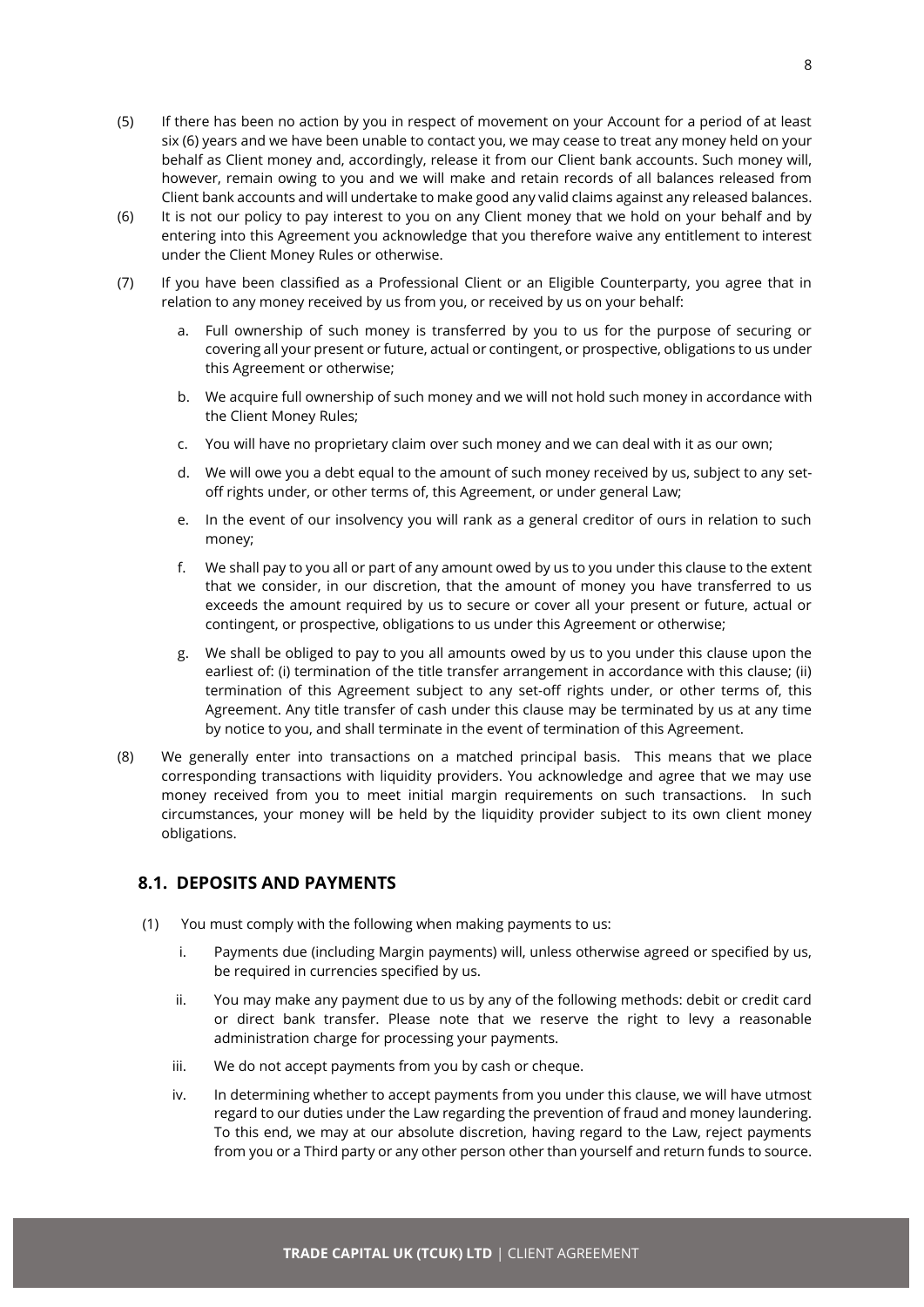In particular, we will not accept payments from a bank account if it is not evident to us that the bank account is in your name.

- (2) You should be aware of the following when you open a Transaction or deposit money into your account in a Currency other than your base Currency (i.e. the currency in which your Account with us is denominated):
	- i. It is your responsibility to make yourself aware of the Currency that is designated as your base currency. Details of your base currency are available on our Electronic Trading Service.
	- ii. Some Transactions will result in profit/loss being accrued in a Currency other than your Base Currency. The Assets Section specify the Currencies in which various Transactions are denominated, or alternatively such information is available from our Client support team on request; and
	- iii. Conversion fees may apply when your account currency is different than the quoted currency of the underlying asset being traded.
- (3) We reserve the right to change the way in which we manage and/or convert your non-Base Currency balances at any time in the future by providing you with ten (10) calendar days prior written notice. We will be under no obligation to remit any money to you if that would reduce your account balance (taking into account running profits and losses) to less than the Margin payments required on your open Transactions. Money standing to the credit of your account will be remitted to you if requested by you. Where you do not make such a request, we will be under no obligation to, but may, at our absolute discretion, remit such monies to you. All bank charges howsoever arising will, unless otherwise agreed, be for your account. The manner in which we remit monies to you will be at our absolute discretion, having utmost regard to our duties under the Law regarding the prevention of fraud and money laundering. We will normally remit money in the same method and to the same place from which it was received. However, in exceptional circumstances we may, at our absolute discretion, consider a suitable alternative.
	- (4) You may deposit funds into your Account at any time during the course of this Agreement. Deposits will be accepted via bank transfer, debit/credit card (MasterCard, Visa) or any other method of electronic money transfer (where the originator is yourself) acceptable by the Company from time to time. The Company will not accept third party or anonymous payments in the Client Account.
- (5) We have the right not to accept funds deposited by you and/or to cancel your deposits and remit them back to you in the following:
	- i. If you fail to provide us with any documents which we request from you either for Client identification purposes or for any other reason, including with respect to verifying the source of your wealth;
	- ii. if we suspect or have concerns that the submitted documents may be false or fake;
	- iii. If we suspect you are involved in illegal or fraudulent activity or you engage in abusive trading practices;
	- iv. If we have been informed that your credit or debit card (or any other payment method used) has been lost or stolen;
	- v. Where we consider that there is a chargeback risk;
	- vi. Where we cannot identify you as an original remitter of the funds or where we are unable to return the funds to the same source of payment; and/or
	- vii. Where we do so in order, in our reasonable judgment, to comply with Applicable Laws and Regulations.
- (6) All payment and transfer charges will be borne by you and the Company shall debit the Client Account for these charges.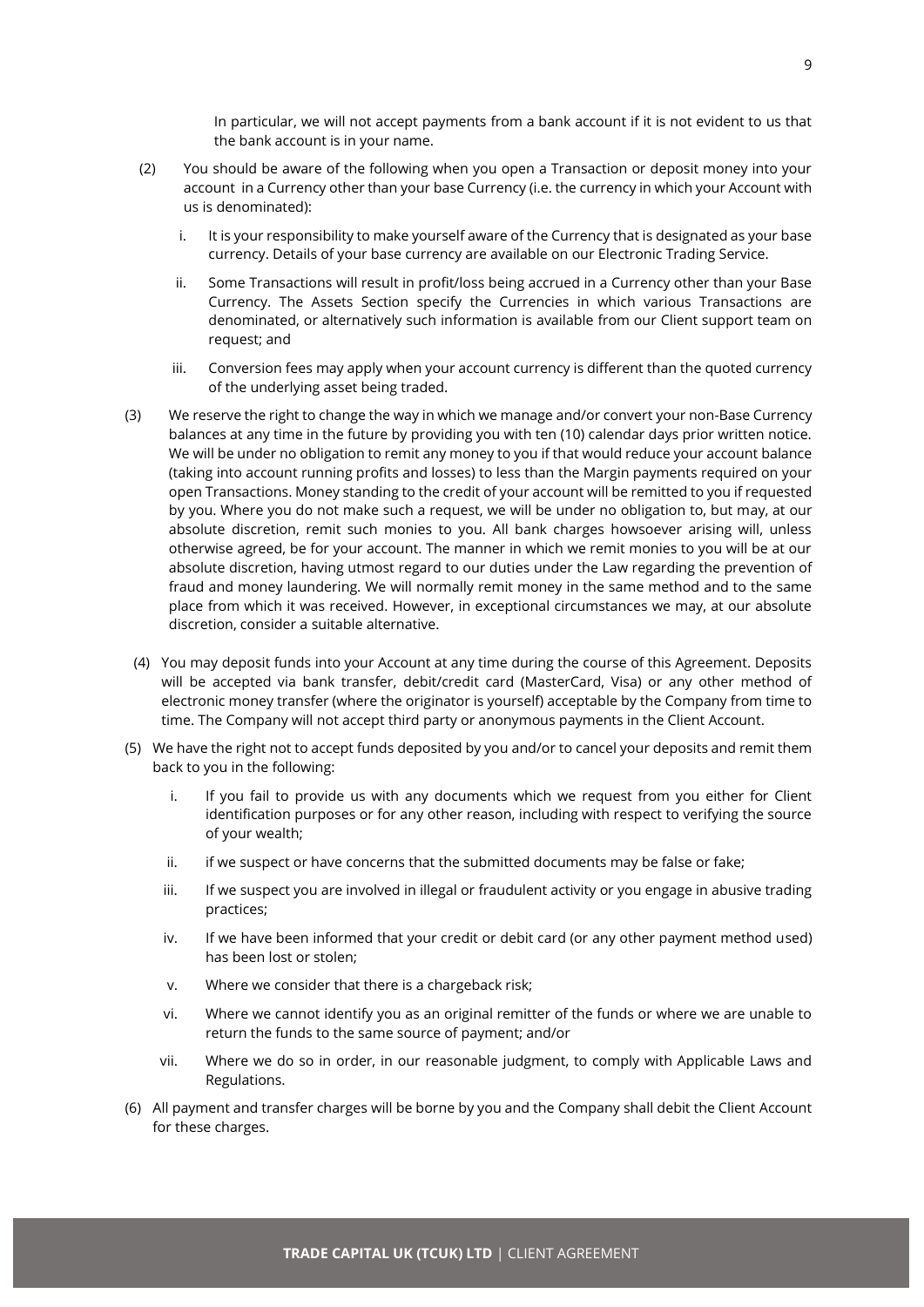(7) If you make a payment by bank transfer, by credit card or any other method of electronic money transfer, the Company shall credit the Client Account with the relevant amount within one Business Day after the amount is cleared in the bank account of the Company.

# <span id="page-10-0"></span>**8.2. WITHDRAWALS**

- (1) Without prejudice and subject to the terms of this Agreement, all Applicable Regulations and all conditions attaching to any relevant payments made to you under an award or rebate scheme operated by us, you may withdraw funds from your Account provided that such funds are not being utilised for margin purposes or have otherwise become owed to us. Once your withdrawal request is approved, your withdrawal request will be processed by us and sent to the same bank, credit card or other source for execution on the same day that the request to withdraw funds was made, or the next working day if the Client's request is received outside of normal trading hours. (Note: Some banks and credit card companies may take time to process payments especially in currencies where a correspondent bank is involved in the Transaction).
- (2) The funds will be returned to the bank account/credit card/other source from which the funds were debited. You are fully responsible for the payment details that you provided to us and we accept no responsibility if you have provided false or inaccurate bank details. Further, withdrawals bare third party charges which may vary in accordance with the terms and conditions of the third parties. These charges may be verified upon request.
- (3) If you request a withdrawal of funds from your Account and we cannot comply with it without closing some part of your open positions, we will not comply with the request until you have closed sufficient positions to allow you to make the withdrawal. Withdrawals will only be made on request by you, by bank transfer to an account in your name or such other method as we, in our absolute discretion, may determine.
- (4) In the event that it is not possible for the funds to be withdrawn without delay, the Company, in meeting its MiFID obligations to act in the Client's Best Interest, will keep the Client informed, including about the reasons for any delay and the expected timeframe before the funds will be withdrawn. Information provided to the Client about any delays in withdrawing funds will be fair, clear and not misleading.
- (5) The Company will endeavour to process your withdrawal requests promptly, however the time needed for the requested funds to be processed and appear in your account will depend upon the method used for depositing the funds and the third parties which are executing the payments.

# <span id="page-10-1"></span>**9. TRANSACTION REPORTING**

- (1) In basis of MIFID II requirements, we are obliged to report all Transactions traded on Financial Instruments, both on or off a regulated market or an executive venue within the European Union. Subsequently, you irrevocably authorize us, in order to respect our reporting obligations, to provide a full report on a regular basis of all, among others, of your CFD and Spread Betting Transactions, to our Regulatory Authority the FCA. In addition, in basis of the same obligations you are required to provide, upon request, any other information which may be needed. The following documentation shall be required, upon demand by the Company:
- (2) For natural persons, in basis of MIFID II requirements, identification information shall be required depending on the country of residence such as for example the Passport Number or National Identification Number.
- (3) For legal entities, the Legal Entity Identifier (LEI), shall be required, a 20-digit, alpha- numeric code based on the ISO 17442 standard developed by the International Organization for Standardization (ISO).
- (4) In case of failure to comply with the requirements mentioned above, we reserve the right to proceed with the suspension of your account, cancellation of your acceptance as our Client and/or termination of this Agreement.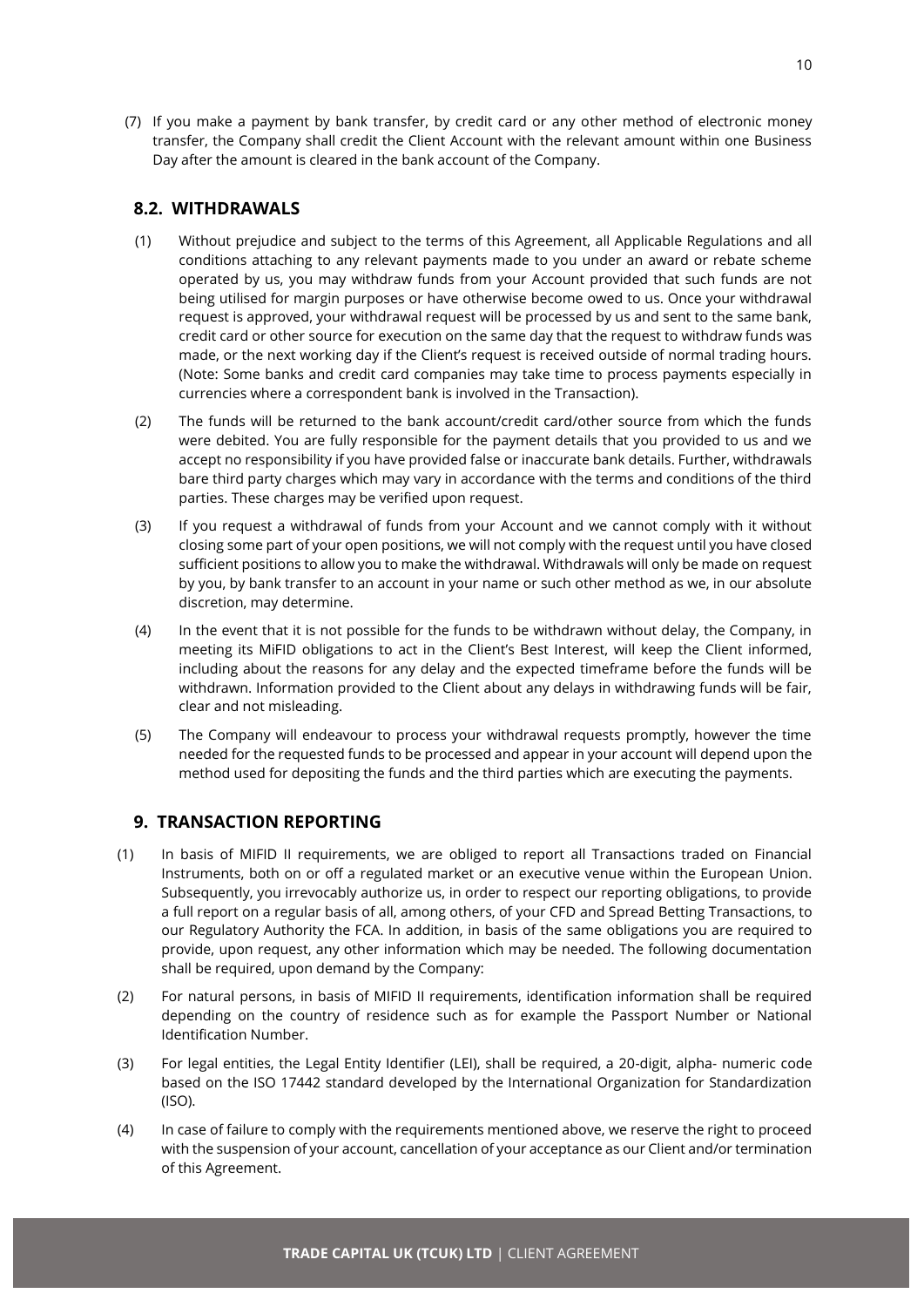#### <span id="page-11-0"></span>**10. TAXATION**

- (1) You are solely responsible for all filings, tax returns and reports on any Transactions which should be made to any Relevant Authority, whether governmental or otherwise, and for payment of all taxes (including but not limited to any transfer or value added taxes), arising out of or in connection with any Transaction. Your tax treatment depends on your own personal circumstances and may be subject to changes.
- (2) In the event, that any tax payment is imposed to you due to any regulatory or legal obligation, and the Company or its Financial Intermediaries is obliged to make any payment and/or withhold any amount for this tax imposition, then the Company or its Financial Intermediaries has the right to deduct or withhold from any Client's account(s) or request the immediate payment of such amount.
- (3) You are also liable for other taxes which are not collected by the Company or its Financial Intermediaries and you should seek independent expert advice if you are in any doubt as to whether you may incur any further tax liabilities. Tax laws are subject to change from time to time.
- (4) You undertake the responsibility to pay all stamp expenses relating to this Agreement and any documentation which may be required for the carrying out of the Transactions under this Agreement.

# <span id="page-11-1"></span>**11. CONFLICTS OF INTEREST**

- (1) Under the FCA Rules, we are required to have arrangements in place to manage conflicts of interest between ourselves, our Associated Companies and Relevant Persons and our Clients, or between one Client and another, that arise in the course of providing our investment services.
- (2) We operate in accordance with our Conflicts of Interest Policy which is available on our website, and which sets out the types of actual or potential conflicts of interest affecting our business and provides details of how these are managed.
- (3) You acknowledge that we and our Associated Companies provide a diverse range of financial services to a broad range of Clients and circumstances may arise in which we, our Associated Companies, or a Relevant Person may have a material interest in a Transaction with or for you or where a conflict of interest may arise between your interests and those of other Clients or of counterparties or of ourselves.
- (4) We operate a policy of independence which requires our employees to act in your best interests and to disregard any conflicts of interests in providing our services to you. In addition, we have in place organisational and administrative controls to manage the conflicts of interests identified above, such that we can be reasonably confident that risks of damage to Clients as a result of any conflict will be prevented. These organisational and administrative controls are set out in our Conflicts of Interest Policy which is available to you on our website or by post on request.
- (5) Other than the general circumstances set out in Term 11(3) above, we are not under an obligation to disclose that we, our Associated Companies or Relevant Persons have a material interest in a particular Transaction with or for you, or that in a particular circumstance a conflict of interest exists, provided we have managed such conflicts in accordance with our Conflicts of Interest Policy. Where we do not consider that the arrangements under our Conflicts of Interest Policy are sufficient to manage any particular conflict, we will inform you of the nature of the conflict so that you can decide how to proceed. We are not under any obligation to account to you for any profit, commission or remuneration made or received from or by reason of Transactions or circumstances in which we, our Associated Companies or a Relevant Person has a material interest or where in particular circumstances a conflict of interest may exist.
- (6) You acknowledge that you are aware of the possibility that the conflicts disclosed in this Term 11 will arise and consent to us acting notwithstanding such conflict.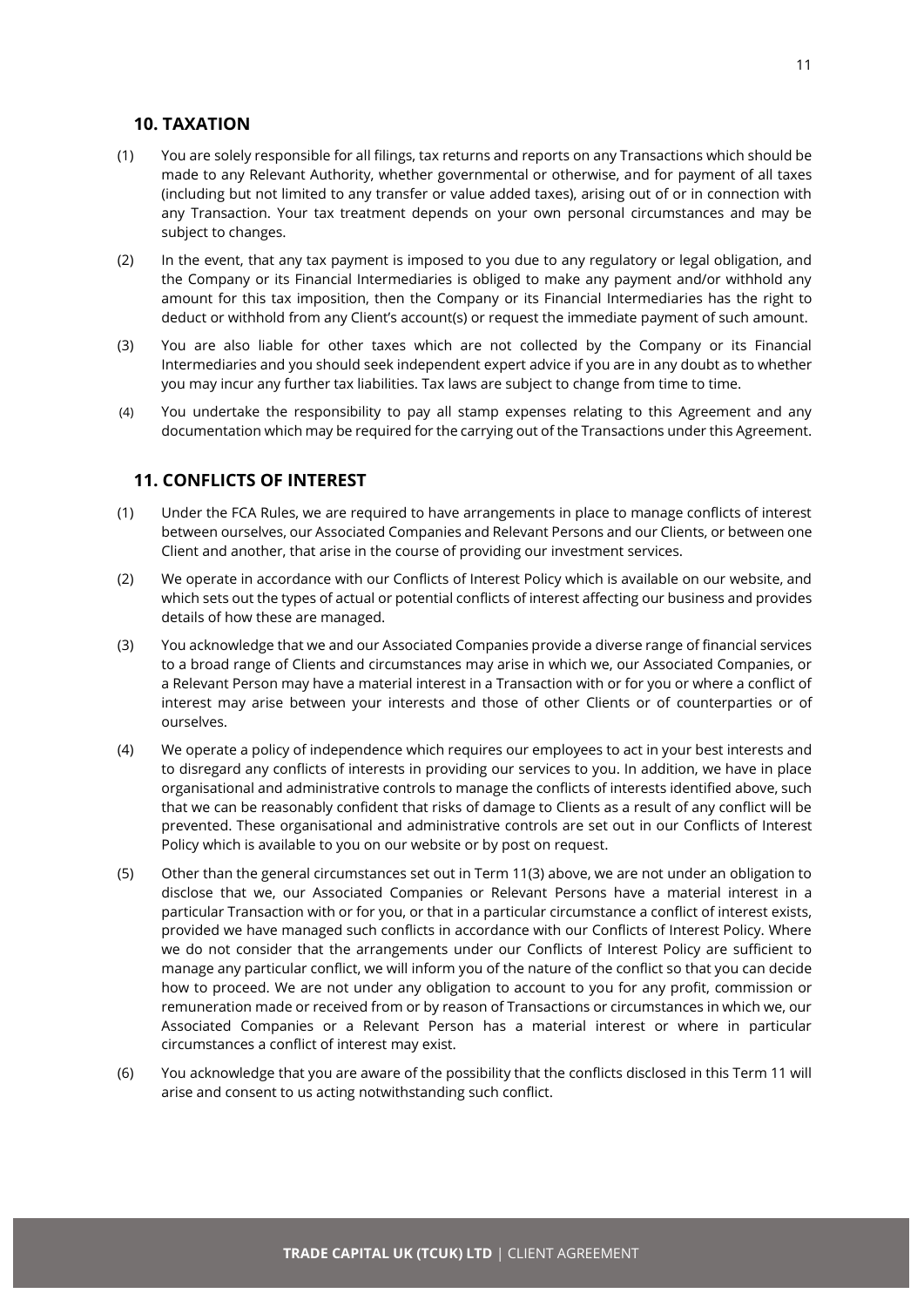#### <span id="page-12-0"></span>**12. DATA PROTECTION**

- (1) You acknowledge that by opening an account with us, you hereby provide us with personal information which is considered sensitive data within the meaning of the requirements and/or obligations and/or duties introduced by the EU General Data Protection Regulation 2016/679 ("GDPR"), as amended and replaced from time to time, the e-privacy Directive 2002/58/EC as amended and replaced by the Directive 2009/136/EC, as amended and replaced from time to time, their implementing legislations and the Data Protection Act 2018, as amended and replaced by the UK-GDPR (General Data Protection Regulation) and amended Data Protection Act 2018, as amended and replaced from time to time (collectively referred to as the "Data Protection Laws"), in regards with any and all Personal Data or Information ("Personal Data" or "Data") processing activities carried out by the Company.
- (2) You consent to us collecting, holding, processing and disclosing all such information for legal purposes, for the purpose of performing the contract and administering the relationship between you and the Company in accordance with this Agreement and the Company's Privacy Policy as published in the website and as updated from time to time. In case you do not consent to the use, store, process, disclosure of your personal data, the Company reserves the right to refuse opening an account and /or refuse the provision of services to you.
- (3) The Company may collect Client information directly from the Client in their completed Account Opening Application Form or from his use of the Website otherwise. Therefore, you undertake to provide us with updates as to the Personal Data provided, such that the Personal Data remains current and accurate. In addition, the Company may collect Client information from other persons including, for example, the credit reference agencies, fraud prevention agencies, banks, other financial institutions, third authentication service providers and the providers of public registers.
- (4) Client information which the Company holds is to be treated by the Company as confidential and will not be used for any purpose other than required by the fulfilment of this Agreement, the improvement of Services (including research, statistical and marketing purposes) and by the Applicable Laws and Regulation. Information already in the public domain, or already possessed by the Company without a duty of confidentiality, will not be regarded as confidential.
- (5) You consent to us, and/or the agents acting on behalf of the Company, to carry out any credit and identity checks, including but not limited to the money laundering checks, compliance regulatory reporting and fraud prevention checks, as we may reasonably consider necessary or desirable, including requesting a reference from your bank or any credit reference agency. Additionally, you agree to assist the Company, where necessary, in obtaining such a reference.
- (6) The Company has the right to disclose Client information (including recordings and documents of a confidential nature, card details) in the following circumstances:
	- i. Where required by Law or a Court order by a Competent Court;
	- ii. Where requested by FCA or any other Regulatory Authority having control or jurisdiction over the Company or the Client or their Associates or in whose territory the Company has Clients;
	- iii. To relevant authorities to investigate or prevent fraud, money laundering or other illegal activity;
	- iv. To such an extent as reasonably required so as to execute Orders and for purposes ancillary to the provision of the Services;
	- v. To credit reference and fraud prevention agencies, third authentication service providers, banks and other financial institutions for credit checking, fraud prevention, anti-money laundering purposes, identification or due diligence checks of the Client. To do so they may check the details the Client supplied against any particulars on any database (public or otherwise) to which they have access. They may also use Client details in the future to assist other companies for verification purposes. A record of the search will be retained by the Company;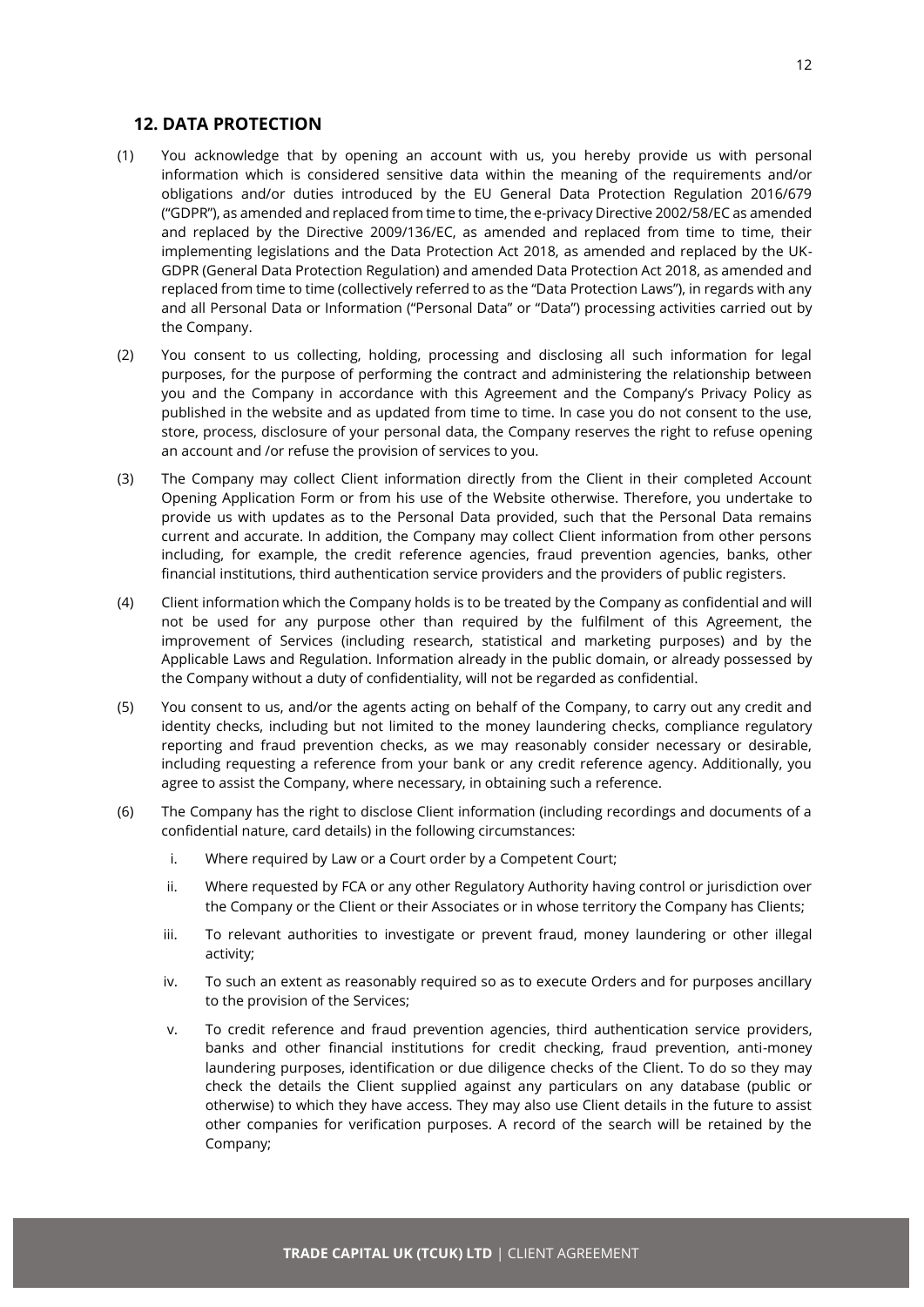- vi. To the Company's professional advisors provided that in each case the relevant professional shall be informed about the confidential nature of such information and commit to the confidentiality herein obligations as well;
- vii. To other Service Providers who create, maintain or process databases (whether electronic or not), offer record keeping services, email transmission services, messaging services or similar services which aim to assist the Company collect, storage, process and use Client information or get in touch with the Client or improve the provision of the Services under this Agreement;
- viii. To a Trade Repository or similar under the Regulation (EU) No. 648/2012 of the European Parliament and of the Council of 4 July 2012 on OTC derivatives, central counterparties (CCPs) and trade repositories (TRs) (EMIR) and the Trade Repositories (Amendment and Transitional Provision) (EU Exit) Regulations 2018, the onshored Securities Financing Transactions Regulation (UK SFTR) and UK EMIR rules of December 2020 ;
- ix. To an Approved Reporting Mechanism (ARM) under the Regulation (EU) No. 600/2014 of the European parliament and of the council of 15 May 2014 on markets in financial instruments and amending Regulation (EU) No. 648/2012 (MiFIR), UK legislation and rules regulating markets in financial instruments (UK MiFID framework and UK MiFIR);
- x. To other Service Providers for statistical purposes in order to improve the Company's marketing, in such a case the data will be provided in an aggregate form;
- xi. To market research call centers that provide telephone or email surveys with the purpose to improve the services of the Company, in such a case only the contact details will be provided;
- xii. Where necessary in order for the Company to defend or exercise its legal rights to any Court or Tribunal or Arbitrator or Financial Ombudsman or Governmental Authority;
- xiii. To an Affiliate of the Company or any other company in the same group of the Company;
- xiv. To successors or assignees or transferees or buyers, with five (5) Business Days prior Written Notice to the Client.
- (7) You acknowledge that any of the persons listed in the previous clause may be within or outside the European Economic Area ("EEA"). Thus, you acknowledge and agree that this may result in your personal data being sent outside the EEA. Furthermore, you agree that we will be permitted, if so required, to furnish relevant information concerning you or your account to any person who we believe to be seeking a reference or credit reference in good faith. In doing so, we shall ensure, at all times, that such persons that will access or know your Personal Data have in place data protection measures equivalent to those imposed upon us by Applicable Data Protection Law in order to protect your personal information.
- (8) You accept and acknowledge that the Company, as a Foreign Financial Institution (FFI), is required to disclose personal information in relation to any US reportable person as per Foreign Account Tax Compliance Act (FATCA) reporting regulations. The Company is undertaking all reasonable steps in relation to maintaining compliance with FATCA and may ask from time to time for additional information from US reportable persons so that it can maintain appropriate records.
- (9) You hereby represent that, where you are a non-physical person providing to us Personal Data of any individual or where you are an individual providing us with Personal Data of any individual other than yourself, you hereby undertake and represent that such person, whose Personal Data is collected, stored and processed in accordance with the provisions contained herewith, has been informed of and has given their consent to such collection, storage and processing of their Personal Data on the terms contained herein and that have been informed of their rights in relation to their Personal Data which is held and processed in accordance with the terms contained herein.
- (10) Telephone conversations and electronic communications between you and the Company may be recorded in accordance with Applicable Laws and Regulations and recordings will be the sole property of the Company. You accept such recordings as conclusive evidence of the Orders/Instructions/Requests or conversations so recorded. You have the right to request and the Company shall upon such request provide you with such records kept.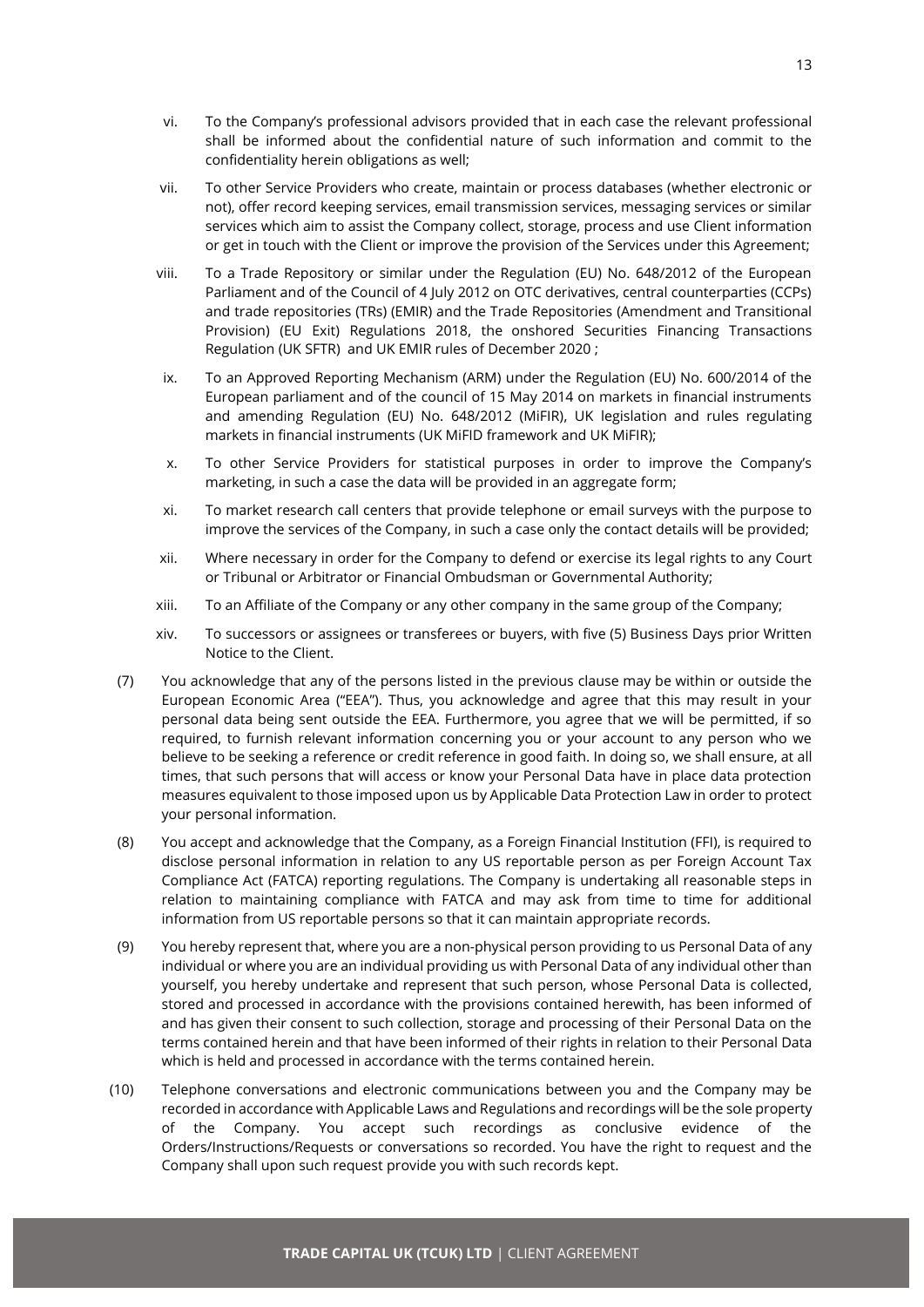(11) Under Applicable Regulations, the Company will keep records containing Client personal data, trading information, account opening documents, communications, and anything else which relates to you or your account, for at least five (5) years after termination of the Client Agreement.

# <span id="page-14-0"></span>**13. COMMUNICATION**

(1) The Company may be contacted via our Customer Support Department by phone as specified below, through our Contact Us page at our Website or through our Live Chat, within the Business Hours. Our contact details are:

Name: Trade Capital UK (TCUK) Ltd

Address: 30 Crown Place, EC2A 4EB London, United Kingdom

Telephone No: +44 (0)20 31 50 23 85

Email: [info@tradecapitaluk.com](mailto:info@tradecapitaluk.com)

- (2) Any notice, instruction or request shall be given by you to us, unless is advised otherwise, by telephone, as long as the Company is able to identify you, or in writing either from your personal registered email or by fax to the information provided above. Any notice, instruction, request or other communication shall be effective once received by the Company via a valid method of communication.
- (3) You authorise us and provide your consent to be contacted either directly or indirectly via telephone or email at any time for any business or promotional reason(s). If under the obligations arisen under this Agreement or the Applicable Laws and Regulations, we are required to communicate with you in writing, we shall do it via e-mail to your personal registered email.
- (4) You are the sole responsible person for the privacy of any information contained within the communication received by us.
- (5) The Company bears no responsibility for any loss that arises as a result of delayed or unreceived communication sent to the Client by the Company.
- (6) You further consent that any communication received by us, from time to time, in relation to the Agreement, or any other communication in relation to marketing, does not breach any of the Client's rights under the Agreement or applicable legislation.

# <span id="page-14-1"></span>**13.1. CALL RECORDINGS, RECORD-KEEPING AND MONITORING OF COMMUNICATION**

- (1) We record all incoming and outgoing telephone calls and maintain a record of all e-mails sent by or to us or chats between you and us. Our Electronic Trading Service and our Partners' Electronic Trading Service generally contain a record of all Transactions and trades conducted over the Trading Platform.
- (2) Orders and instructions placed by the phone shall be recorded on durable mediums that allow them to be read throughout the retention period specified in the Applicable Regulations. Call recordings will be the sole property of the Company.
- (3) The Client accepts that the Company has the right to use the Telephone Records as it deems necessary, including but not limited to instances when a dispute arises between the Client and the Firm, for investigation or any other legal or regulatory purposes including using such information to defend and or initiate any legal dispute.
- (4) Our records, unless shown to be wrong, will be evidence of your dealings with us in connection with our services. You will not object to the admission of our records as evidence in any legal or regulatory proceedings because such records are not originals, are not in writing or are documents produced by a computer. You will not rely on us to comply with your record keeping obligations, although records may be made available to you on request at our absolute discretion.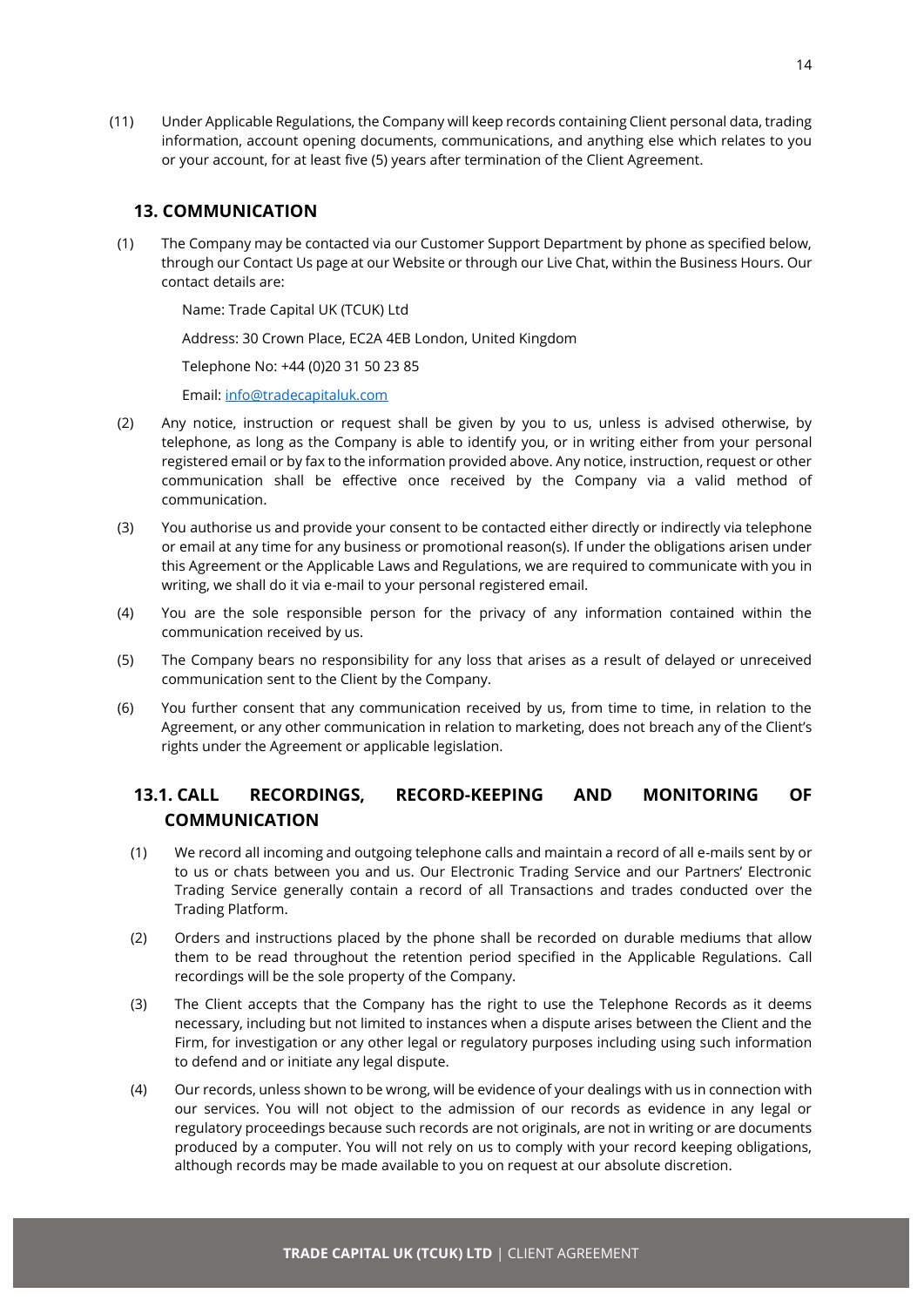- (5) The Company may provide copies of such recordings of telephone calls to a Regulatory Authority and/or other Authority of a Competent Authority, without informing the Client. The Company shall have no obligation to provide any such copy to the Client, unless the Client requests them under the relevant provisions of the Company's Privacy Policy.
- (6) You are obliged to keep any information with regard to your relationship with the Company confidential at all times.
- (7) Under Applicable Regulations, the Company will keep records containing Client's personal data, trading information, account opening documents, communications and anything else which relates to the Client for at least five (5) years after termination of this Agreement.

# <span id="page-15-0"></span>**14. MARKET ABUSE AND PROHIBITED TRADING TECHNIQUES**

- (1) You agree that you shall not take any action or enter into any course of conduct which would breach Applicable Laws and Regulations and/or will or may alter, distort or manipulate the relevant underlying market in relation to any Transaction contemplated by this Agreement.
- (2) You shall not unlawfully access or attempt to gain access, reverse engineer or otherwise circumvent any security measures that we have applied to our or our Financial Intermediary's Online Trading Facility and/or computer system(s).
- (3) It is absolutely prohibited to use any software, which we determine, at our sole discretion, to have as its purpose to apply any kind of artificial intelligence analysis to our or our Financial Intermediary's Online Trading Facility and/or computer system(s) with an ultimate goal to gain unfair advantage and exploit our or our Financial Intermediary's Online Trading Facility.
- (4) If, at our sole discretion, we and/or our Financial Intermediary were to determine that you are in breach of clause 14(2) and/or 14(3) above, we and/or our Financial Intermediary reserve the right to take all action as we or our Financial Intermediary see fit, including, without limitation, completely blocking your access to the Online Trading Facility(ies), blocking and/or revoking your Access Codes and/or terminating your Account(s). Under these circumstances:
	- i. We and our Financial Intermediary reserve the right to seize any profits and/or revenues generated directly or indirectly by exercising any such prohibit trading activity and we shall be entitled to inform any interested third parties of your breach of this clause;
	- ii. We and our Financial Intermediary have, and will continue to develop any tools necessary to identify fraudulent and/or unlawful access and use of our Online Trading Facility;
	- iii. Any dispute arising from such fraudulent and/or or unlawful trading activity will be resolved by us and our Financial Intermediary, or in the Company's or the Financial Intermediary's sole and absolute discretion, in the manner deemed to be the fairest to all concerned. This decision shall be final and/or binding on all participants and no correspondence will be entered into.
- (5) Moreover, it is absolutely prohibited to use any software in such a way which can cause serious negative impact on the performance of our servers and may prevent us from achieving the best possible result for our Clients as regards the execution of their orders. In the event that we and/or our Financial Intermediary identify any such activity, we and/or our Financial Intermediary reserve the right to take all action as we or our Financial Intermediary see fit, including, without limitation, completely blocking access to the Online Trading Facility(ies), blocking and/or revoking your Access Codes and/or immediately terminating your Account(s). In addition, you acknowledge that once your Account has been terminated, we or our Financial Intermediary may liquidate any outstanding contracts/positions you have with us or with our Financial Intermediary.
- (6) Internet, connectivity delays, technical issues and price feed errors sometimes create a situation where the price(s) displayed on the Online Trading Facility(ies) do(es) not accurately reflect market prices. The concept of using trading strategies aimed at exploiting errors in prices and/or concluding trades at off-market prices and/or by taking advantage of internet delays (commonly known as 'arbitrage', 'sniping' or 'scalping' hereinafter, collectively, referred to as 'Arbitrage'), cannot exist in an OTC market where the Client is buying or selling directly from the principal. Accordingly, we reserve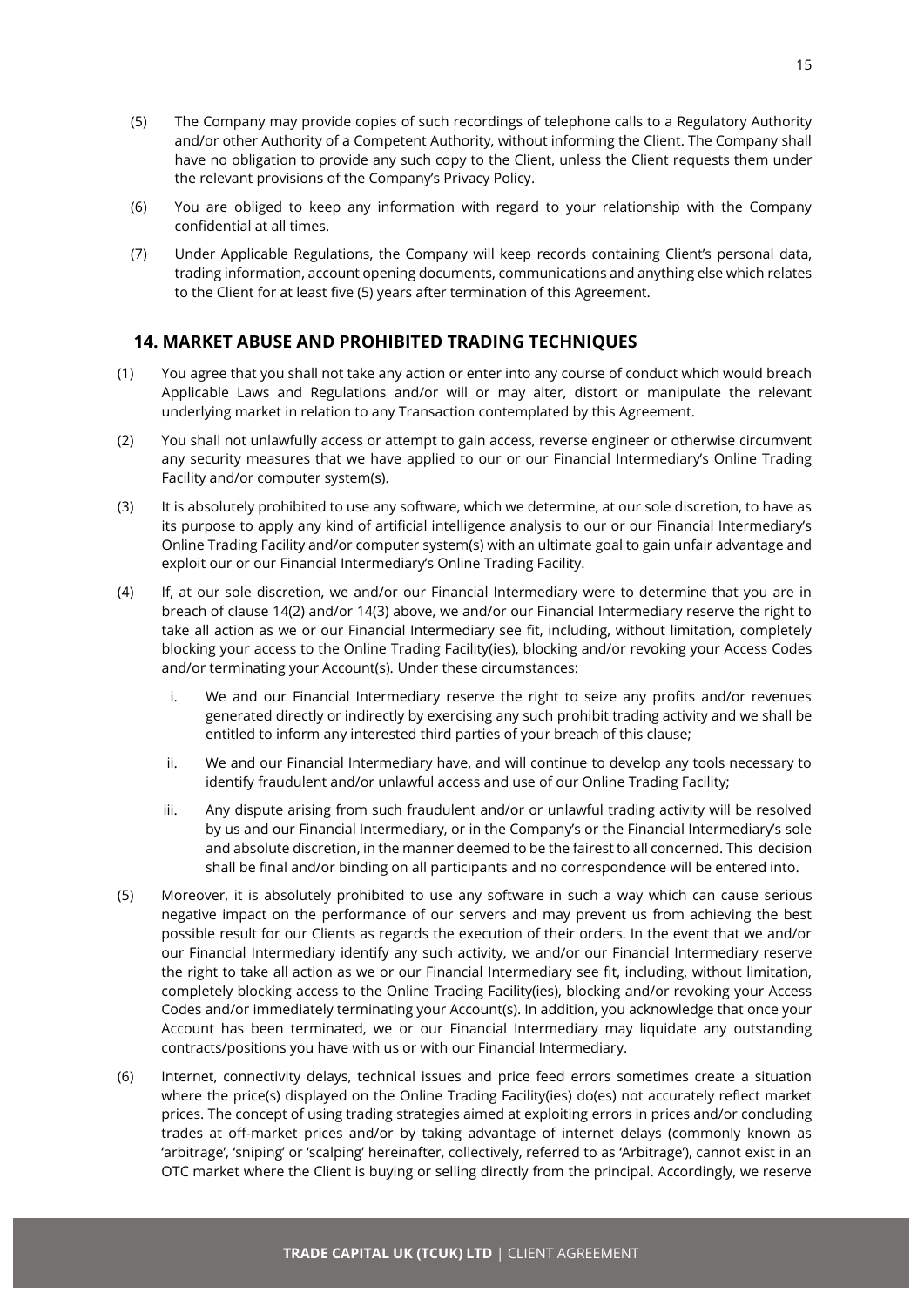the right, at our sole discretion, NOT to permit the abusive exploitation of Arbitrage on the Online Trading Facility(ies) and/or in connection with our and our Financial Intermediary's Services; any Transactions or Contracts that rely on price latency arbitrage opportunities may be revoked, at the Company's or the Financial Intermediary's sole discretion and without prior notice being required;

- (7) Furthermore, in those instances, we and/or our Financial Intermediary reserve the right, at the Company's or the Financial Intermediary's sole discretion and without prior notice being required:
	- i. To make the necessary corrections or adjustments on the Account(s) involved (including, without limitation, adjusting the price spreads available to the Client);
	- ii. To restrict the Account(s) involved access to streaming, instantly tradable quotes (including, without limitation, providing manual quotations only and submitting any Orders to our prior approval);
	- iii. To retrieve from the Account(s) involved any historic trading profits that we and/or our Financial Intermediary can document as having been gained through such abuse of liquidity at any time during the Client relationship;
	- iv. To terminate the Client relationship and/or close all Accounts involved (including, without limitation all other Accounts held by the same Account holder with us) immediately by giving written notice; and/or
	- v. To inform any interested third parties.
- (8) Any indication or suspicion, in our sole discretion, of any form of arbitrage (including but not limited to risk free profiting), abuse (including but not limited to participant's trading activity patterns that indicate that the participant solely aims to benefit financially without being genuinely interested in trading in the markets and/or taking market risk), internal hedging in coordination with other parties, abuse of our 'no negative balance' policy, fraud, manipulation, cash-back arbitrage or any other forms of deceitful or fraudulent activity, will constitute all Transactions carried and/or profits or losses garnered as invalid. In these circumstances, we reserve the right to close/suspend (either temporarily or permanently) all of the Client's trading Accounts and/or cancel all Transactions.
- (9) In view of the clause 14(7), please note that you will be strictly prohibited from opening any new trading Account(s) and trade with our Company and/or our Financial Intermediary. Nonetheless, in cases where you may successfully open an Account and trade with the Company or the Financial Intermediary due to any technical and/or human error, we and/or the Financial Intermediary reserve every right to immediately close your Account upon identification, nullify any profit/loss generated and refund the original amount of deposit, excluding any deposit and withdrawal charges. We and our Financial Intermediary have and will continue to develop any tools necessary to identify fraudulent and/or unlawful access and use of the Online Trading Facility(ies); any dispute arising from such fraudulent and/or or unlawful trading activity will be resolved by us and our Financial Intermediary, or in the Company's or the Financial Intermediary's sole and absolute discretion, in the manner deemed to be the fairest to all concerned. This decision shall be final and/or binding on all participants and no correspondence will be entered into.
- (10) Neither we nor our Financial Intermediary shall have the obligation to contact you to advise upon appropriate action in light of changes in Market Conditions (including, without limitation, Market Disruptions) or otherwise. You acknowledge that the Over-The-Counter Market in leveraged Financial Instruments is highly speculative and volatile and that, following execution of any Transaction, you are solely responsible for making and maintaining contact with us or our Financial Intermediary and for monitoring your open positions and ensuring that any further instructions are given on a timely basis. In the event of any failure to do so, neither we nor our Financial Intermediary can give assurance that it will be possible to contact you and neither we nor our Financial Intermediary accept liability for loss alleged to be suffered as a result of any failure by you to do so.
- (11) The Company and the Financial Intermediary may allow you to manage more than one trading accounts by using its various trading platforms. Such offering is only available for the management of more than one trading accounts belonging to you. You hereby represent, warrant, and agree that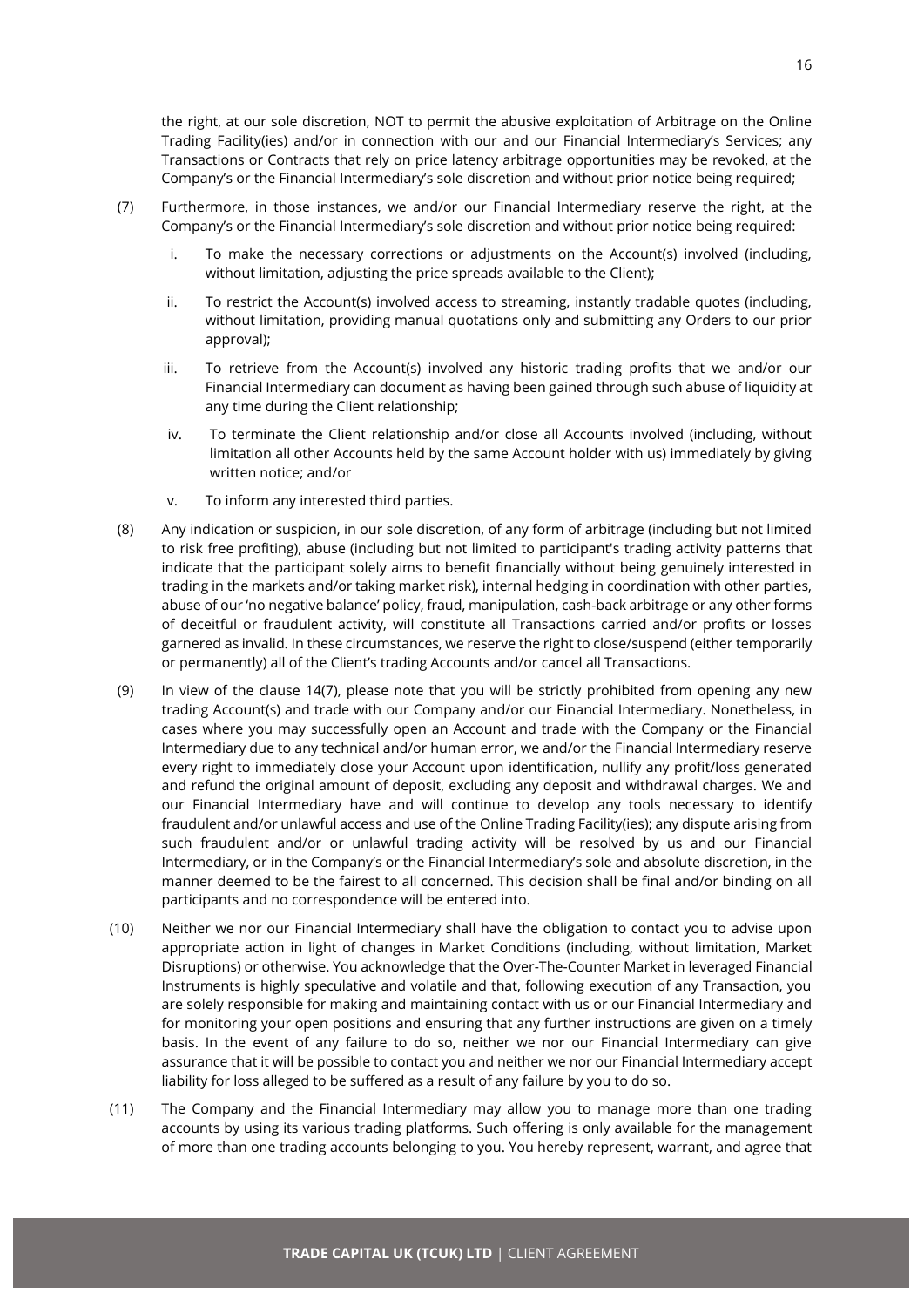you will not use this facility to manage trading accounts not belonging to you without obtaining the Company's or the Financial Intermediary's prior written consent.

#### <span id="page-17-0"></span>**15. EXCLUSION OF LIABILITY**

- (1) Neither we, nor our Partners, our directors, officers, employees or agents shall be liable for any losses, damages, costs or expenses incurred or suffered by you under this Agreement unless arising directly from our or their respective gross negligence, willful default or fraud. In no circumstances shall we have any liability for consequential loss or special damage. Nothing in this Agreement will limit our liability for death or personal injury resulting from our negligence.
- (2) Without limitation, neither we nor our Financial Intermediary accept any liability by reason of any delay or change in market conditions before any particular Transaction is affected.
- (3) Neither we nor our Financial Intermediary shall be liable for any partial or non-performance of our or our Partners' obligations hereunder by reason of any cause beyond our/their reasonable control, including without limitation any breakdown, malfunction or failure of transmission, communication or computer facilities, industrial action, acts and regulations of any governmental or supra national bodies or authorities or the failure of any relevant third party, intermediate broker, agent or principal of ourselves, custodian, sub-custodian, dealer, exchange, clearing house or regulatory or selfregulatory organisation, for any reason, to perform its obligations.
- (4) Without prejudice to any other clause of this Agreement, neither we nor our Financial Intermediary will have any liability to you in relation to any loss that you suffer as a result of any delay or defect in or failure of the whole or any part of our Electronic Trading Service or our Partners' Electronic Trading Service software or any systems or network links or any other means of communication. Neither we nor our Financial Intermediary will have any liability to you, whether in contract or in tort (including negligence) in the event that any computer viruses, worms, software bombs or similar items are introduced into your computer hardware or software via our Electronic Trading Services or our Partners' Electronic Trading Services, provided that we have taken reasonable steps to prevent any such introduction.
- (5) You acknowledge and agree that our Electronic Trading Service or our Partners' Electronic Trading Service does not and will not serve as the primary basis for any of your investment decisions concerning your Accounts. You are solely responsible for any investment or trading decisions you make and neither we, nor our Partners, our nor our Partners' directors, officers, shareholders, partners, members employees, agents, service providers, legal representatives and/or Affiliates (together our 'Associates') shall be responsible for determining whether any Transaction or Contract you enter into is suitable, appropriate or advisable.
- (6) Without limitation, neither we nor any of our Associates shall be liable for any loss arising from any act or omission of any Agent, Introducing Broker, Authorised Person or other Third party who performs services for you.

#### <span id="page-17-1"></span>**16. INDEMNITY**

- (1) You shall indemnify us and our Partners on demand against all liabilities, costs, expenses, damages (including reputational) and losses (including, but not limited to any direct, indirect or consequential losses) and all interests, penalties and professional costs and expenses (calculated on a full indemnity basis) incurred by us as a result of:
	- i. Your breach of this Agreement;
	- ii. The provision by you of any false or misleading information to us; and/or
	- iii. The enforcement of this Agreement.
- (2) In general, indemnity means a sum of money paid as compensation for losses suffered.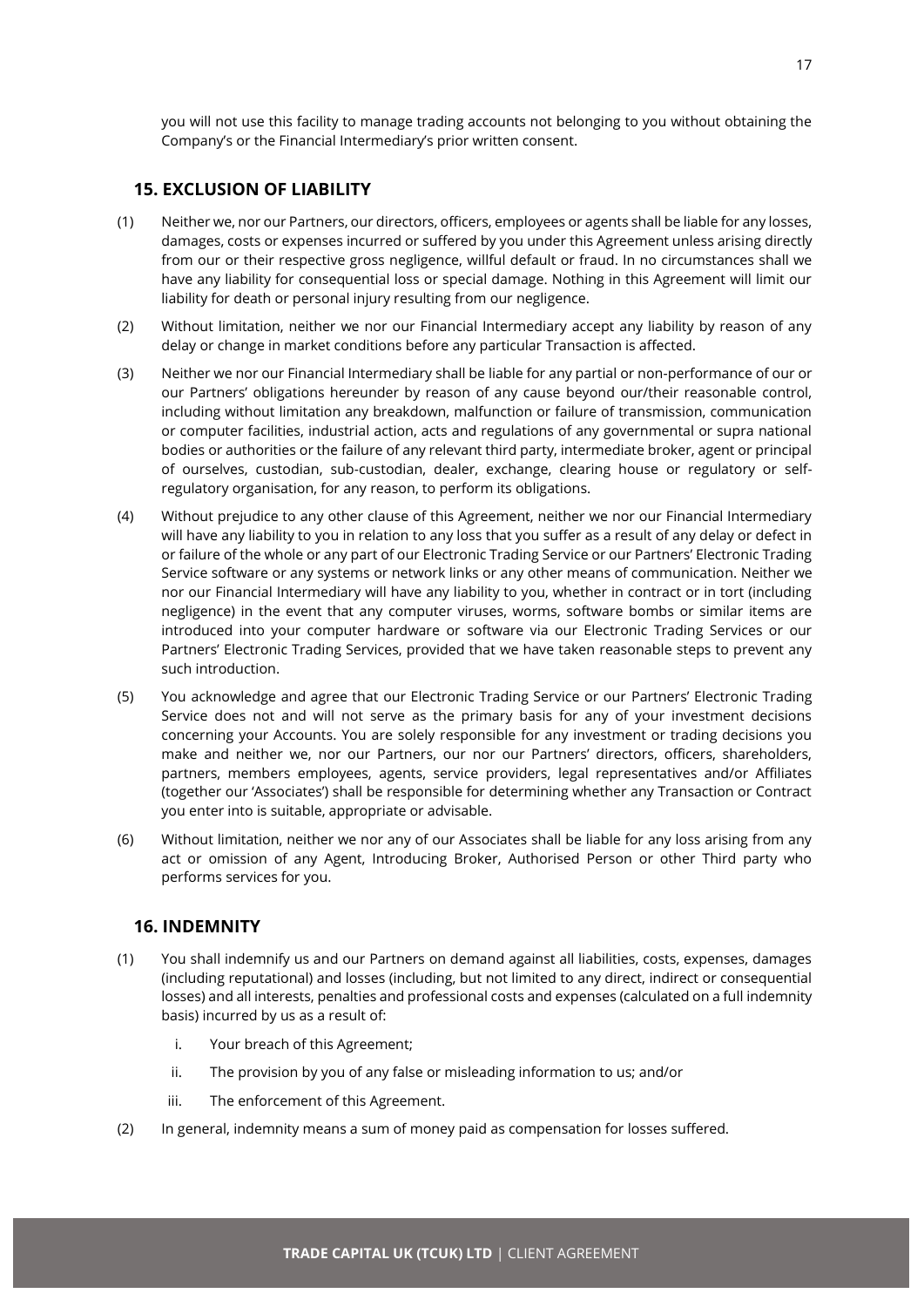# <span id="page-18-0"></span>**17. FORCE MAJEURE EVENTS**

- (1) We and our Financial Intermediary may, in our reasonable opinion, determine that an emergency or an exceptional market condition exists (a "Force Majeure Event"), in which case we will, in due course, inform the Commission and take reasonable steps to inform you. A Force Majeure Event will include, but is not limited to, the following:
	- i. Any act, event or occurrence (including without limitation any strike, riot or civil commotion, act of terrorism, war, industrial action, acts and regulations of any governmental or supra national bodies or authorities) that, in our opinion, prevents us from maintaining an orderly market in one or more of the Instruments in respect of which we ordinarily deal in Transactions;
	- ii. The suspension or closure of any market or the abandonment or failure of any event on which we base, or to which we in any way relate, our quote, or the imposition of limits or special or unusual terms on the trading in any such market or on any such event;
	- iii. The occurrence of an excessive movement in the level of any Transaction and/or the Underlying Market or our anticipation (acting reasonably) of the occurrence of such a movement;
	- iv. Any breakdown or failure of transmission, communication or computer facilities, interruption of power supply, or electronic or communications equipment failure;
	- v. Failure of any relevant supplier, intermediate broker, agent or principal of ours, custodian, subcustodian, dealer, exchange, clearing house or regulatory or self-regulatory organisation, for any reason, to perform its obligations.
- (2) If we and/or our Financial Intermediary determine that a Force Majeure Event exists, we and/or our Financial Intermediary may, at our and/or our Partners' absolute discretion, without notice and at any time, take one or more of the following steps:
	- i. Increase your Margin Requirements;
	- ii. Close all or any of your open Transactions at such Closing Level as we reasonably believe to be appropriate;
	- iii. Suspend or modify the application of all or any of the clauses of this Agreement to the extent that the Force Majeure Event makes it impossible or impracticable for us to comply with the Term or Terms in question; or,
	- iv. Alter the Last Dealing Time for a particular Transaction.

#### <span id="page-18-1"></span>**18. AMENDMENTS TO THE AGREEMENT**

- (1) We may amend this Agreement and any arrangements made hereunder at any time by giving you at least five (5) Business Days Written Notice prior to such changes. In the event of occurrence of any periods of actual or potential increased market volatility in the prices of underlying Financial Instruments (or other instruments) or other market volatility caused by political, corporate or economic events which may, in our reasonable opinion, significantly affect the prices of the underlying Financial Instruments (or other instruments), we may, acting reasonably, give you a shorter notice of amendment of the terms of this Agreement under this Clause.
- (2) Amendments will become effective on the date specified in the notice. You acknowledge that a variation which is made to reflect a change of Law or Regulation may, if necessary, take effect immediately.
- (3) You understand and agree that your consent is not necessary for any changes to be effective. Notwithstanding, you may notify us to the contrary within ten (10) Business days of the date of our amendment notice. If you do object to the amendment, the amendment will not be binding on you, but your account will be suspended, and you will be required to close your account as soon as is reasonably practicable.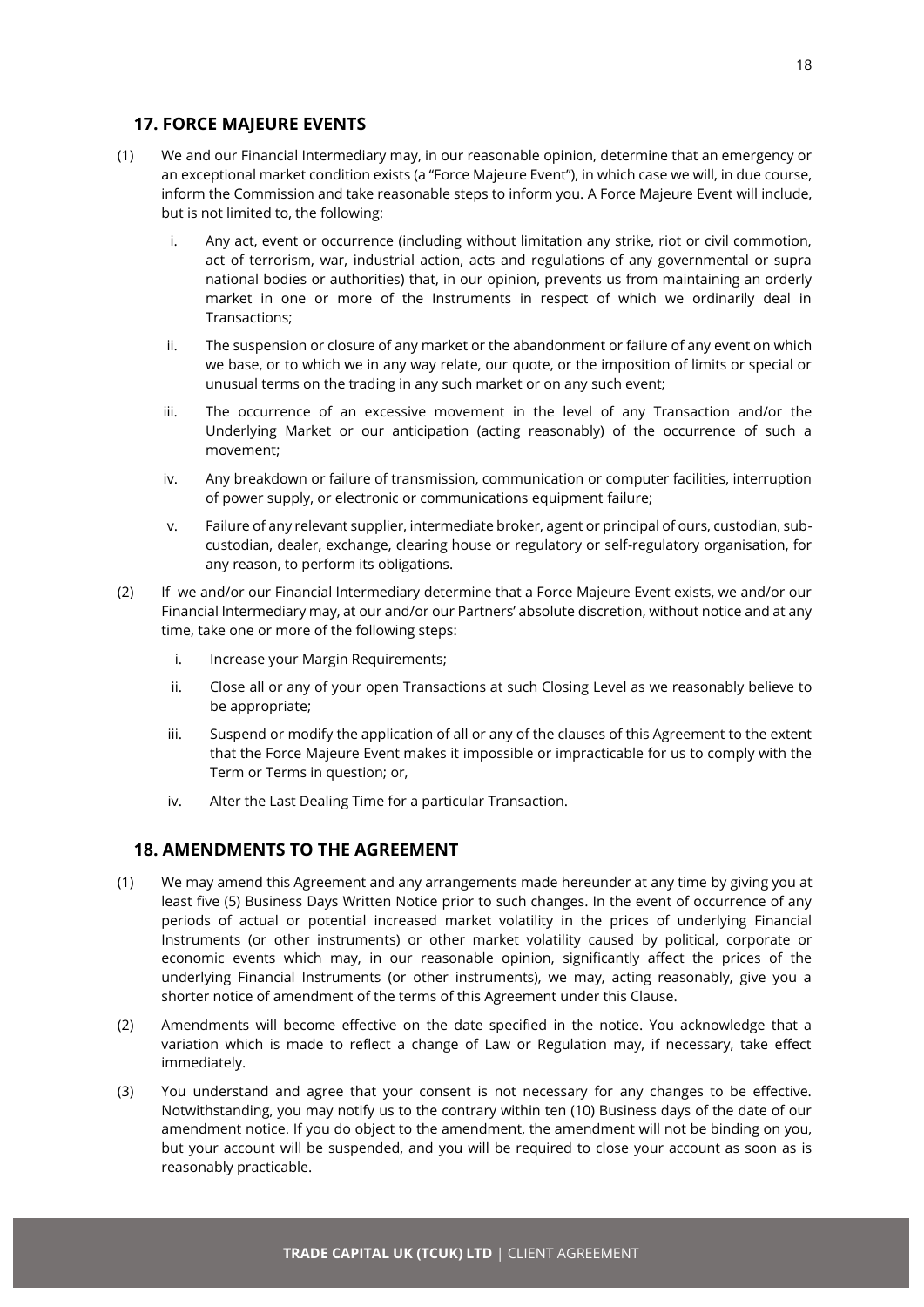- (4) You understand this it is your sole responsibly to remain up to date with all changes. The applicable version shall be the latest version uploaded on our Website and in the event of dispute the latest version shall prevail.
- (5) Any amendment to this Agreement will supersede any previous agreement between us on the same subject matter and will govern any Transaction entered into after, or outstanding on, the date the new edition comes into effect. We will only make changes for good reason, including but not limited to:
	- i. Making this Agreement clearer;
	- ii. Making this Agreement more favourable to you;
	- iii. Reflecting legitimate increases or reductions in the cost of providing our service to you;
	- iv. Providing for the introduction of new systems, services, changes in technology and products;
	- v. Rectifying any mistakes that may be discovered in due course;
	- vi. Reflecting a change of Applicable Laws and Regulations.

#### <span id="page-19-0"></span>**19. TERMINATION OF THE AGREEMENT**

- (1) Without prejudice to any other provisions of this Agreement, in particular, but not limited to, those pertaining to Events of Default as described in Term 19.2 below, the Client relationship under this Agreement shall remain in force until Suspended or Terminated by either Party.
- (2) Unless required by Applicable Laws and Regulations, this Agreement and any arrangements hereunder may be Suspended or Terminated by either party upon giving the other party ten (10) calendar days Written Notice of Suspension or Termination, which will take effect immediately, unless otherwise specified in the notice. Any such Suspension or Termination will not affect any obligation that may already have been incurred by either party in respect of any outstanding Transaction or any legal rights or obligations that may already have arisen under this Agreement or any dealings made thereunder.
- (3) We may terminate this Agreement immediately, however, if you fail to observe or perform any provision of this Agreement or in case of an Event of Default, other than in the case of Force Majeure.
- (4) Termination shall not affect our outstanding rights and obligations in particular, without limitation, relating to the Indemnities and Limitation of Liability Clauses and Transactions and/or Contracts which shall continue to be governed by this Agreement and the particular clauses agreed upon by and between you and us in relation to such Transactions and/or Contracts, until all obligations have been fully performed.
- (5) In the event that you involve us, directly or indirectly, in any type of fraud, we reserve the right, at our sole discretion and without prejudice to any other rights we may have under this Agreement, to reverse all previous Transactions and/or Contracts, which would or could place our interests and/or any of our (other) Clients' interests at risk.
- (6) In case of no specific requirements from you as to the close out of your open positions, we or our Partners shall Close any Open Positions at current Quotes of the termination of this Agreement, meaning the end of the 10 (ten) days' period, in accordance with the obligations under the Applicable Laws and Regulations.
- (7) On termination, we shall complete all Transactions and/or Contracts that are already entered into or under execution and these Terms and Conditions shall continue to bind both parties in relation to such Transactions and/or Contracts. We shall be entitled to deduct all amounts due to us before transferring any credit balances on any Account(s) to you and we shall be entitled to postpone such transferring until any and all Transactions and/or Contracts between you and us are closed. Furthermore, we shall be entitled to require you to pay any charges incurred in transferring your investments.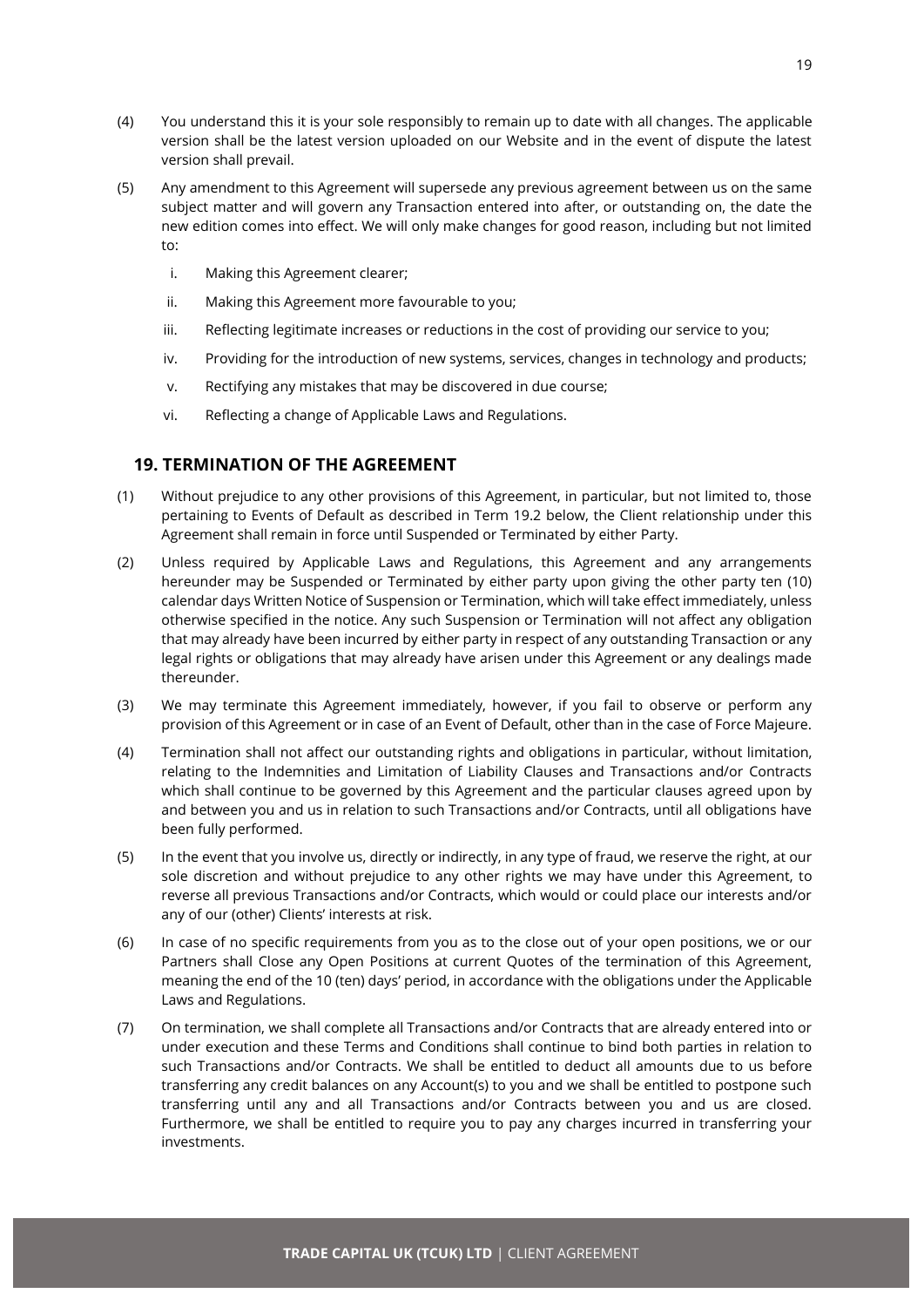#### <span id="page-20-0"></span>**19.1. LIQUIDATION**

- (1) Upon Termination, all amounts payable by you to us will become immediately due and payable including (but without limitation):
	- i. All outstanding fees, charges and commissions;
	- ii. Any dealing expenses incurred by terminating this Agreement; And
	- iii. Any losses and expenses realised in closing out any Transaction or Contract or settling or concluding outstanding obligations incurred by us on your behalf.
- (2) Any remaining balance shall be returned to you, to an account owned by you, in your name, which you use to deposit money with us.

#### <span id="page-20-1"></span>**19.2. EVENTS OF DEFAULT AND DEFAULT REMEDIES**

- (1) Each of the following constitutes an "Event of Default":
	- i. The Client fails to perform any obligation under the Terms of this Agreement (including but not limited to meet the Margin Requirements, offset a commodity options contract position in due time, close-out any positions in a future contract not settled in cash by the close-out deadline);
	- ii. The Client fails to make any payment due to us or to any Financial Intermediary the Company partners with, in accordance with the conditions set out in this Agreement;
	- iii. The Client becomes unable to pay their debts as and when they fall due;
	- iv. Where any Transaction or combination of Transactions or any realised or unrealised losses on any Transactions or combination of Transactions opened by you results in you exceeding any credit or other limit placed on your dealings;
	- v. If the Client is an individual, their death or incapacity;
	- vi. Initiation by or against the Client of proceedings for bankruptcy (if Client is an individual) or for winding up or for the appointment of an administrator or receiver in respect of you or any of your assets (if Client is a legal entity) or (in both cases) in the event of arrangement or composition with Client's creditors or any other similar or analogous procedure is commenced in respect of the Client' property or involving any organization of which the Client is a member;
	- vii. Where any representation or warranty made or given by the Client in this Agreement was untrue or misleading at the time it was made or given, or later becomes untrue;
	- viii. The Client fails to provide, upon request, any information or documentation needed for verifying the Client's identity or other persons' identity for the purpose of the prevention of money laundering and terrorist financing;
	- ix. The Company suspects that the Client is engaged into money laundering activities or terrorist financing or card fraud or other criminal activities;
	- x. The Client engages or there is a suspicion that Client may have engaged in market abusive behaviours and prohibited techniques in accordance with the provisions under Term 14 of this Agreement;
	- xi. The Company reasonably suspects that the Client opened the Client Account fraudulently;
	- xii. If any disputes arises concerning any Client's trade; Or
	- xiii. Any other circumstance where we reasonably believe that it is necessary or desirable to take any action to protect ourselves or all or any of our other Clients.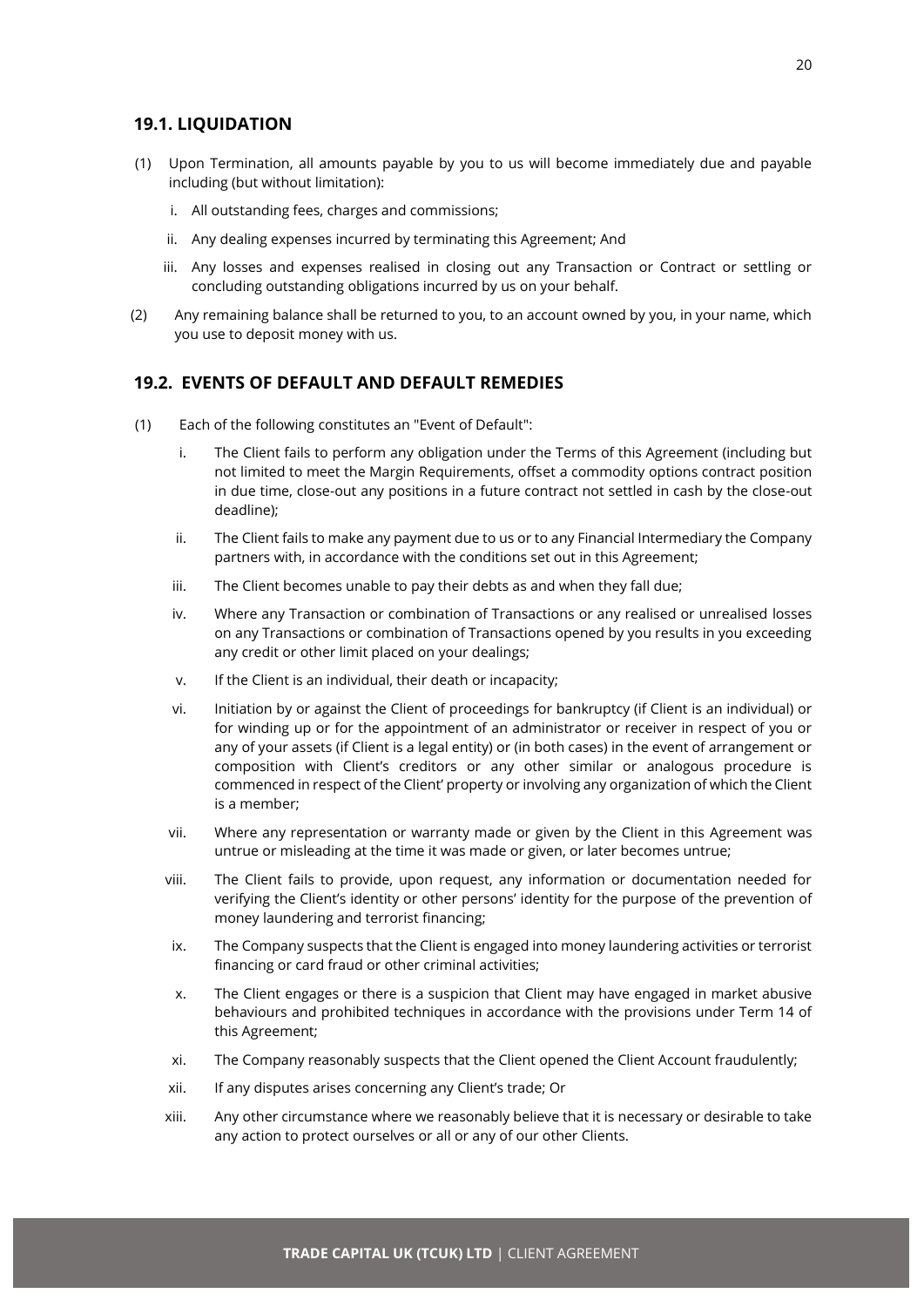- (2) If an Event of Default occurs in relation to your account(s) with us or in relation to any account(s) held by you with a Financial Intermediary of ours, we and/or our Financial Intermediary may, at the our or our Financial Intermediary's absolute discretion, at any time and without prior notice:
	- i. Close or part-close all or any of your Transactions at a Closing Level based on the then prevailing quotations or prices in the relevant markets or, if none, at such levels as we consider fair and reasonable and/or delete or place any Order on your account with the aim of reducing your exposure and the level of Margin or other funds owed by you to us;
	- ii. Convert any Currency balances on your account into another Currency;
	- iii. Exercise rights of set-off, retain any funds, investments (including any interest or other payment payable thereon) or other assets due to you, and sell them without notice to you at such price and in such manner as we, acting reasonably, decide, applying the proceeds of sale and discharging the costs of sale and the sums secured under this clause;
	- iv. Charge you interest on any money due, from close of business on the date when monies first fell due until the date of actual payment at a reasonable rate not exceeding four per cent (4%) above the applicable central bank's base rate from time to time;
	- v. Close all or any of your accounts held with us of whatever nature and refuse to enter into further Transactions with you;
	- vi. Restrict the Client's trading activity until the Company can reasonably determine that an Event of Default occurred;
	- vii. In the case of fraud, forgery or use of stolen cards reverse the funds back to real owner or according to the instructions of the law enforcement authorities of the relevant country, or of the credit card company or of another financial institution;
	- viii. Cancel or revoke any Benefits awarded; And
	- ix. Take legal action for any losses suffered by the Company.
- (3) You acknowledge and agree that, in closing out Transactions under this Term 19.2, it may be necessary for us to 'work' the order. This may have the result that your Transaction is closed out in tranches at different bid prices (in the case of Sells) or offer prices (in the case of Buys), resulting in an aggregate closing level for your Transaction that results in further losses being incurred on your account. You acknowledge and agree that we shall not have any liability to you as a result of any such working of your Transactions.

#### <span id="page-21-0"></span>**20. GOVERNING LAW AND JURISDICTION**

- (1) This Agreement and each Transaction entered into with you is in all respects governed by and construed and interpreted in accordance with the English Law and the Courts of England and Wales will have exclusive jurisdiction to settle any legal action or proceedings arising out of or in connection with this Agreement, including any non-contractual disputes and claims.
- (2) All transactions on behalf of the Client shall be subject to Applicable Regulations and any other public authorities which govern the operation of the UK Investment Firms, as they are amended or modified from time to time. The Company shall be entitled to take or omit to take any measures which it considers desirable in view of compliance with the Applicable Regulations in force at the time. Any such measures as may be taken and the Applicable Regulations in force shall be binding on the Client.

# <span id="page-21-1"></span>**20.1. QUERIES, COMPLAINTS AND DISPUTES**

(1) Any queries should be raised with our Customer Support Department. Unresolved queries and complaints are handled by our Compliance Department according to our Complaints Handling Policy, which is available on our website(s). If you are dissatisfied with the result of our Compliance Department's investigation or with any action taken by us as a result thereof, you may be able to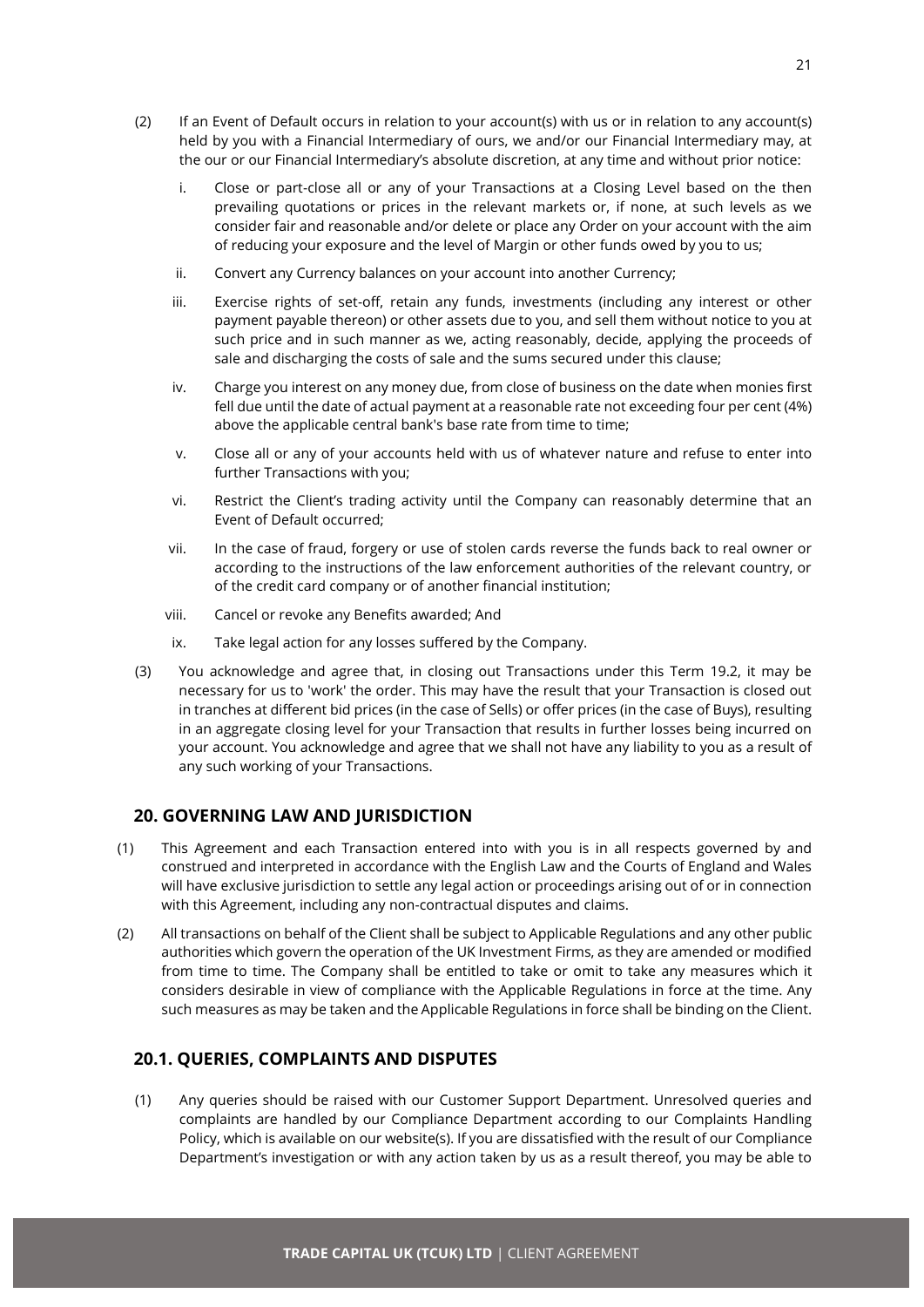refer the complaint to the Financial Ombudsman of the United Kingdom (www.financialombudsman.org.uk) for further investigation.

- (2) Without prejudice to any of our other rights to close a Transaction under this Agreement, in any case where we are in dispute with you in respect of a Transaction or alleged Transaction or any communication relating to a Transaction, we may, at our absolute discretion and without notice, close any such Transaction or alleged Transaction, where we reasonably believe such action to be desirable for the purpose of limiting the maximum amount involved in the dispute, and we will not be under any obligation to you in connection with any subsequent movement in the level of the Transaction concerned. If we close one or more of your Transactions under this Term, such action will be without prejudice to our right to contend in relation to any dispute that such Transaction had already been closed by us or was never opened by you. We will take reasonable steps to inform you that we have taken such action as soon as practicable after doing so. Where we close a Transaction or alleged Transaction in accordance with this Term, the closing will be without prejudice to your rights:
	- i. To seek redress or compensation for any loss or damage suffered in connection with the disputed or alleged Transaction or communication, prior to the closing; and,
	- ii. To open a new Transaction at any time thereafter, provided that such Transaction is opened in accordance with this Agreement, which will be applied, for the purposes only of calculating any relevant limits or money required from you, on the basis that our view of the disputed events or communication is correct.

#### <span id="page-22-0"></span>**20.2. FINANCIAL SERVICES COMPENSATION SCHEME**

- (1) We are a participant in the Financial Services Compensation Scheme ("FSCS"), which is the compensation fund of last resort for clients of authorised Financial Services firms. It is designed by the UK government to act as a 'safety net'. Subject to certain exceptions, the FSCS provides limited compensation in respect of eligible liabilities if we are found to be in default.
- (2) If you are an eligible claimant under the rules of the FCA, your account is protected by the FSCS. If, following a default, we cannot meet our obligations, you may be entitled to compensation from the scheme depending on the type of business and the circumstances of the claim. Most types of investment business are covered up to the first £85,000 per claimant. Further information about compensation arrangements is available from the Financial Services Compensation Scheme website [\(www.fscs.org.uk\)](http://www.fscs.org.uk/).

#### <span id="page-22-1"></span>**21. ASSIGNMENTS**

(1) The present terms shall be binding upon you and the Company, as well the respective successors and assigns of yourself and the Company to any affiliate, third party, subsidiary and/or other related company of the Company. The Company may, without your prior consent, at any time transfer, assign or novate any of its rights, benefits or obligations under this Agreement. You may not transfer, assign, charge, novate or otherwise transfer or purport to do so any rights or obligations under the Agreement without prior written consent of the Company.

# <span id="page-22-2"></span>**SECTION II**

Relevant aspects to be taken into consideration in the negotiation of CFDs, the counterpart of which is Trade Capital UK (TCUK) Ltd, authorised and regulated by the Financial Conduct Authority ("FCA") with license number FRN 738538 and registered office at 12th floor, 30 Crown Place, EC2A 4EB London, United Kingdom.

The Company operates CFD and Spread Betting trading through online brokerage platforms under the website Trade.com.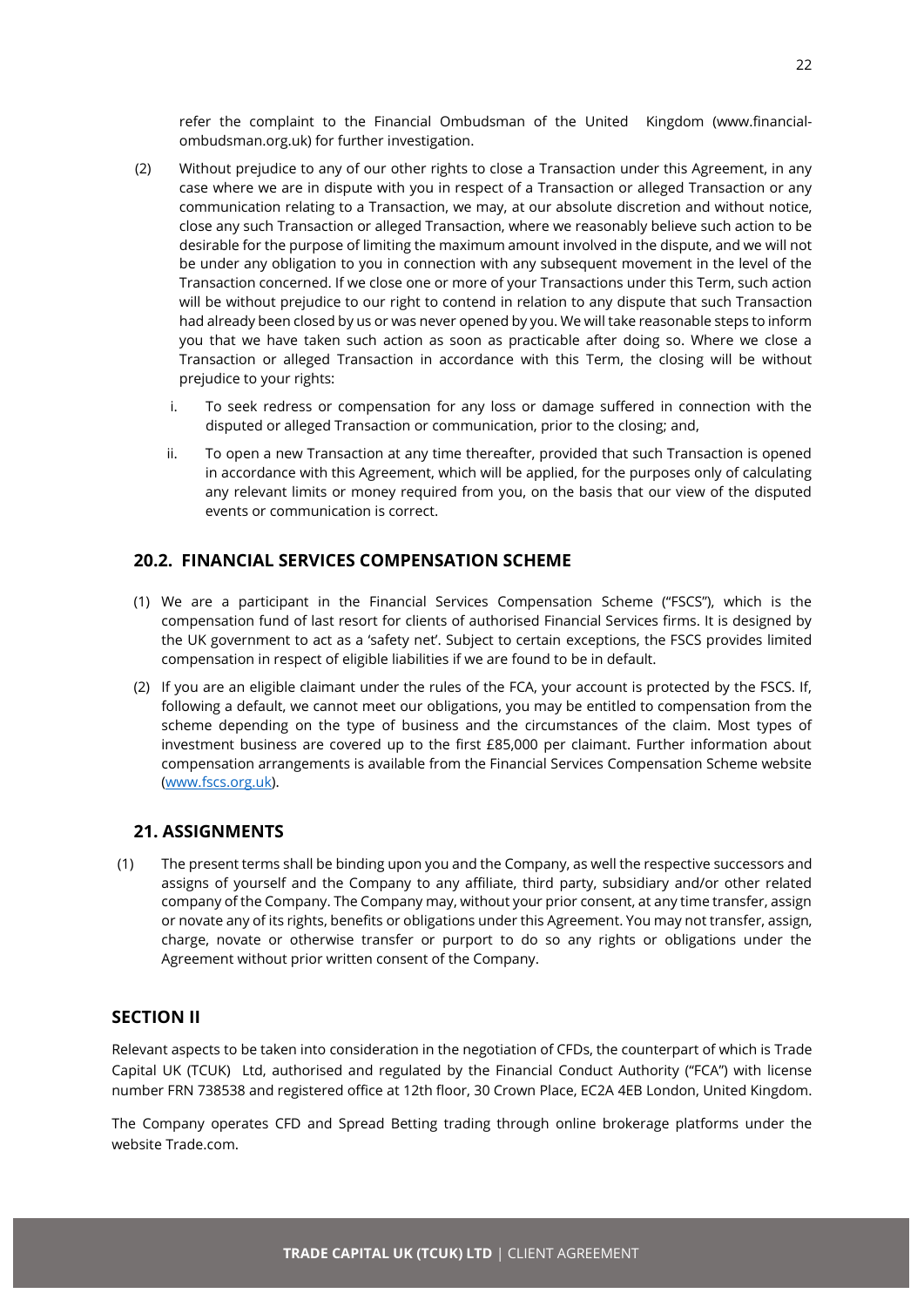#### <span id="page-23-0"></span>**22. OPENING A CFD AND SPREAD BET ACCOUNT**

- (1) Depending on the account size, the Company offers different types of accounts namely as Micro, Silver, Gold, Platinum, Exclusive. Account size is calculated on per client basis. The Company has the right to change the account type and revert it to Micro in the event that the Account becomes Inactive.
- (2) Once you complete the Account Opening application procedure and you are accepted as a Client by the Company, you entitle us to use all personal information provided by you, in our sole discretion and according to the EU General Data Protection Regulation, for any further inquiries we may deem necessary to conduct taking into consideration the circumstances. As a Client of our Company, you understand that you are committed to collaborate with us and provide any required information swiftly and we are authorised to conduct any further searches we deem appropriate.
- (3) We shall expect that the information you provide us in your Account Opening Application Form is truthful and precise at all times, unless you duly inform us otherwise in writing. As a Client, you have a responsibility to inform us in writing for any amendment or inaccuracy of the information provided previously.
- (4) Acceptance of you as a Client does not mean that the Company is obliged to approve nor accept automatically any future applications for new accounts from your side.
- (5) Since dealings between you and us are on a "non-advisory basis", and if you are classified as a Retail Client, the Company shall assess your knowledge and experience in order to determine whether complex Financial Instruments such as the CFDs and Spread bets are deemed appropriate for you to invest in.
- (6) The Company is entitled to base its assessment on the information provided by you during the Account Opening Application form. Therefore, you are kindly requested to provide us with sufficient information regarding your knowledge and experience of investment to ensure that you properly understand the risks involved in the envisaged services.
- (7) You are responsible for ensuring that all information provided is kept up to date, accurate and complete. Additionally, you are kindly requested to take into serious consideration any risk disclosure and any warning provided to you as a result of your assessment of appropriateness.
- (8) Regardless of the result of the assessment of appropriateness, we will not be obliged to review and will not review the Transactions you have entered into or about to enter into.
- (9) Doubt you are classified as a Client with the necessary experience and knowledge, we are entitled under the Applicable Laws and Regulations to assume that you have sufficient knowledge and experience to understand the risks involved in trading in complex and non-complex instruments and to make your own evaluation of the risks of any Transaction you enter into.
- (10) If you are classified as a Client with less or no experience and knowledge, and you have registered for trading in CFDs and Spread bets, in order for us to assess your knowledge and experience in trading, we may require from you to provide us with more details regarding your knowledge and experience and the use of leverage during the Account Opening Application Form. In addition, you will be required to understand and accept the risk involved in trading complex instruments and read and accept our Risk Disclosure document.
- (11) You understand that the verification of the identity of a Client and/or Beneficial Owner is performed before the establishment of a business relationship or the carrying out of the transaction.

#### <span id="page-23-1"></span>**23. ELECTRONIC TRADING TERMS**

- (1) You represent and warrant that you are aware of all Applicable Regulations that apply to Electronic Trading Services that you use and that your use of the Electronic Trading Services will comply with all Applicable Regulations and this Agreement as amended from time to time.
- (2) We have no obligation to accept, or to execute or cancel, all or any part of a Transaction that you seek to execute or cancel through an Electronic Trading Service. Without limitation of the foregoing, we have no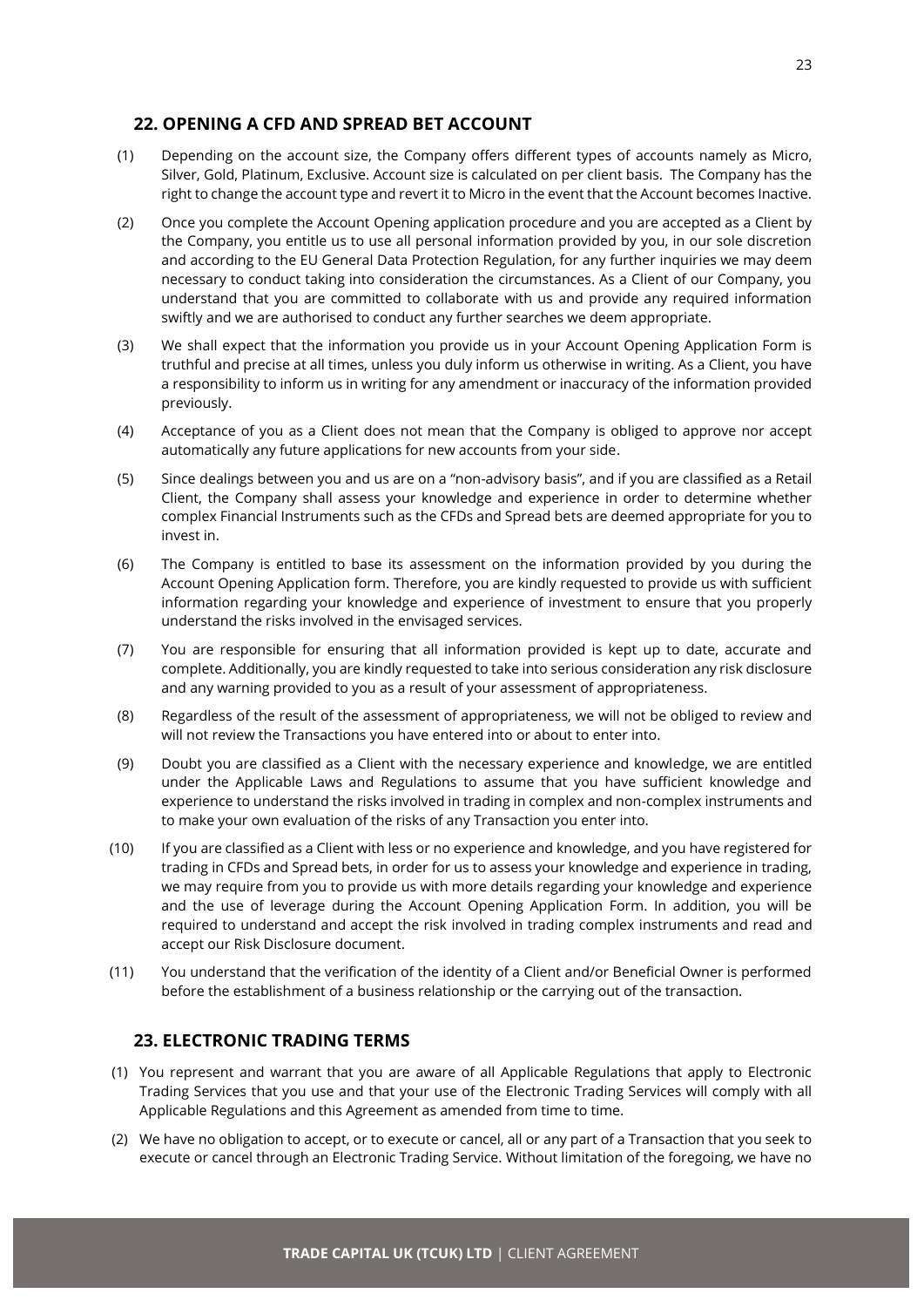responsibility for transmissions that are inaccurate or not received by us, and we may execute any Transaction on the terms actually received by us.

- (3) You authorise us to act on any instruction given or appearing to be given by you in relation to any Electronic Trading Service you use ('Instruction'). We are not obliged to act on any Instruction, or to execute or otherwise enter into any particular Transaction and need not give any reasons for declining to do so. You will be responsible for the genuineness and accuracy, both as to content and form, of any Instruction received by us. You acknowledge that in the event of Manifestly Erroneous prices or volumes we will have a right to void the Transaction and such a Transaction will not be binding on us.
- (4) You acknowledge we have the right, unilaterally and with immediate effect, to suspend or terminate (at any time, with or without cause or prior notice) all or any part of any Electronic Trading Service, or your access to any Electronic Trading Service, to change the nature, composition or availability of any Electronic Trading Service, or to change the limits we set on the trading you may conduct through any Electronic Trading Service.
- (5) In accordance with Term 23(4) above, all prices shown on any Electronic Trading Service are indicative and are subject to constant change.

#### <span id="page-24-0"></span>**23.1. ACCESS**

- (1) Use of any high speed or automated mass data entry system with any Electronic Trading Service will only be permitted with our prior written consent exercised in our sole discretion.
- (2) We shall not be liable for any claims, losses, damages, costs or expenses, including attorneys fees, caused directly or indirectly, by any breakdown or failure of any transmission or communication system or computer facility belonging to us, nor for any loss, expense, cost or liability suffered or incurred by you as a result of Instructions being given, or any other communications being made, via the Internet. You will be solely responsible for all Orders, and for the accuracy of all information, sent via the Internet using your Access Codes. We will not execute an Order until we have confirmed the Order to you and transmission of an Order by itself shall not give rise to a binding Transaction and/or Contract between you and us.
- (3) There are inherent risks with the use of the mobile trading technology such as the duplication of Orders/Instructions, latency in the prices provided, and other issues that are a result of mobile connectivity. Prices displayed on our mobile platform are solely an indication of the executable rates and may NOT reflect the actual executed price of the Order. Our mobile feature utilizes public communication network circuits for the transmission of messages. We shall not be liable for any and all circumstances in which you experience a delay in price quote or an inability to trade caused by network circuit transmission problems or any other problems outside our direct control, which include but are not limited to the strength of the mobile signal, cellular latency, or any other issues that may arise between you and any internet service provider, phone service provider, or any other service provider. Some of the features available on our Online Trading Facility may not be available on our mobile feature.
- (4) You are obliged to keep your usernames and passwords secret and ensure that third parties do not obtain access to our Online Trading Facility. Without prejudice to any other provisions of this Agreement, you will be liable for all Transactions and/or Contracts executed by means of your Access Codes, even if such may be wrongful.
- (5) You are responsible for providing the computer system(s) to enable you to access and/or use our Electronic Trading Facility and for making all appropriate arrangements with any telecommunications suppliers or, where access to our Electronic Trading Facility is provided through a third party server, any such third party, necessary in order to obtain access to our Online Trading Facility; neither we nor any company maintaining, operating, owning, licensing, or providing services to us in connection with, our Online Trading Facility makes any representation or warranty as to the availability, utility, suitability or otherwise of any such equipment, software or arrangements.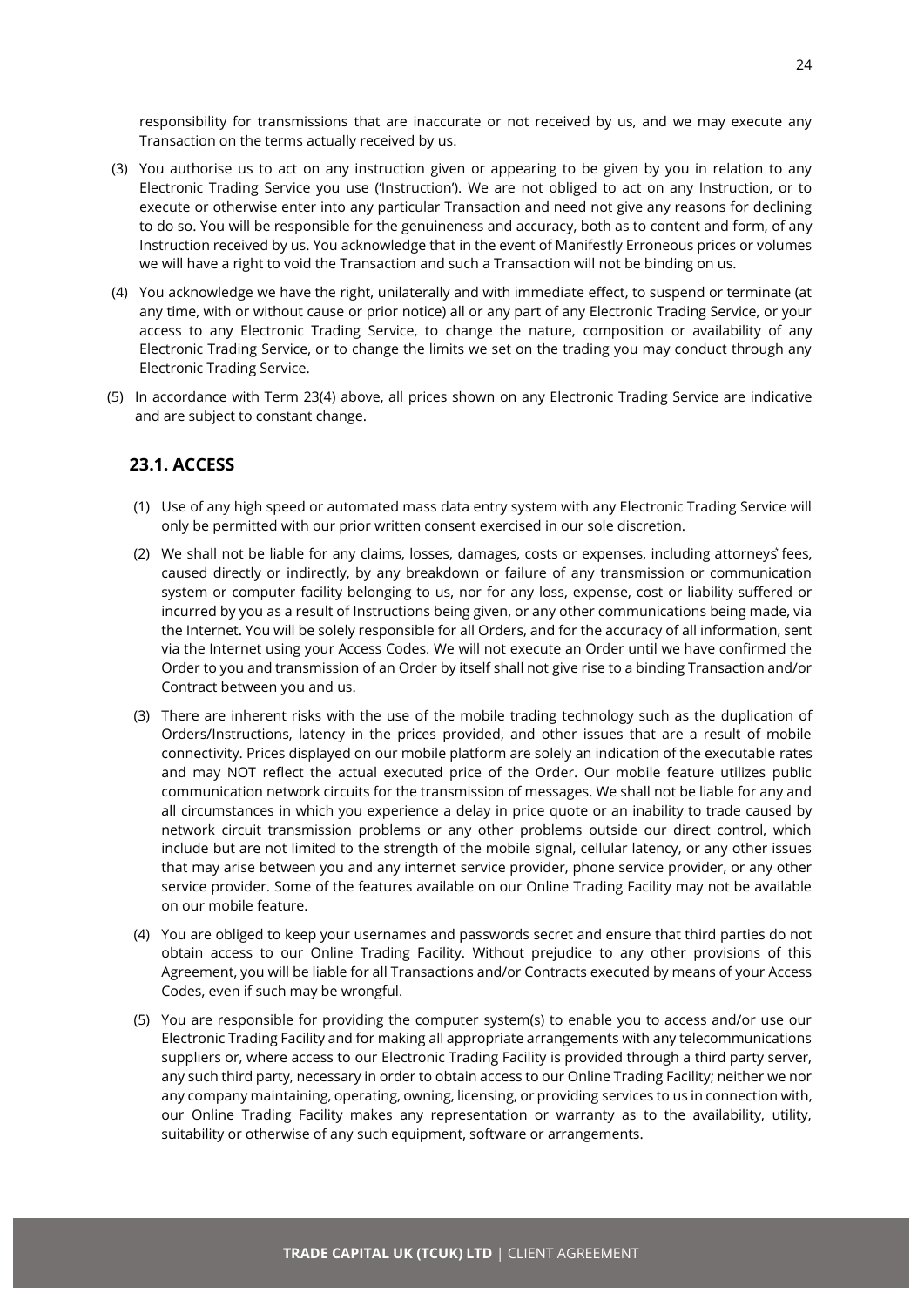# <span id="page-25-0"></span>**23.2. USE OF THE COMPANY'S ELECTRONIC TRADING SERVICES**

- (1) Where we grant you access to an Electronic Trading Service we shall grant you, for the Term of this Agreement, a personal, limited, non-exclusive, revocable, non-transferable and non-sub-licensable license to use the Electronic Trading Services pursuant to and in strict accordance with the Terms of this Agreement. We may provide certain portions of the Electronic Trading Services under license from third parties, and you will comply with any additional restrictions on your usage that we may communicate to you from time to time, or that are otherwise the subject of an agreement between you and such licensors.
- (2) We are providing the Electronic Trading Services to you only for your personal use and only for the purposes, and subject to the Terms of this Agreement.
- (3) You may not sell, lease, or provide, directly or indirectly, the Electronic Trading Services or any portion of the Electronic Trading Services to any third party except as permitted by this Agreement. You acknowledge that all proprietary rights in the Electronic Trading Services are owned by us or by any applicable Third-Party Service Providers selected by us providing us with all or part of the Electronic Trading Services or providing you with access to the Electronic Trading Services, or their respective licensors, and are protected under copyright, trademark and other intellectual property laws and other Applicable Laws. You receive no copyright, intellectual property rights or other rights in or to the Electronic Trading Services, except those specifically set out in this Agreement. You will protect and not violate those proprietary rights in the Electronic Trading Services and honour and comply with our reasonable requests to protect our and our third-party service providers' contractual, statutory and common law rights in the Electronic Trading Services. If you become aware of any violation of our or our third-party service providers' proprietary rights in the Electronic Trading Services, you will notify us in writing immediately.
- (4) In the event that you receive any data, information or Software via an Electronic Trading Service other than that which you are entitled to receive pursuant to this Agreement, you will immediately notify us and will not use, in any way whatsoever, such data, information or software.
- (5) For some Electronic Trading Services, the software may be downloaded by you on one or more Systems but under no circumstances are you permitted to use the Electronic Trading Service on more than one System at any one time.
- (6) You will take all reasonable steps to ensure that no computer viruses, worms, software bombs or similar items are introduced into the System or Software you use to access our Electronic Trading Services.
- (7) We and our licensors (as the case may be) will retain the intellectual property rights in all elements of the Software and such software and databases contained within the Electronic Trading Services and you will not in any circumstances, obtain title or interest in such elements other than as set out in this Agreement.

#### <span id="page-25-1"></span>**24. SECURITY, AUTHENTICITY AND ACCESS**

- (1) Your account and relevant access codes which were provided to you during the registration process, shall only be used by yourself or any Authorised Persons of yours subject to the provisions regarding Authorised Persons further below.
- (2) Certain Authorised Persons, such as first-degree relatives, may be allowed to trade with our Company only in the cases where the Company provided its prior written consent given that the authorised person provided all necessary customer KYC documentation, proof of relationship and completed the assessment of appropriateness.
- (3) Authorised Persons of any Client cannot act as an authorised person for another Client. Where we deem as necessary, the Company has the right to reject any suggested Authorised Person and suspend or terminate the consent of such Authorised Person to access your Account.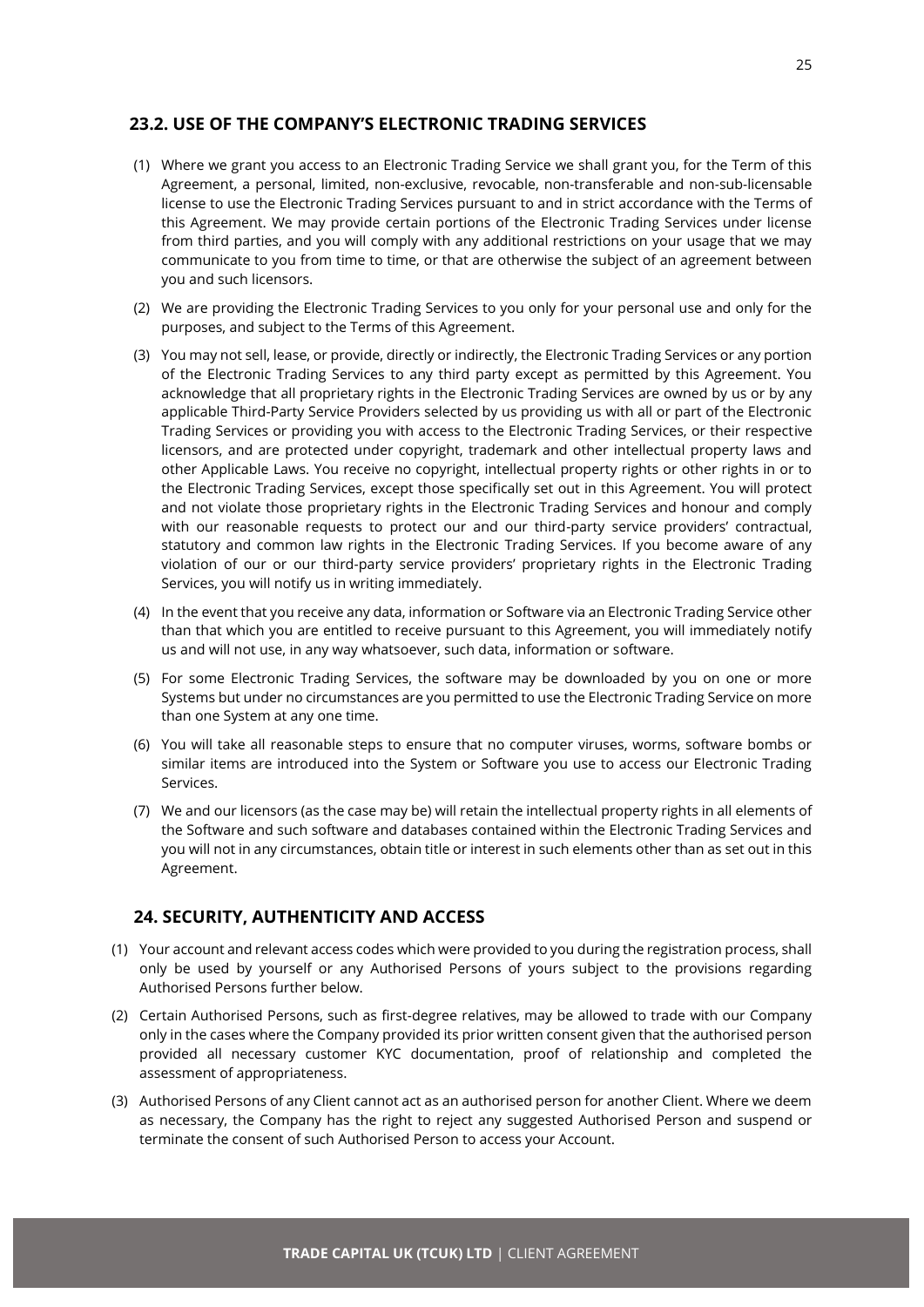- (4) You are the sole responsible person to monitor the trading activity of the Authorised persons you provided permission to access your Account. Therefore, any trading activity initiated, or orders placed by your Authorised Persons and any losses resulting from such actions are binding on you, even in cases where such persons have exceeded your authority or have acted without your permission or have otherwise acted fraudulently. In case you wish to proceed with a termination of the authorization provided by any Authorised Person you shall contact us in writing with your request.
- (5) You are obliged to keep your usernames and passwords secret and ensure that third parties do not obtain access to our Online Trading Facility. Without prejudice to any other provisions of this Agreement, you will be liable for all Transactions and/or Contracts executed by means of your Access Codes, even if such may be wrongful.
- (6) Once you notice any unauthorised access to your account, you should without any undue delay notify our Company's Customer Support Department either in writing, by phone or Live Chat. Within Business hours, upon receipt of the relevant notification the Account will be frozen immediately. Instead notifications received outside business hours, the Account will be frozen as soon as reasonably possible of receipt of your notification.
- (7) Where a suspicious unauthorised activity is detected from our side, we may, but shall not be obliged to, inform you. In situations where we reasonable suspect that a third person is using your account without your permission, we may, in our discretion, suspend access to your Account until we receive an authorization confirmation by you. We are not liable to you for any delays on detecting and subsequently suspend such access swiftly.

# <span id="page-26-0"></span>**25. SINGLE EQUITY PRODUCTS**

(1) In some regulated equity markets, it could be difficult to take a Short Position. For instance, if the underlying equity related Financial Instrument is in short capitalization or is illiquid, or where an Exchange or regulator have prohibited short trading. For these situations we may not be able to provide a CFD or Spread Betting instrument to reflect a short position at all, or you may be charged an additional fee to open such a Short Position for you. We will advise you where possible of such additional fee in advance which will be based on the date we will become aware of such short selling exclusions.

# <span id="page-26-1"></span>**26. LEVERAGE, MARGIN & COLLATERAL**

- (1) The main feature of CFDs and Spread bets is their ability to operate on leverage. In general, high Leverage can significantly increase the potential return, but equally it can also significantly increase potential losses.
- (2) Leverage allows a Client to initiate trades of much larger nominal value without having to fund the whole amount. Instead a much smaller amount ("Margin") is used in order to initiate a trade. For example, 1:20 leverage, also known as 5% margin requirement, means \$5,000 of equity is required to initiate a trade on an instrument with a nominal value of \$100,000. The Margin payments required vary depending on the Leverage ratio of the CFD/Spread Bet and the underlying Financial Instrument and the contract value of the Transaction.
- (3) If you are a Retail Client, the leverage limit is set as defined by the regulatory requirements, depending on the volatility of the underlying asset. As the impact of leverage on a CFD or Spread Bet becomes higher as the value of the underlying asset of the CFD or Spread Bet is more volatile and, considered that some underlying assets are more volatile than others, setting different leverage limits is a tool to ensure you face a consistent level of risk.
- (4) Notwithstanding Term 26(3) if, following our assessment of your knowledge and experience in trading, you are classified by us as eligible to be treated as an Elective Professional Client (i.e. Experienced Client and meet the necessary criteria), as such you are entitled to trade CFDs and Spread bets with a higher leverage.
- (5) Upon opening a Transaction, you will be required to pay us the Margin for that Transaction, as calculated by us ("Initial Margin"). Note that the Initial Margin for certain Transactions will be based on a percentage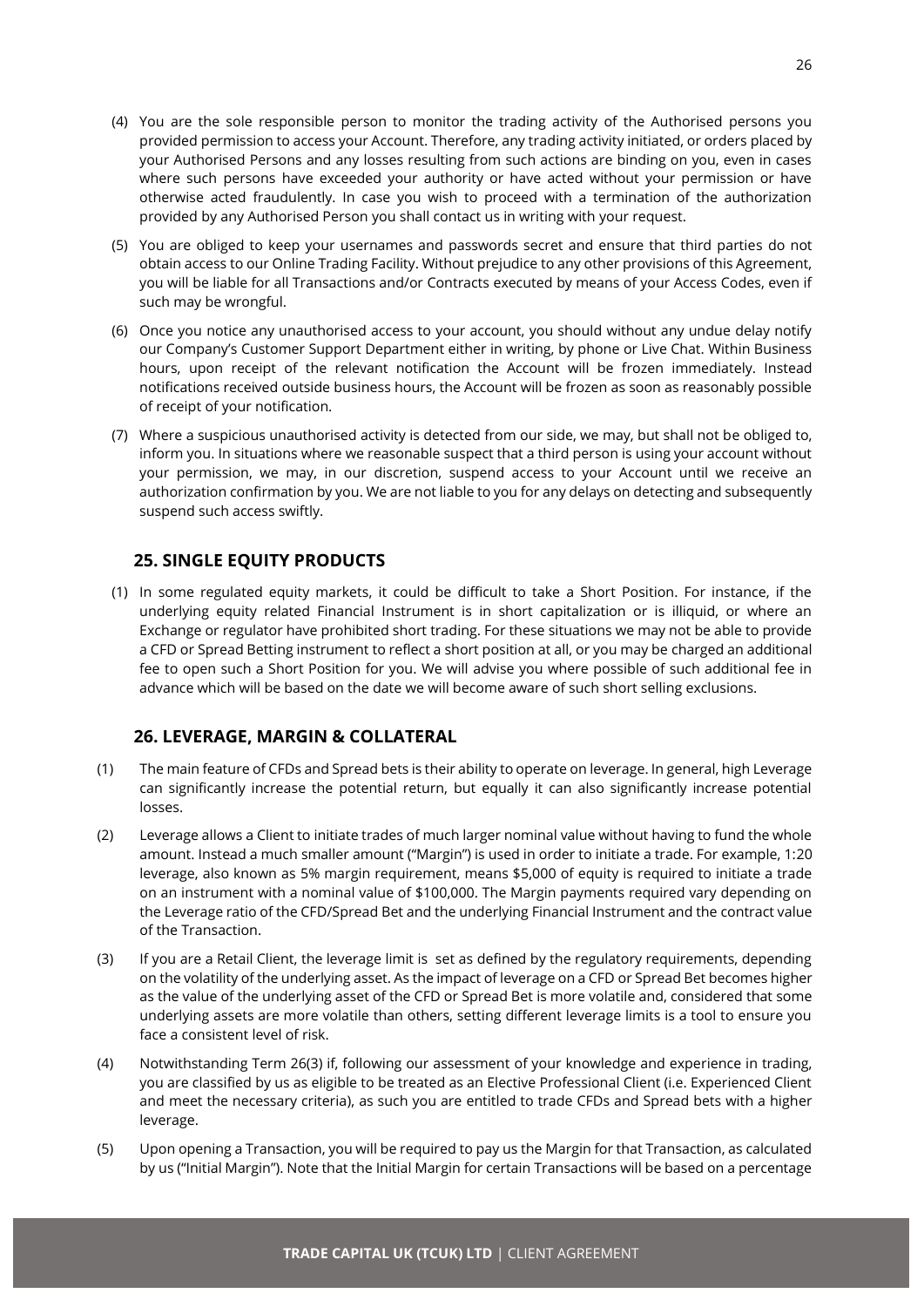of the Contract Value of the Transaction and therefore the Initial Margin due for such Transactions will fluctuate in accordance with the Contract Value. Initial Margin is due and payable to us immediately upon opening the Transaction (and for Transactions that have a fluctuating Initial Margin based on a percentage of the Contract Value, immediately on opening the Transaction and thereafter immediately on any increase in Contract Value taking place).

- (6) You also have a continuing Margin obligation to ensure that at all times during which you have open Transactions you ensure that your account balance, taking into account all realised or unrealised profits and losses ("P&L"), is equal to at least the Initial Margin for all of your open Transactions. If there is any shortfall between your account balance, taking into account P&L, and your total Initial Margin requirement, you will be required to consider the following options:
- (7) If you anticipate that the market will turn back in your favour, you may deposit additional funds and/or keep your position(s) open. Alternatively, you may close, or you may hedge some or all of your positions.
- (8) We are not under any obligation to keep you informed of your account balance and Margin required (i.e. to make a 'Margin Call'). However, if we do so, the Margin Call may be made by telephone call, post, fax, email or text message (at the telephone number, fax number or email provided by you). The Margin Call will be deemed to have been made as soon as you are deemed to have received such notice. We will also be deemed to have made a demand on you if:
	- i. We have left a message requesting you to contact us and you have not done so within a reasonable time after we have left such a message; or
	- ii. If we are unable to leave such a message and we have used reasonable endeavours to attempt to contact you by telephone but have been unable to contact you at such number. Any message that we leave for you requesting you to contact us should be regarded by you as extremely urgent unless we specify to the contrary when we leave the message. You acknowledge and accept that what constitutes a reasonable time in the context of this Term may be influenced by the state of the Underlying Market and that, according to the circumstances that could be a matter of minutes or even immediately.
- (9) It is your responsibility to notify us immediately of any change in your contact details and to provide us with alternative contact details and ensure that our calls for Margin will be met if you will be uncontactable at the contact address or telephone number notified to us (for example because you are travelling or are on holiday, or you are prevented from being in contact because of a religious holiday). The Company or any Company within the Group, will not be liable for any losses, costs, expenses or damages incurred or suffered by you as a consequence of your failure to do so.
- (10) Subject to the Applicable Laws and Regulations, we will be entitled, at any time, to increase or decrease the Margin required from you on open Transactions. You agree that, regardless of the normal way in which you and we communicate, we will be entitled to notify you of a change to Margin levels by any of the following means: telephone, post, fax, email, text message or by posting notice of the increase on our website. We will only increase Margin requirements where we reasonably consider it necessary, for example but without limitation, in response to or in anticipation of any of the following:
	- i. A change in the volatility and/or liquidity in the Underlying Market or in the financial markets more generally;
	- ii. Economic news;
	- iii. A company whose Instruments represent all or part of your Transaction becoming insolvent, being suspended from trading or undertaking a Corporate Event;
	- iv. You are changing your dealing pattern with us and/or an Associated Company of ours;
	- v. Your credit circumstances are changing;
	- vi. Your exposure to us and/or an Associated Company of ours; being concentrated in a particular Underlying Market or Sector.
	- (11) Where you fail to provide Margin in clear funds received by us by the time at which your Margin Level reaches 50% ("Close Out Level" or "Margin Close Out Level" or "Stop Out Level"), we have the right to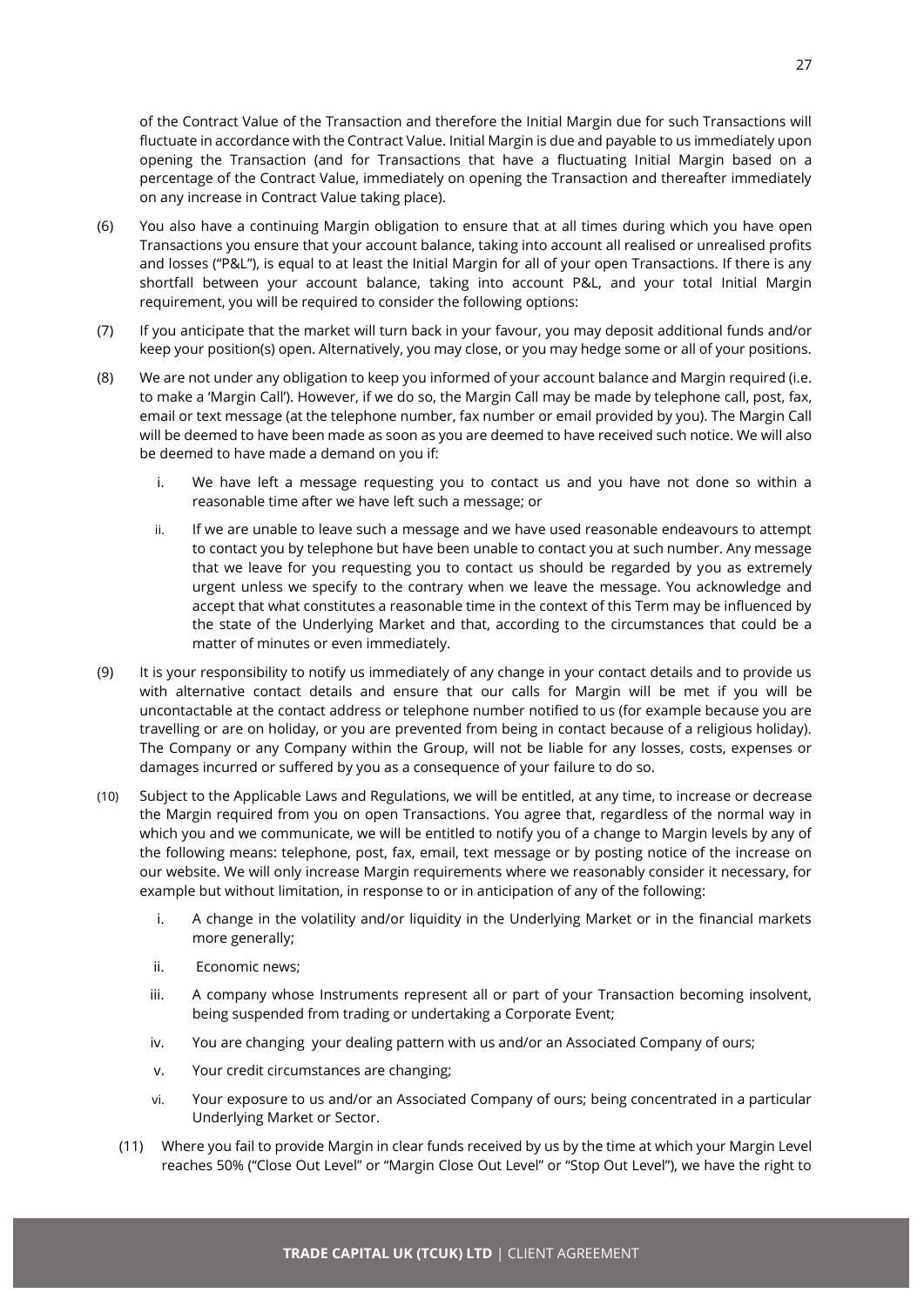begin closing out all positions in relation to the Transactions for which you have failed to provide Margin, starting from the positions which are most unprofitable for you. Where the Margin Level drops at or below 50% we will proceed with close out without further reference to you. There will be no further warning before close-out. Any such closing out under this Clause shall be performed in compliance with our duty of best execution to you, in accordance with our Order Execution Policy.

- (12) In the event where the aggregate amount payable by you is equal to the aggregate amount payable by the Company, then automatically the mutual obligations to make payment are set-off and cancel each other. If the aggregate amount payable by one party exceeds the aggregate amount payable by the other party, then the party with the larger aggregate amount shall pay the excess to the other party and all obligations to make payment will be automatically satisfied and discharged. The Company has also the right to combine all or any of your Accounts opened in your name and to consolidate the Balances in such accounts and to set-off such Balances. This Term should not violate in any case Term 27 of this Agreement, and any rights of the Clients deriving from the Negative Balance Protection.
- (13) We do not offer to either current or potential Clients' cash or other inducements to encourage them to trade complex speculative products. This reflects the duty of the Company to act honestly, fairly and professionally and in the best interests of its Clients.
- (14) If you have been classified as a Professional Client or an Eligible Counterparty, please note the provisions of Term 8(7) in relation to how Initial Margin that you pay to us will be treated.
- (15) Please note also Term 8(8) above which provides information on how we may use your Margin payments where placing back-to-back trades on a matched principle basis with liquidity providers in the market.

#### <span id="page-28-0"></span>**27. NEGATIVE BALANCE PROTECTION**

- (1) We provide you with "Negative Balance Protection" ("NBP") for your Account. This means that we provide you with a guarantee that your losses can never exceed the total funds in your Trading Account.
- (2) In the event of a negative balance in a retail Client account, the Company will not file a claim against you for that amount, except in cases where you have used illicit methods to create it.

#### <span id="page-28-1"></span>**28. QUOTES AND PRICES**

- (1) Upon your recorded request to our Dealing Room team for getting a higher or lower figure, in accordance with Terms 28(2) and 28(3), we will quote a higher and lower figure for each Transaction ('our bid and offer prices').
- (2) We will charge you for opening and closing a Transaction as follows:
	- i. The difference between our bid and offer price will comprise the Market Spread (where there is an Underlying Market) and our Spread (being our charge to you); and
	- ii. Unless we notify you in writing to the contrary, you will not be charged any additional Commission.
	- (3) You acknowledge that our Spreads, can widen significantly in some circumstances, that they may not be the same size as the examples given in the Assets Section of our website and that there is no limit on how large they may be. You acknowledge that when you close a Transaction, the Spread may be larger or smaller than the Spread when the Transaction was opened. For Transactions transacted when the Underlying Market is closed or in respect of which there is no Underlying Market, the figures that we quote will reflect what we believe the market price in an Instrument is at that time. You acknowledge that such figures will be set by us at our reasonable discretion. The Spread quoted by us will reflect our view of prevailing market conditions.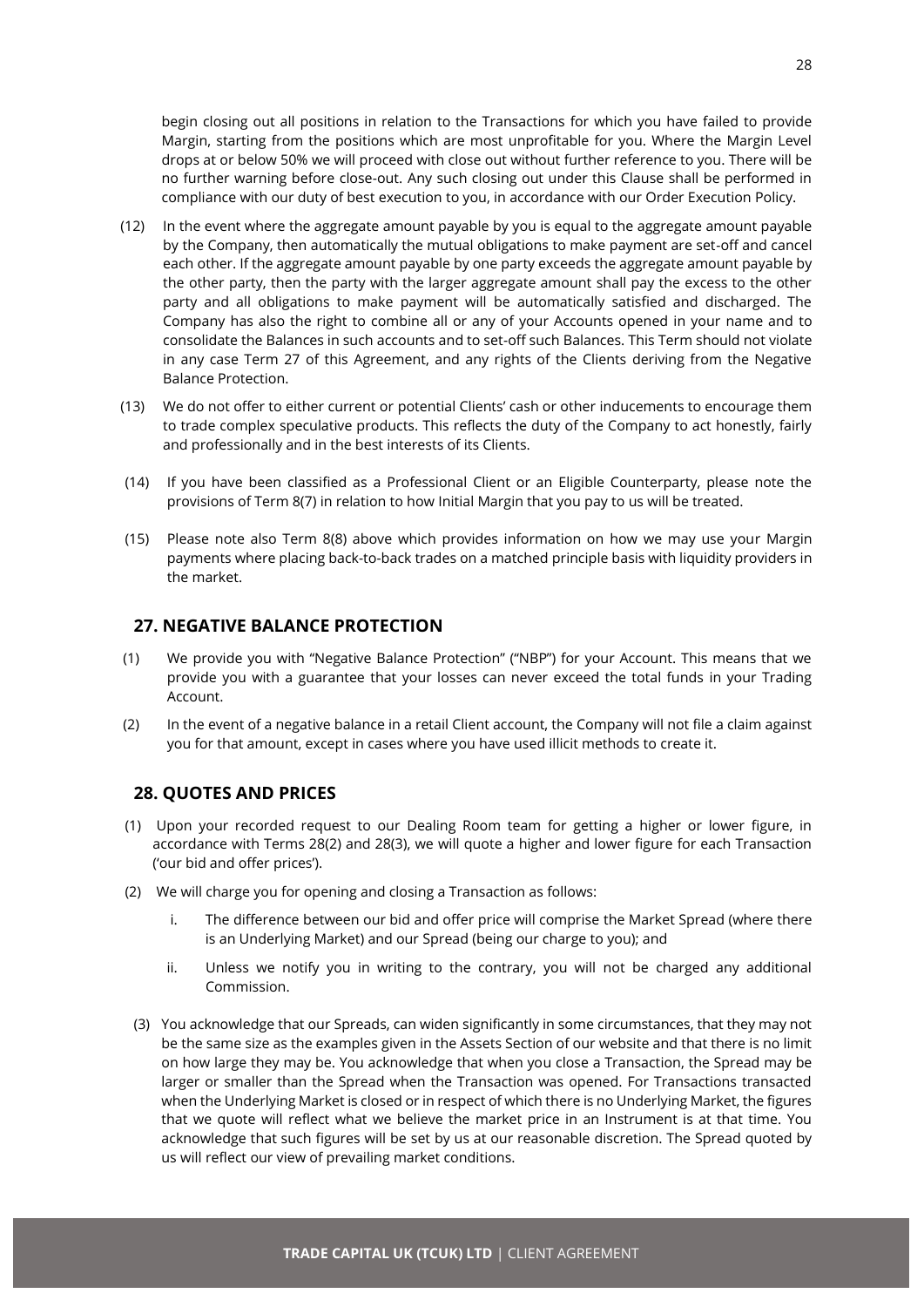- (4) You may request a quote to open a Transaction or to close all or any part of a Transaction at any time during our normal hours of trading for the Instrument in respect of which you wish to open or close the Transaction. Outside those hours, we will be under no obligation to but may, at our absolute discretion, provide a quote and accept and act on your offer to open or close a Transaction. We may notify you of certain Instruments in respect of which we will not quote, restrictions on the amount for which we will quote, or other conditions that may apply to our quote, but any such notification will not be binding on us.
- (5) If we choose to provide a quote, we may provide a quote electronically via our Electronic Trading Services or by such other means as we may from time to time notify to you. Our quoting of a higher and lower figure for each Instrument (whether by telephone, Electronic Trading Service, or otherwise) does not constitute an offer to open or close a Transaction at those levels.
- (6) A Transaction will be initiated by you offering to open or close a Transaction in respect of a specified Instrument at the level quoted by us.
- (7) We may, acting reasonably, accept or reject your offer at any time until the Transaction has been executed or we have acknowledged that your offer has been withdrawn. A Transaction will be opened or, as the case may be, closed only when your offer has been received and accepted by us. Our acceptance of an offer to open or close a Transaction, and thus the execution of the Transaction, will be evidenced by our confirmation of its terms to you.
- (8) If we become aware that any of the factors set out below in Term 28(9) are not satisfied at the time you offer to open or close a Transaction, we reserve the right to reject your offer at the level quoted. If we have, nevertheless, already opened or closed a Transaction prior to becoming aware that a factor set out in Term 28(9) has not been met we may, at our discretion, either treat such a Transaction as void from the outset or close it at our then prevailing price. However, we may allow you to open or close the Transaction in which case you will be bound by the opening or closing of such Transaction, notwithstanding that the factors in Term 28(9) were not satisfied.
- (9) The factors referred to in Term 28(8) above include, but are not limited to, the following:
	- i. The quote must be obtained from us as set out in Term 28(8);
	- ii. The quote must not be expressed as being given on an 'indicative only' or similar basis;
	- iii. If you obtain the quote by telephone, it must be given to a person who is a dealer employed by us and your offer to open or close the Transaction must be given during the same telephone conversation in which you obtained the quote;
	- iv. If you obtain the quote electronically via our Electronic Trading Services, your offer to open or close the Transaction, and our acceptance of your offer, must be given while the quote is still valid;
	- v. The quote must not be Manifestly Erroneous;
	- vi. When you offer to open a Transaction, the number of shares, contracts or other units in respect of which the Transaction is to be opened must be neither smaller than the Minimum Size nor larger than the Normal Market Size;
	- vii. When you offer to close part but not all of an open Transaction both the part of the Transaction that you offer to close and the part that would remain open if we accepted your offer must not be smaller than the Minimum Size;
	- viii. A Force Majeure event must not have occurred;
	- ix. When you offer to open a Transaction an Event of Default must not have occurred in respect of you, nor must you have acted in such a way as to trigger an Event of Default;
	- x. The telephone or Electronic Conversation in which you offer to open or close the Transaction must not be terminated before we have received and accepted your offer; And
	- xi. When you offer to open or close any Transaction, the opening of the Transaction must not result in your exceeding any credit or other limit placed on your dealings.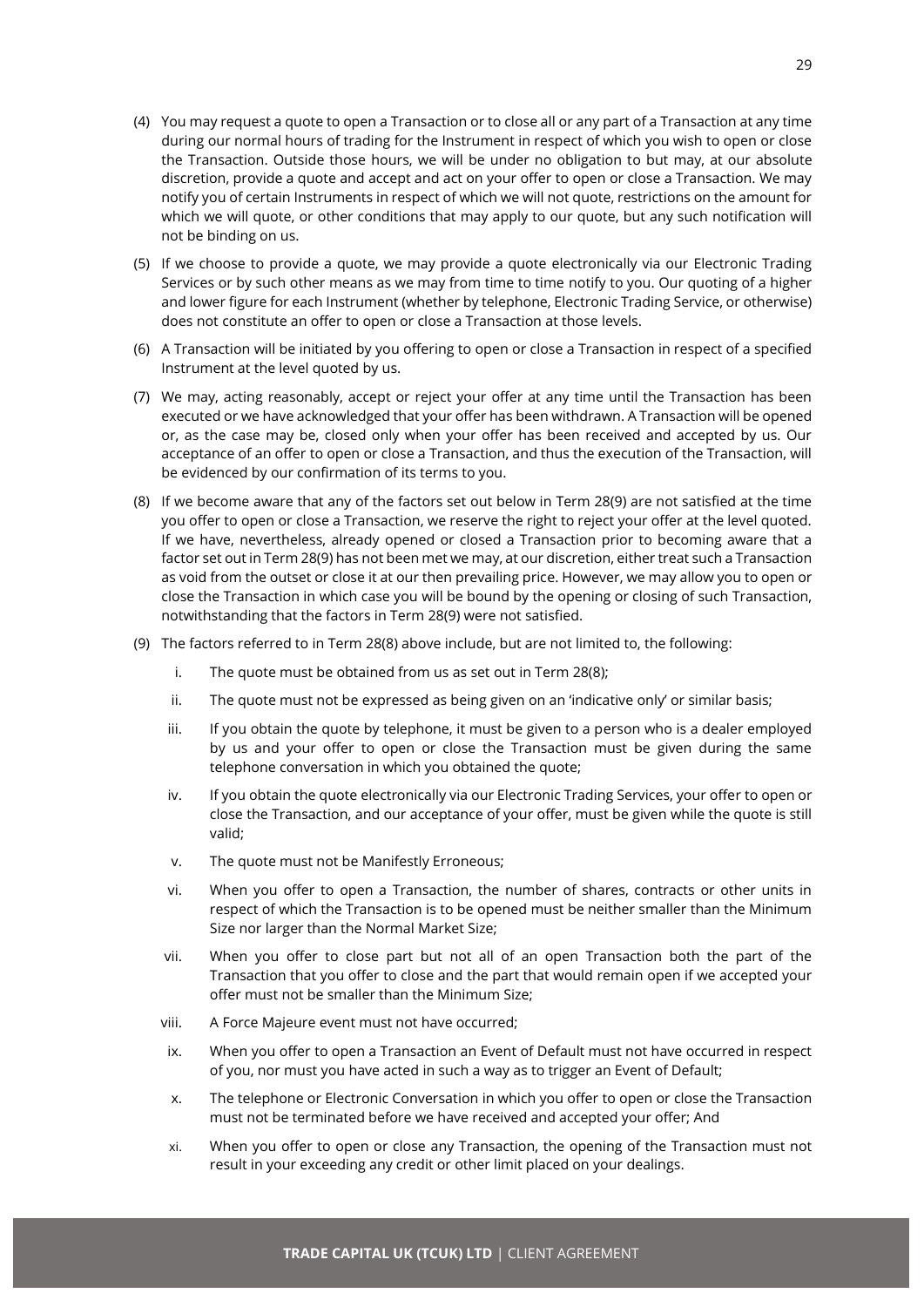- (10) We reserve the right to refuse any offer to open or close a Transaction larger than the Normal Market Size.
- (11) Our quotation for a Transaction equal to or greater than Normal Market Size is not guaranteed to be within any specific percentage of any Underlying Market or related market quotation and our acceptance of your offer may be subject to special conditions and requirements that we will advise to you at the time we accept your offer. We will inform you of the Normal Market Size for a particular Instrument on request.
- (12) If, before your offer to open or close a Transaction is accepted by us, our quote moves to your advantage (for example, if the price goes down as you buy, or the price goes up as you sell) you agree that we may (but do not have to) pass such price improvement on to you. The effect of such action being that the level at which you offer to open or close a Transaction will, upon acceptance by us, be altered to the more favourable price. You acknowledge that it is in your best interests for us to alter the level of your offer in the manner contemplated in this Term and you agree that any offer altered in accordance with this Term, once accepted by us, results in a fully binding agreement between us. It is at our complete discretion as to when we will pass on a price improvement to you, but you should note that we will generally only pass on a price improvement when the market you are trading is volatile. You should also note that we will only pass on a price improvement within allowable limits, and we reserve our right set out in Term 28(8) to reject any offer by you to open or close a Transaction. For the avoidance of doubt, this Term does not permit us to alter your offer price if to do so would result in your opening or closing (as the case may be) a Transaction at a less favourable price than your offer.

# <span id="page-30-0"></span>**29. ORDERS**

- (1) We may, at our absolute discretion, accept an "Order" from you. An Order is an offer to open or close a Transaction if our price moves to, or beyond, a level specified by you. Examples of such Orders are:
	- i. A Stop Order, which is in an instruction to deal if our quote becomes less favourable to you and which is generally used to provide some risk protection;
	- ii. A Limit Order, which is an instruction to deal if our quote becomes more favourable to you;
	- iii. A Market Order, which is an instruction to deal now in a specified size at the best available price for that size;
	- iv. A Contingent Order, which refers to a pair of orders stipulating that if one order is executed, then the other order will be automatically entered into; And
	- v. A One Cancels the Other Order, which refers to a pair of orders stipulating that if one order is executed, then the other order will be automatically cancelled, and which might be used to provide some risk protection.
- (2) You may specify that an Order is to apply:
	- i. Until the next close of business day for the relevant Underlying Market (a "Day Order"), which, for the avoidance of doubt, will include any overnight trading sessions on the Underlying Market;
	- ii. For an indefinite period (a "Good Till Cancelled Order" or "GTC Order"), which, for the avoidance of doubt, will include any overnight trading sessions on the Underlying Market.
- (3) We may, at our absolute discretion, accept standing Orders that will apply for some other specified duration. We may act on any such Order irrespective of the length of time for which the specified level in relation to that order is reached or exceeded. For the avoidance of doubt, all unspecified orders will be treated as good until cancelled orders as that term is generally understood by the market.
- (4) If your Order is triggered, we will seek to open/close the Transaction to which your Order relates, acting in accordance with our duty of best execution. In the case of a Stop Order, we will seek to open/close a Transaction at a level that is the same (but may be worse) than your stop level; and in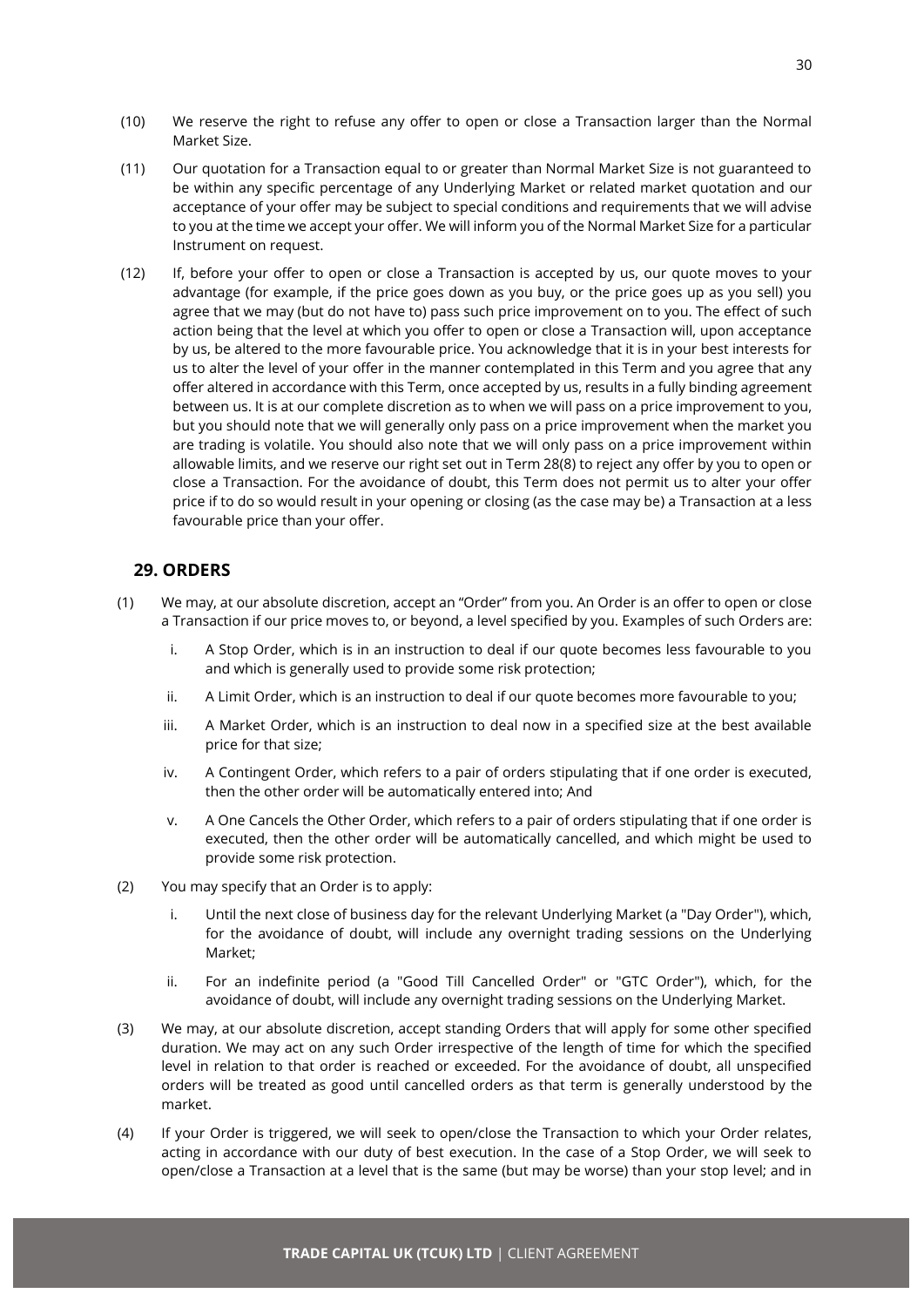the case of a Limit Order, we will seek to open/close a Transaction at a level that is the same or better than your limit. You acknowledge and agree that the time and level at which Orders are executed will be determined by us, acting reasonably.

- (5) By using our Orders, you expressly acknowledge and agree that:
	- i. It is your responsibility to understand how an Order operates before you place any such Order with us and that you will not place an Order unless you fully understand the terms and conditions attached to such Order;
	- ii. Whether or not we accept an Order is at our absolute discretion. Not all Orders are available on all Transactions, nor on all Electronic Trading Services;
	- iii. When you place, and we accept an Order you are trading with us as principal and not dealing on the Underlying Market;
	- iv. The triggering of your Order is linked to our bid and offer prices, not the bid and offer prices on the Underlying Market. Our bid and offer prices may differ from the bid and offer prices in the Underlying Market. The effect of such is that (i) your Order may be triggered even though our bid, or offer as the case may be, moved to or through the level of your Order for only a short period; and (ii) the Underlying Market never traded at the level of your Order;
	- v. For the purposes of determining whether an Order has been triggered, we will be entitled (but not obliged), at our discretion, to disregard any prices quoted by us during any pre-market, post-market or intra-day auction periods in the relevant Underlying Market, during any intraday or other period of suspension in the relevant Underlying Market, or during any other period that in our reasonable opinion may give rise to short-term price spikes or other distortions;
	- vi. Following your Order being triggered, we do not guarantee that a Transaction will be opened/closed, nor do we guarantee that if opened/closed it will be done so at your specified stop level or limit;
	- vii. We reserve the right both to work and to aggregate Orders. Working an Order may mean that your Order is executed in tranches at different prices, resulting in an aggregate opening or closing level for your Transaction that may differ both from your specified level and from the price that would have been attained if the Order had been executed in a single tranche. Aggregating an Order means that we combine your Order with the Orders of other Clients of ours for execution as a single Order. We may do this only if we reasonably believe it is unlikely to work overall to the disadvantage of any Client whose order is to be aggregated. However, the effect of aggregation may work to your disadvantage in relation to any particular Order. You acknowledge and agree that we shall not under any such circumstances have any liability to you as a result of any such working or aggregation of your Orders;
	- viii. You accept that under certain trading conditions including but not limited to highly volatile markets it may be impossible for us to execute your Transactions. Under such conditions we reserve the right to execute your orders at the next best price irrespective of the fact that this may be more or less favourable to you.
	- ix. Notwithstanding anything to the contrary, any stop loss/take profit, entry stop, or entry limit orders attached to your expiring contract underlying your CFD or Spread Bet Order before it is rolled over will be adjusted to symmetrically (point-for-point) reflect the price differences between the expiring contract underlying your original CFD or Spread Bet Order as at its expiration date and the rolling over (new) contract underlying your CFD or Spread Bet Order.

# <span id="page-31-0"></span>**29.1. OPENING A TRANSACTION**

(1) You will open a Transaction by 'buying' or 'selling'. In this Agreement a Transaction that is opened by 'buying' is referred to as a 'Buy' and may also, in our dealings with you, be referred to as 'long'"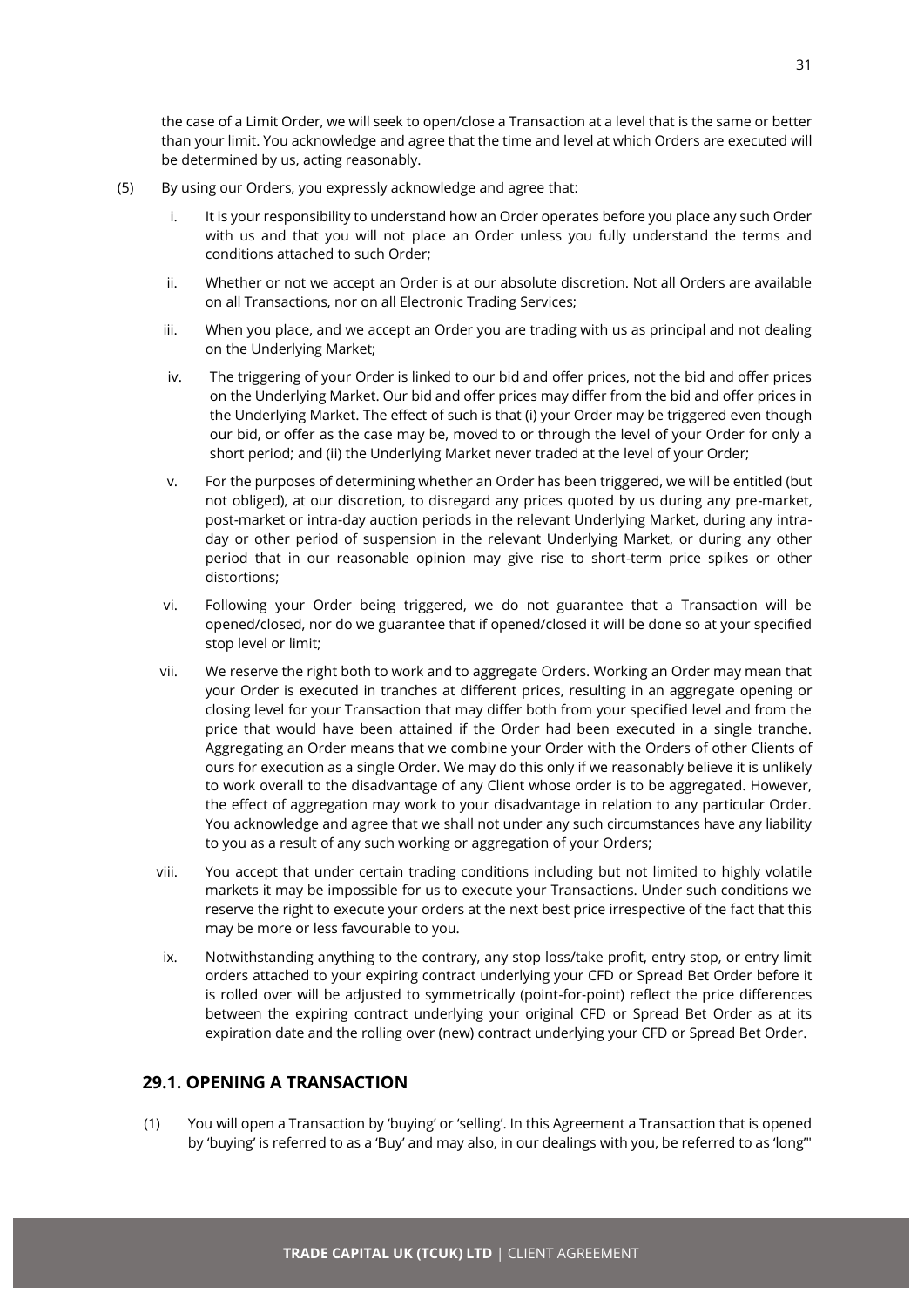or 'long position'; a Transaction that is opened by 'selling' is referred to as a 'Sell' and may also, in our dealings with you, be referred to as 'short' or 'short position'.

- (2) When you open a Buy, the Opening Level will be the higher figure quoted by us for the Transaction (ASK price) and when you open a Sell, the Opening Level will be the lower figure quoted by us for the Transaction (BID price).
- (3) A Transaction must always be made for a specified number of lots, contracts or other units that constitute the underlying Instrument.
- (4) Each Transaction opened by you will be binding on you notwithstanding that by opening the Transaction you may have exceeded any credit or other limit applicable to you or in respect of your dealings with us.

# <span id="page-32-1"></span><span id="page-32-0"></span>**29.2. CLOSING A TRANSACTION**

#### **29.2.1. UNDATED TRANSACTIONS**

- (1) Subject to this Agreement you may close an open Undated Transaction or any part of such open Undated Transaction at any time.
- (2) When you close an Undated Transaction, the Closing Level will be, if you are closing an Undated Buy Transaction, the lower figure quoted by us and if you are closing an Undated Sell Transaction, the higher figure quoted by us.

#### <span id="page-32-2"></span>**29.2.2. EXPIRY TRANSACTIONS**

- (1) Subject to this Agreement you may close an open Expiry Transaction or any part of such open Expiry Transaction at any time prior to the Last Dealing Time for that Instrument.
- (2) Details of the applicable Last Dealing Time for each Instrument will normally be available to you and may be obtained from us on request. It is your responsibility to make yourself aware of the Last Dealing Time or, as the case may be, the expiry time for a particular product.
- (3) When you close an Expiry Transaction prior to the Last Dealing Time for the Instrument, the Closing Level will, if the Transaction is a Buy, be the lower figure then quoted by us and if the Transaction is a Sell, the higher figure then quoted by us.
- (4) If you do not close an Expiry Transaction in respect of an Instrument on or before the Last Dealing Time then, subject to Term 29.2.(5) below, we will close your Expiry Transaction as soon as we have ascertained the Closing Level of the Expiry Transaction. You acknowledge that it is your responsibility to make yourself aware of the Last Dealing Time and of any Spread that we may apply when you close an Expiry Transaction.
- (5) We may accept standing instructions from you to automatically roll over all of your Expiry Transaction(s) to the next contract period, so that they do not automatically expire. Alternatively, you may ask that we accept roll instructions in respect of a specific Expiry Transaction. You acknowledge that it is your responsibility to make yourself aware of the next applicable contract period for a Transaction and that effecting the rollover of a Transaction may result in you incurring losses on your account. Any agreement as to roll over is entirely at our discretion and we reserve the right to refuse to rollover a Transaction or Transactions, despite any instruction you have given us, if we determine, acting reasonably, that to effect a rollover would result in you exceeding any credit or other limit placed on your dealings with us. Where we do effect a rollover, the original Expiry Transaction will be closed at or just prior to the Last Dealing Time and become due for settlement and a new Expiry Transaction will be created; such closing and opening trades will be on our normal terms.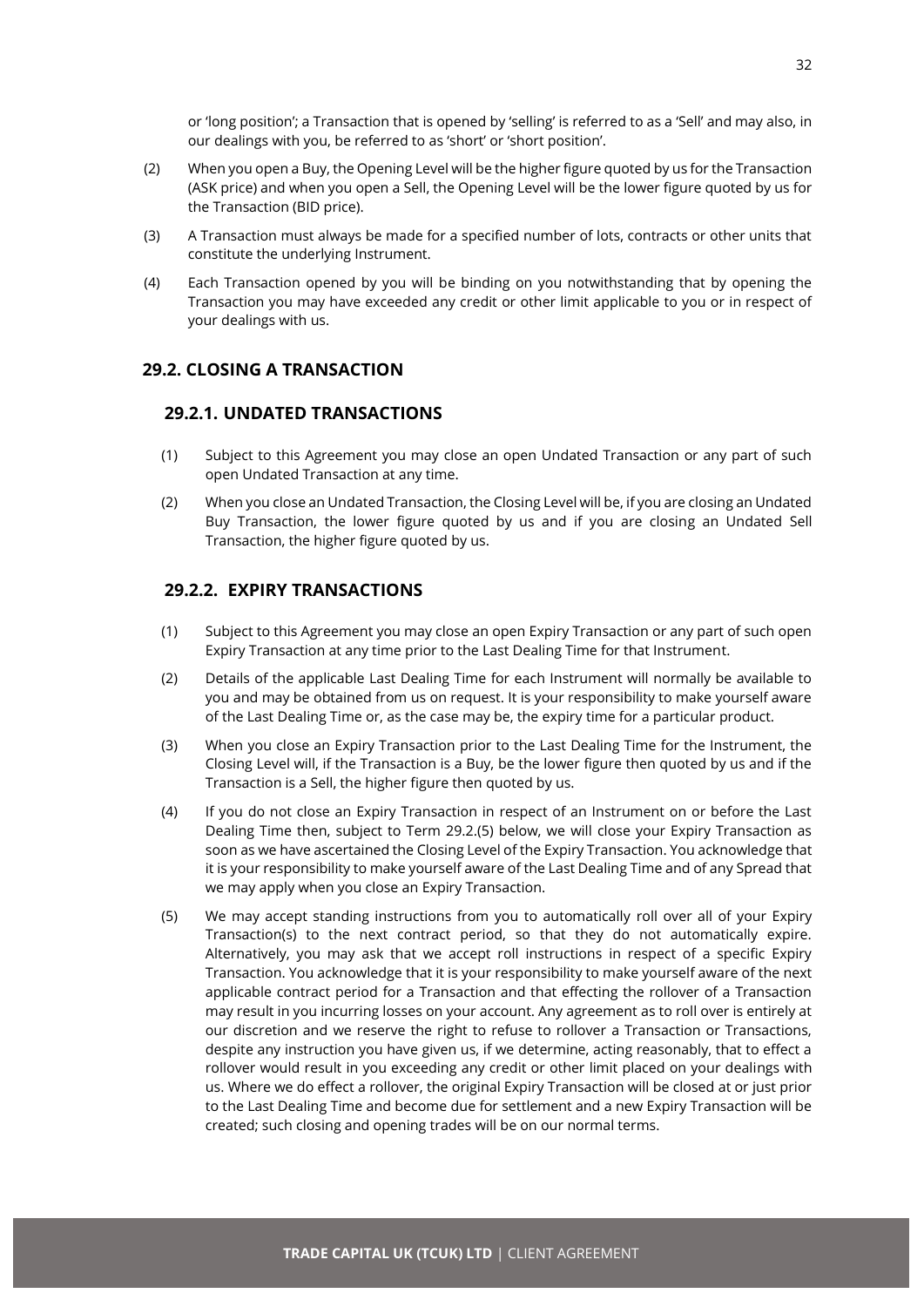#### <span id="page-33-0"></span>**30. EXECUTION OF ORDERS: BEST EXECUTION PRINCIPLE**

- (1) Orders shall be executed in accordance with the information contained in the Assets Section on our website. When executing your orders, we shall adhere to our duty of Treating Customers Fairly.
- (2) As per the Applicable Laws and Regulations, we take all sufficient steps to obtain the best possible result when executing your order. In our Order Execution Policy, we describe the process which we follow in seeking to achieve Best Execution for you. With regard to Retail Clients, the best possible result is determined in terms of the total consideration, representing the price of the CFD or Spread Bet in the underlying Financial Instrument and the costs related to execution, which shall include all expenses incurred by you which are directly related to the execution of the order, including execution venue fees, clearing and settlement fees and any other fees paid to third parties involved in the execution of the order.
- (3) With respect to execution of your orders we take into account, inter alia, the factors of costs, speed, likelihood of execution and settlement, size, nature and any other consideration relevant to the execution of the order.
- (4) We are a principal in the CFDs and Spread bets that you trade for which we offer prices and act as your only execution venue for CFDs and Spread bets. As principal, we aim to consistently achieve the best possible result for you so that this result is at least the same as could be achieved on other venues. We use independent price sources and liquidity providers in order to derive and benchmark our Prices.
- (5) We are your counterparty to each trade for the CFD and Spread Betting trading and we therefore draw your attention to the fact that once you open a position with us, you will have to transact with us to close the position. Therefore, you cannot close the position with another company which may provide different pricing or transfer your position to such party firm. Where you trade in CFDs and Spread bets with a fixed expiry, you will be subject to our pricing arrangements at the expiry of the derivative contract, including our rollover arrangements into new contracts.
- (6) The Orders which may be placed on each Electronic Trading Platform and the terms applicable to your trading activity with us are set out in the Order Execution Policy in respect of each Electronic Trading Platform on which you trade with us.

#### <span id="page-33-1"></span>**30.1. LIMITATION ON ACCEPTANCE OF ORDERS**

- (1) In specific cases, we may, under no obligation, follow instructions and execute a Transaction, however in case we reject such a suggested Transaction, we shall notify you promptly but in no case, we shall have any obligation to provide you the reason why.
- (2) Always acting reasonably, we may decline, entirely or in part, any placed order, in case you do not possess sufficient funds or margin for executing the specific Transaction within the purpose of preventing any possible breach of the Applicable Laws and Regulations.
- (3) In specific limited cases, such as a Force Majeure incident or cases where such data is temporarily unavailable e.g. where prices on the underlying Financial Instruments are not available or Orders are placed outside of Business Hours, or at times where sharp movements in the market make it difficult to determine relevant market prices, or where your orders are placed outside of the relevant trading hours of the underlying Financial Instrument and our Business Hours, we may deviate from the procedure for Price determination set out in this Agreement.

# <span id="page-33-2"></span>**30.2. CURRENCY**

(1) All Transactions are settled in the Quoted currency, unless agreed otherwise by both parties. Once a closure of a CFD or Spread Bet position is executed, any resulting equity will be converted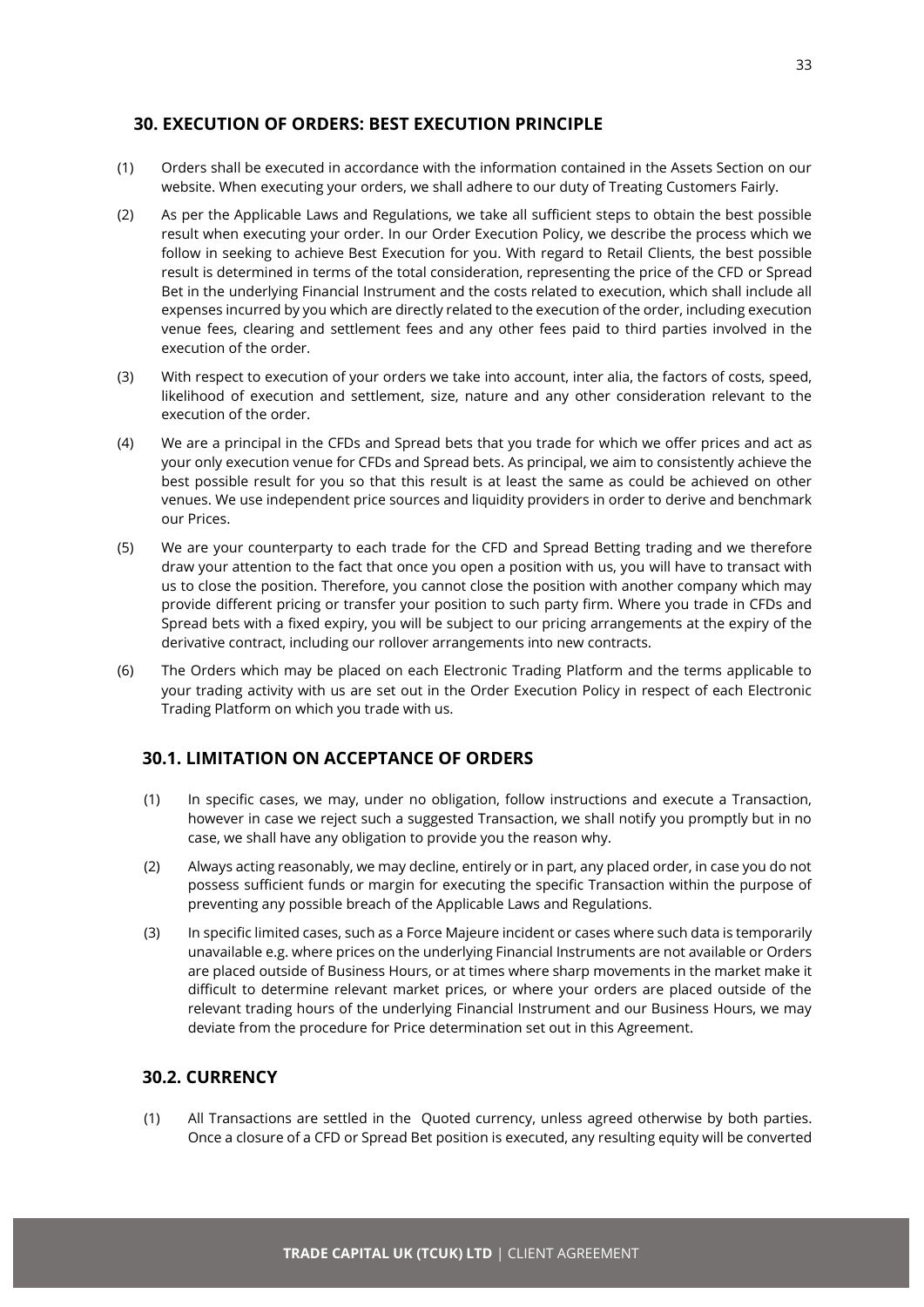and returned to you in your Account currency. Such a conversion may be charged for a specific fee.

#### <span id="page-34-0"></span>**30.3. MINIMUM AND MAXIMUM TRADE SIZES**

- (1) Under no obligation, we retain the right, at our own discretion, to set limits in order to monitor your capacity to execute specific orders. Under specific circumstance we may require you to limit the number of your current open positions and falls under your responsibility to always be informed of our Company's minimum or maximum trade sizes and request by us for any details regarding any maximum or minimum trade sizes.
- (2) The abovementioned set of trading limits may, at our own discretion, be amended, increased, decreased, removed or included by us and consist of the following:
	- i. Monitoring of maximum order amounts and maximum order sizes;
	- ii. Monitoring of our total exposure;

monitoring of Prices at which Orders may be submitted (to include (without limitation) controls over Orders which are at a Price which differs greatly from the market price at the time the order is submitted to us;

- iii. Monitoring of the Electronic Trading Platforms (to include (without limitation) any verification procedures to ensure that any particular order or orders has come from you); and/ or
- iv. Any other limits or monitoring which we may be required to implement in accordance with Applicable Laws and Regulations.
- (3) The modification of any maximum or minimum trade sizes are a result of various factors and a full description can be found in our Order Execution Policy.
- (4) At our own discretion, we may waive any maximum or minimum trade sizes which may be applicable at any time.

#### <span id="page-34-1"></span>**30.4. CANCELLATION AND WITHDRAWALS OF ORDERS**

- (1) In case of a revocation of this Agreement, we will close all your open positions (if any), cancel all of your pending orders (if any), return any remaining balance, as adjusted taking into consideration your trading profits and losses, inclusive of any fees due to us in accordance with the provision of this Agreement.
- (2) Non-market Orders may be cancelled via the Electronic Trading System. We can only cancel your orders, if you explicitly request so, and provided that we have not acted up to the time of your request upon those instructions. Executed instructions may only be withdrawn or amended by you with our consent. We shall have no liability for any claims, losses, damages, costs or expenses, including legal fees, arising directly or indirectly out of the failure of such order to be cancelled.

#### <span id="page-34-2"></span>**30.5. CONFIRMATIONS AND ERRORS**

- (1) Information on your order(s) status, cash position, equity and margin level and other Trade Confirmations will be sent to you inside your platform's trading account. In case an Order was placed verbally, our Dealing Room team shall confirm via phone the placement of the Order and once you log into your trading account, you should be able to view the Trade Confirmation.
- (2) You are obliged to provide the Company with e-mail address for the purposes of this Paragraph. It is your responsibility to inform the Company of any change to your email address (or any other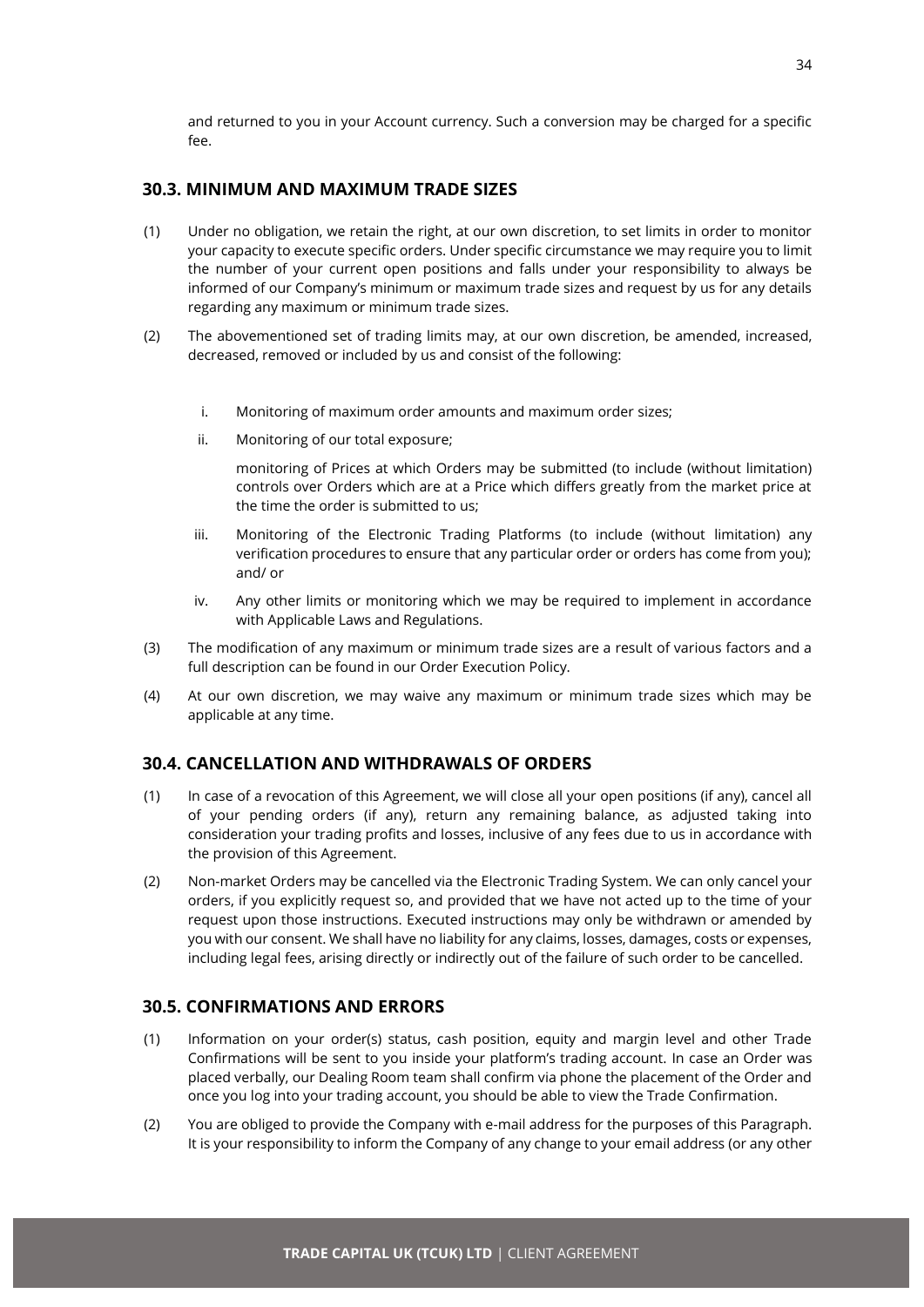relevant personal information), the non-receipt of a Confirmation, or whether any Confirmations are incorrect before settlement.

- (3) The Company will provide you with a Trade Confirmation in respect of each Order, in the method specified above in Term 29 'Orders'.
- (4) You are responsible for reviewing trade confirmations, your cash position and equity and margin level ensuring their accuracy and consistency and determining at your sole and entire discretion the actions you will take. We shall, on your request, provide you with such clarifications or explanations as may be reasonably required explaining any trade confirmation as well as your cash position, Equity and Margin Level. None of these clarifications or information we provide should be construed or interpreted to comprise any form of recommendation or advice on action you should or should not take.
- (5) If you have a reason to believe that the Confirmation is inconsistent or if you do not receive any Confirmation (though the Transaction was made), you shall contact the Company immediately in writing. In the absence of manifest error, Trade Confirmations shall be deemed conclusive unless the Client notifies the Company in writing to the contrary within two (2) Business Days following the Day of receipt of the said Trade Confirmation.
- (6) We reserve the right to, without your consent, either void from the outset or amend the terms of any Transaction containing or based on any error that we reasonably believe to be obvious or palpable (a 'Manifest Error' or 'Manifestly Erroneous Transaction'). If, in our discretion, we choose to amend the terms of any such Manifestly Erroneous Transaction, the amended level will be such level as we reasonably believe would have been fair at the time the Transaction was entered into. In deciding whether an error is a Manifest Error we shall act reasonably, and we may take into account any relevant information including, without limitation, the state of the Underlying Market at the time of the error or any error in, or lack of clarity of, any information source or pronouncement upon which we base our quoted prices. Any financial commitment that you have entered into or refrained from entering into in reliance on a Transaction with us will not be taken into account in deciding whether or not there has been a Manifest Error.
- (7) In the absence of our fraud, willful default or negligence, we will not be liable to you for any loss, cost, claim, demand or expense following a Manifest Error (including where the Manifest Error is made by any information source, commentator or official on whom we reasonably rely).
- (8) If a Manifest Error has occurred and we choose to exercise any of our rights, and if you have received any monies from us in connection with the Manifest Error, you agree that those monies are due and payable to us and you agree to return an equal sum to us without delay.

# <span id="page-35-0"></span>**31. COMMISSION, FEES & OTHER CHARGES**

- (1) The provision of services is subject to the payment of costs, fees, commissions, charges to the Company. You agree to pay us such fees and charges (including – without limitation – spreads, charges, interest and other fees) at such rates as are notified by us to you from time to time or published on our website. By accepting these Terms and Conditions, you acknowledge that you have read, understood and accepted the information under the Assets Section and the Charges [and Fees](https://cfd.trade.com/en/charges-fees) Section page posted on our website, in which all such Commissions and Charges are made available. You have the right to request and the Company shall provide upon such request an analytic itemized outline of the costs applicable.
- (2) We reserve the right to amend, alter, modify, delete or add to any of these Commissions and Charges at any time and at our sole discretion. When these Commissions and Charges are modified (the 'Changes') we will post such Changes on our website and/or otherwise notify you of such Changes, each such notification of which shall be deemed as sufficient notice and it is your duty to consult and/or to check regularly the information posted under the Spreads and Conditions Schedule on our website regarding any such Changes. Therefore, you should review the Spreads and Conditions Schedule on our website from time to time so as to ensure that you will be aware of any such Changes. Except if, and then to the extent provided otherwise in this Agreement, all Changes shall be effective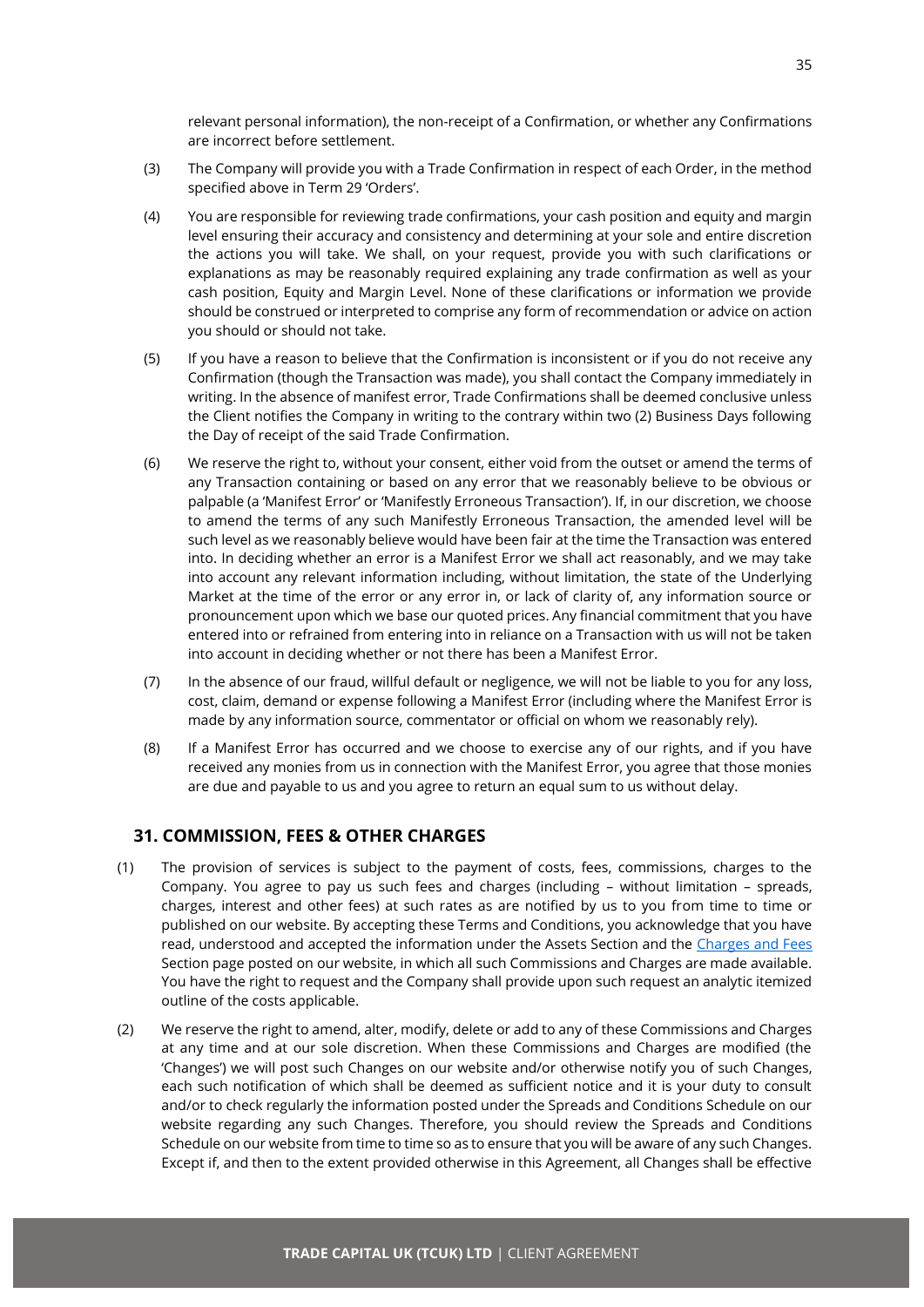five (5) calendar days after their initial posting on our website, or as of the first time that you access and/or use our Online Trading Facility after such amendments are made, whichever is sooner. Your continued use of our Online Trading Facility after the publication of any Changes shall be considered as your agreement to such Changes and shall be governed by those Terms and Conditions, as modified. If you do not wish to be bound by those Changes, you should cease to use our Online Trading Facility and inform us in writing, immediately.

- (3) In addition to the Commissions, Fees and Charges mentioned above, you shall be responsible for the payment of any other fees and charges that may be incurred as a result of the provision of our Services to you, including, without limitation, all applicable VAT (if any) and other duties and/or taxes, and all other fees incurred by us in connection with any Transaction and/or Contract and/or in connection with maintaining a Client relationship with you.
- (4) In addition, we may share charges and/or benefit from commission, spread, mark-up, mark-down or any other remuneration with Associates, Business Introducers, Tied Agents or other Third Parties (collectively referred to as "Partners") in respect of any Transactions and/or Contracts entered into by us and/or in respect of any Transactions and/or Contracts carried out on your behalf and in relation to your account.
- (5) Partners are receiving remuneration on the basis of a percentage of the spread, a fixed fee and/or based on any other method agreed with them (for more details, please refer to the Remuneration Policy of the Company), provided the provisions of Applicable Laws and Regulations with respect to conflicts of interest are adhered to. Details of any such remuneration or sharing arrangement are not explicitly set out on the relevant Settlement/Trade Confirmations. We may, upon reasonable request, to the extent possible and at our sole discretion, disclose to you the amount of any such commission, mark-up, mark-down or any other remuneration paid by us to any Associate, Business Introducer or other third party.
- (6) In addition, you should note that not all charges are represented in monetary terms and may appear, for instance, in pips; therefore, you need to ensure that you understand the cost that the pip amounts to.
- (7) The following instruments will have their triple-swap charged on Wednesday: Gold and Silver; and the following FX pairs on Thursday: EUR/RUB, USD/RUB, USD/CAD, USD/TRY.

#### <span id="page-36-0"></span>**31.1.SWAPS**

- (1) The swap is the interest added or deducted for holding an open position overnight.
- (2) Depending on the position held and the interest rates of the currency pair involved in a Transaction, you may either be credited or debited with financing; the operation is conducted at 22:00 GMT winter time or 21:00 GMT summer time, and the resulting amount is automatically converted into the Client's balance currency.
- (3) For FX pairs, from Mondays to Fridays swap is charged once for every business day, except for Wednesdays when the swap is charged in triple size to compensate for the upcoming weekend. For cryptocurrencies, the swap charge is daily. For the rest of the instruments, from Mondays to Thursdays swap is charged once for every business day and on Fridays swap is charged in triple size in order to compensate for the upcoming weekend.
- (4) It should be noted that the Company charges its own interest; the swap interest rates of the Company are based on internal Company policy, which are publicly available in the Company's website; the Company updates such rate as often as it deems necessary.

# <span id="page-36-1"></span>**31.2. SWAP FREE ACCOUNTS**

(1) We offer the possibility to open Swap-free Accounts with us. Accordingly, in all instances where a request for a Swap-free. Account is filed with us, we reserve the right to require an adequate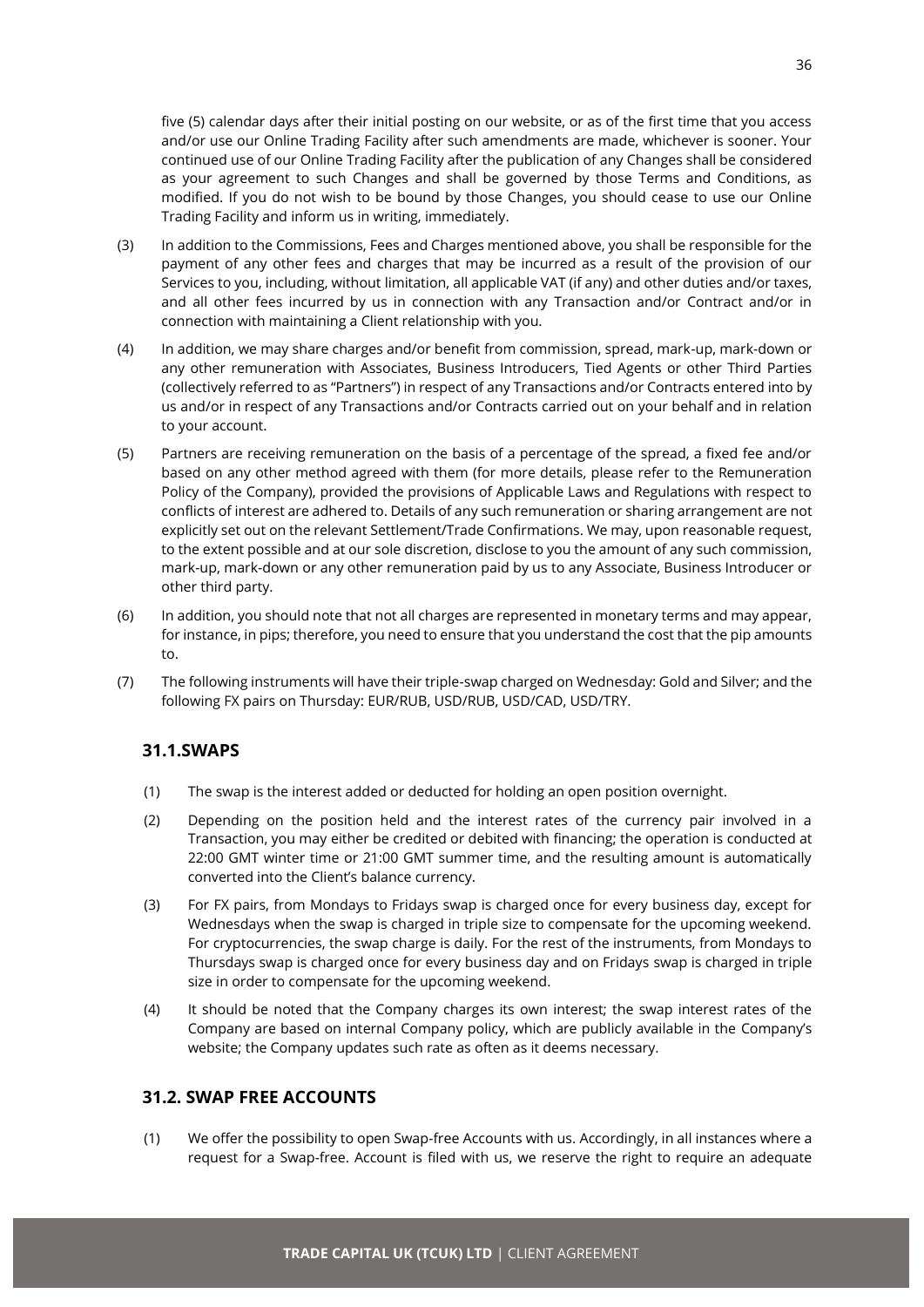justification for and/or proof of the necessity or need of any such conversion. Furthermore, we reserve the right upon our sole and absolute discretion to refuse the processing of any such request for any reason whatsoever, without being obliged to provide any explanation or justification and such decision shall be decisive and undisputable for the Client.

- (2) While a Client may file a request for a Swap-free trading account at any time, the filing of any such request entails that all of such Client's other real trading Accounts with us will be converted into Swap-free trading accounts also, without any further notice being required. Conversion of a real trading Account to a Swap-free trading account is performed by our Back-Office Department only upon the request and consent of those Clients who complete and submit a request for a Swapfree Account. Upon the receipt of such a duly signed and executed request, we shall evaluate the request and any ancillary documentation submitted to us and shall inform the Client who requested the conversion by e-mail whether the request is accepted or not.
- (3) Clients are not allowed to use Swap-free Accounts to make profits from Swaps and may not request the payment of any Swap amounts that have been lost as a result of converting their real trading Account(s) into one or more Swap-free Account(s) for the period during which their real trading Account(s) has/have been converted into one or more Swap-free account(s).
- (4) Where you have a Swap Free Account, you are obliged to close any open CFD position within 7 (seven) calendar days of opening thereof. In the event of your failure to do so, the Company shall have a right to treat any such instance as an abuse by you of the terms of operation of such Swap Free Account and take any of the actions specified in paragraphs (i) to (v) of Term 31.2(5) below, in each case with retroactive effect.
- (5) We reserve the right to revoke the Swap-free status granted to any real trading Account at any time, provided it provides notice to the Clients as stipulated in this Agreement, without being obliged to provide any explanation or justification. Such action will routinely be taken in cases where trades are held for more than 7 days. Furthermore, in the event that we detect any form of abuse, fraud, manipulation, cash-back arbitrage, carry trades, or other forms of deceitful or fraudulent activity in regard to any Swap-free Account of any Client, we reserve the right, without prior notice, to proceed with one or more of the followings:
	- i. To revoke the Swap-free status from any and all real trading Accounts of such Client that have been converted to a Swap-free trading Account;
	- ii. To correct and recover any un-accrued Swaps and any related un-accrued interest expenses and or costs pertaining to any and all of such Client's Swap-free trading Accounts during the period for which such Accounts were converted into Swap-free trading Accounts;
	- iii. To close all trading Accounts of such Client with us, nullify all trades carried out in such Client's trading Accounts with us and cancel and all profits or losses garnered in such Client's trading Accounts with us;
	- iv. To restrict and/or prohibit the Client from hedging their positions;
	- v. To close any open positions and reinstate them upon the prevailing market price. The Client acknowledges and accepts that he shall bear all costs emanating from this action.

# <span id="page-37-0"></span>**32. REPRESENTATIONS AND WARRANTIES**

- (1) You represent and warrant to us, and agree that each such representation and warranty is deemed repeated each time you open or close a Transaction by reference to the circumstances prevailing at such time, that:
	- i. The information provided to us in your application form and at any time thereafter is true and accurate in all respects;
	- ii. You are duly authorised to execute and deliver this Agreement, to open each Transaction and to perform your obligations hereunder and thereunder and have taken all necessary action to authorise such execution, delivery and performance;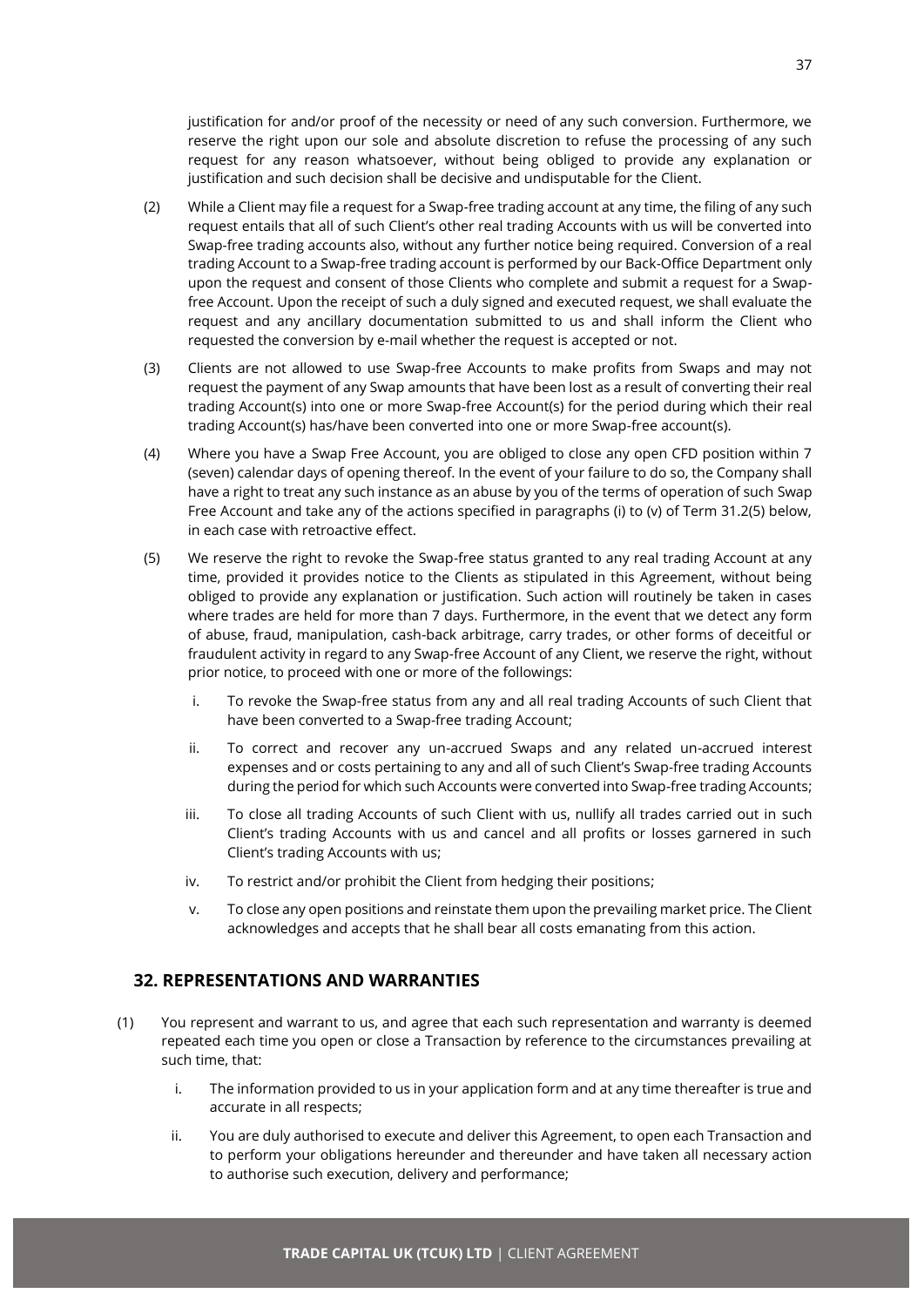- iii. You will enter into this Agreement and open each Transaction as principal;
- iv. Any person representing you in opening or closing a Transaction will have been, and (if you are a legal entity) the person entering into this Agreement on your behalf is, duly authorised to do so on your behalf;
- v. Where applicable, you have obtained all governmental or other authorisations and consents required by you in connection with this Agreement and in connection with opening or closing Transactions and such authorisations and consents are in full force and effect and all of their conditions have been and will be complied with;
- vi. Execution, delivery and performance of this Agreement and each Transaction will not violate any law, ordinance, charter, by-law or rule applicable to you, the jurisdiction in which you are resident, or any agreement by which you are bound or by which any of your assets are affected;
- vii. If you are an employee or contractor of a financial services firm or any other firm that has controls over the financial Transactions in which its employees and contractors deal, you will give us proper notice of this and of any restrictions that apply to your dealing;
- viii. You will not use our prices for any purpose other than for your own trading purposes, and you agree not to redistribute our prices to any other person whether such redistribution be for commercial or other purposes;
- ix. You will use the services offered by us pursuant to this Agreement in good faith and, to this end, you will not use any electronic device, software, algorithm, or any trading strategy ('Device') that aims to manipulate or take unfair advantage of the way in which we construct, provide or convey our prices. You agree that using a Device whereby in your dealings with us you are not subject to any downside market risk will be evidence that you are taking unfair advantage of us;
- x. You have considered your own Financial circumstances, needs and objectives and concluded that dealing in Trading Activities is appropriate for you. You warrant that you understand the Risks, Terms and Conditions of Transactions entered into with the Company, (regardless of information supplied by the Company) and are willing to take on those Risks;
- xi. The Company does not, nor do any of its Directors, Officers, Agents or Employees, guarantee repayment of Capital or Payment of Income in relation to any funds deposited with the Company or any Transactions undertaken;
- xii. No part of any funds remitted by you have been the proceeds of any illegal activity or used for any terrorist financing or money laundering activities. You agree to provide such information related to your business and financial affairs as may be reasonably requested by the Company in order to comply with the Anti-Money Laundering and Countering Financing of Terrorism Act or other Legislative Requirements; And
- xiii. You are the Owner and Sole Beneficiary of the Account. If you are not the Sole Beneficiary of the Account, you must fill out and send to the Company the "Joint Account Form". You must indicate the names and details of the other Beneficiaries on the Declaration form.
- (2) You are not located in any Banned Jurisdiction. We reserve the right to request any additional information which we deem necessary, in form and content satisfactory to us, in order to verify compliance with this paragraph.
- (3) You have read and understood the Risk Disclosure Notice, which forms part of this Agreement and agree to all its Conditions.
- (4) In the absence of our fraud, willful default or negligence, we give no warranty regarding the performance of our website(s), our Electronic Trading Services or other software or their suitability for any equipment used by you for any particular purpose.
- (5) Any breach by you of a warranty given under this Agreement, renders any Transaction voidable from the outset at our discretion.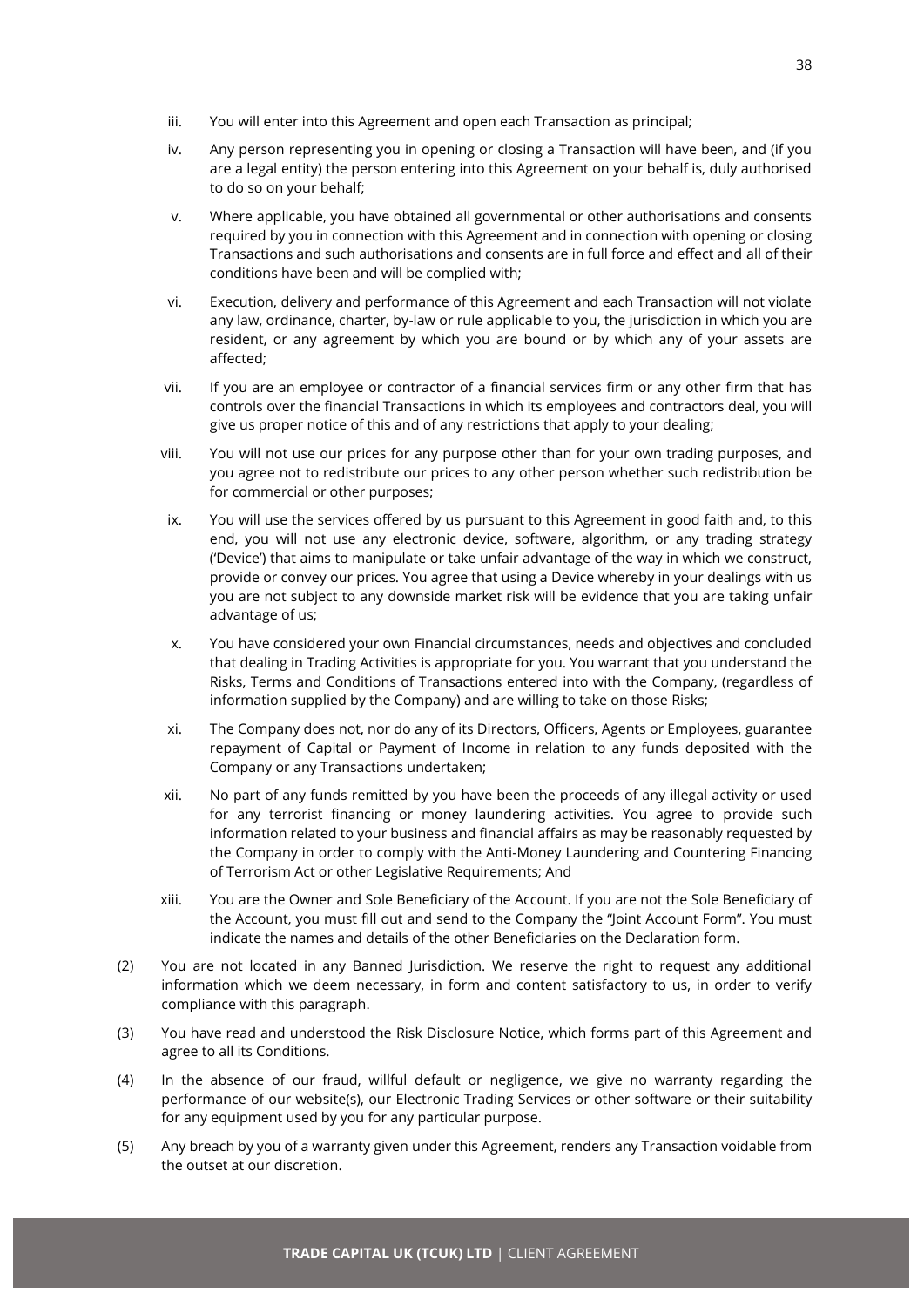# <span id="page-39-0"></span>**33. TERMINATION OF THE PROVISION OF CFDS AND SPREAD BETS**

#### <span id="page-39-1"></span>**33.1. TERMINATION**

- (1) We keep the right to terminate the provision of a CFD or Spread Bet underlying asset if it was decided in the Company's internal policy or whenever we believe that a material adverse change has occurred or is expected to occur, with the respect to amongst others the issuer of such Instrument, which may cause suspension or disruption in trading in such Instrument or cause material increase in volatility thereof or the operations or financial performance of the issuer of such instrument and/or any of its associated parties, or due to considerations related to the market's uncertainty or factors otherwise materially affecting the market.
- (2) In case, we terminate the provision of CFD or Spread Betting trading in a financial product under this agreement, shall notify you and request you to close all of your open positions in such instrument by a specific date. You acknowledge and provide us your authorization following a fair treatment to close your existing positions upon the specific date at the current market prices established by the Company.

# <span id="page-39-2"></span>**33.2. SUSPENSION**

- (1) We reserve the right to Suspend your account at any time. If we Suspend your account, it means that:
	- i. You will generally not be permitted to open any new Transactions or increase your exposure under your existing Transactions, but you will be permitted to close, part close or reduce your exposure to us under your existing Transactions;
	- ii. You will no longer be permitted to trade with us via our Electronic Trading Service.
- (2) We also reserve the right to Suspend a specific Transaction that you have opened with us. If we Suspend a Transaction, it means that:
	- i. You will generally not be permitted to increase your exposure to us under the Suspended Transaction, but you will be permitted to close, part close or reduce your exposure to us under the Suspended Transaction.
- (1) Our rights and remedies under this Agreement will be cumulative, and our exercise or waiver of any right or remedy will not preclude or inhibit the exercise of any additional right or remedy. Our failure to enforce or exercise any right under this Agreement will not amount to a waiver or bar to enforcement of that right.
- (2) The Company's failure or delay exercising any right, condition or provision under this Agreement or by Law, shall not constitute an implied waiver thereof nor shall it prevent or restrict the Company to further exercise of that or any other right.
- (3) The provisions of this Agreement and any other clauses that may be required to give effect to the meaning of this Agreement shall survive termination of the Agreement.

# <span id="page-39-3"></span>**33.3. INACTIVE & DORMANT ACCOUNTS**

- **(1)** The Client acknowledges and confirms that any trading account(s), held with the Company, where the Client **has not:** 
	- i. Placed a trade;
	- ii. Opened or closed positions; and/or
	- iii. Made a deposit into the Client's trading account;

for a period of ninety (90) days and more, shall be classified by the Company as an Inactive Account ("Inactive Account"). Where the Customer has and continues to: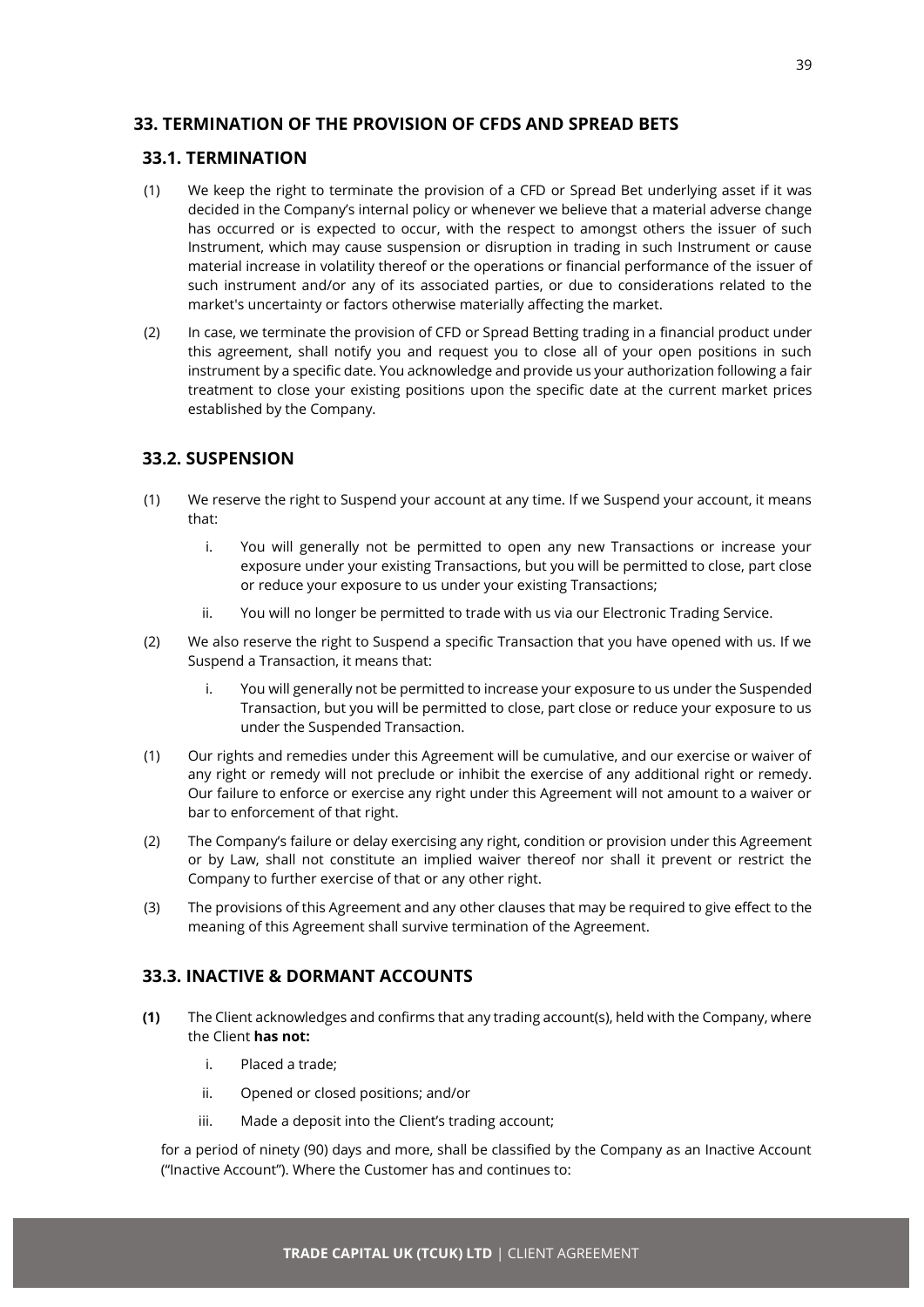- i. Place a trade;
- ii. Open or close positions; and/or
- iii. Make a deposit into the Client's trading account;

the account shall be classified by the Company as an Active Account ("Active Account").

- (2) The Company reserves the right, to charge a monthly inactivity fee of twenty-five US Dollars (\$25.00) ("Inactivity Fee") on your Trading Account in return for the maintenance, administration and compliance management of such Inactive Accounts. This amount will be automatically withheld from your funds and is non-refundable.
- (3) Any Inactive Accounts, holding zero balance/ Equity, shall be turned to Dormant ("Dormant Account"). The Company reserves the right to terminate any Dormant Account with zero balance/equity without further notification to the Client. If you wish to re-activate a Dormant account, you must contact our Customer Support Department and inform us about your request of a reactivation. In case you proceed with a request of a reactivation we have the right to request you to submit again all necessary documents and information regarding your identity, knowledge, experience and economic profile in order for us to determinate whether we shall proceed with the reactivation or not.
- (4) The monthly inactivity fee shall be charged in basis of the following mechanism:
	- i. Where you have more than one (1) Trading Account and all of such Trading Accounts are Inactive Accounts, Inactivity Fee shall be charged separately for each Inactive Account;
	- ii. Where you have more than one (1) Trading Account, and at least one (1) of your Trading Accounts is active, no Inactivity Fee shall apply even where one or more of your other Trading Accounts are Inactive Accounts; And
	- iii. Where the balance of any Inactive Account to which Inactivity Fee is applicable as per the definition above is less than twenty-five US Dollars (\$25.00), then the Inactivity Fee for such Inactive Account shall be equal to the amount of the remaining balance on such Inactive Account. We retain the right to charge the Inactivity Fee post factum for any month where for technical reasons no inactivity fees were charged.
- (5) In cases where your account remains Inactive for a period exceeding 12 months, an Annual Inactivity Fee shall apply, which will be deducted at a rate of one-hundred US Dollars (\$100) or equivalent per quarter, minus any monthly inactivity fees already charged. The Annual Inactivity Fee may be charged by the Company at any point subsequent to the 12-month period being exceeded and applies retroactively. This amount will be automatically withheld from your funds and is non-refundable.

Examples in relation to points (4) and (5) above:

i. Last transaction date (trade or deposit): 05FEB 2019

1st Monthly Inactivity Fee in MAY19 = 25 USD

No annual inactivity fee for Y2019

ii. Last transaction date (trade or deposit): 15OCT 2018

1st Monthly Inactivity Fee in JAN19 = 25 USD

Annual inactivity fee = 400 USD – (25x12) = 100 USD

iii. Last transaction date (trade or deposit): 23DEC 2018

1st Monthly Inactivity Fee in APR19 = 25 USD

Annual inactivity fee = 400 USD – (25x9) = 175 USD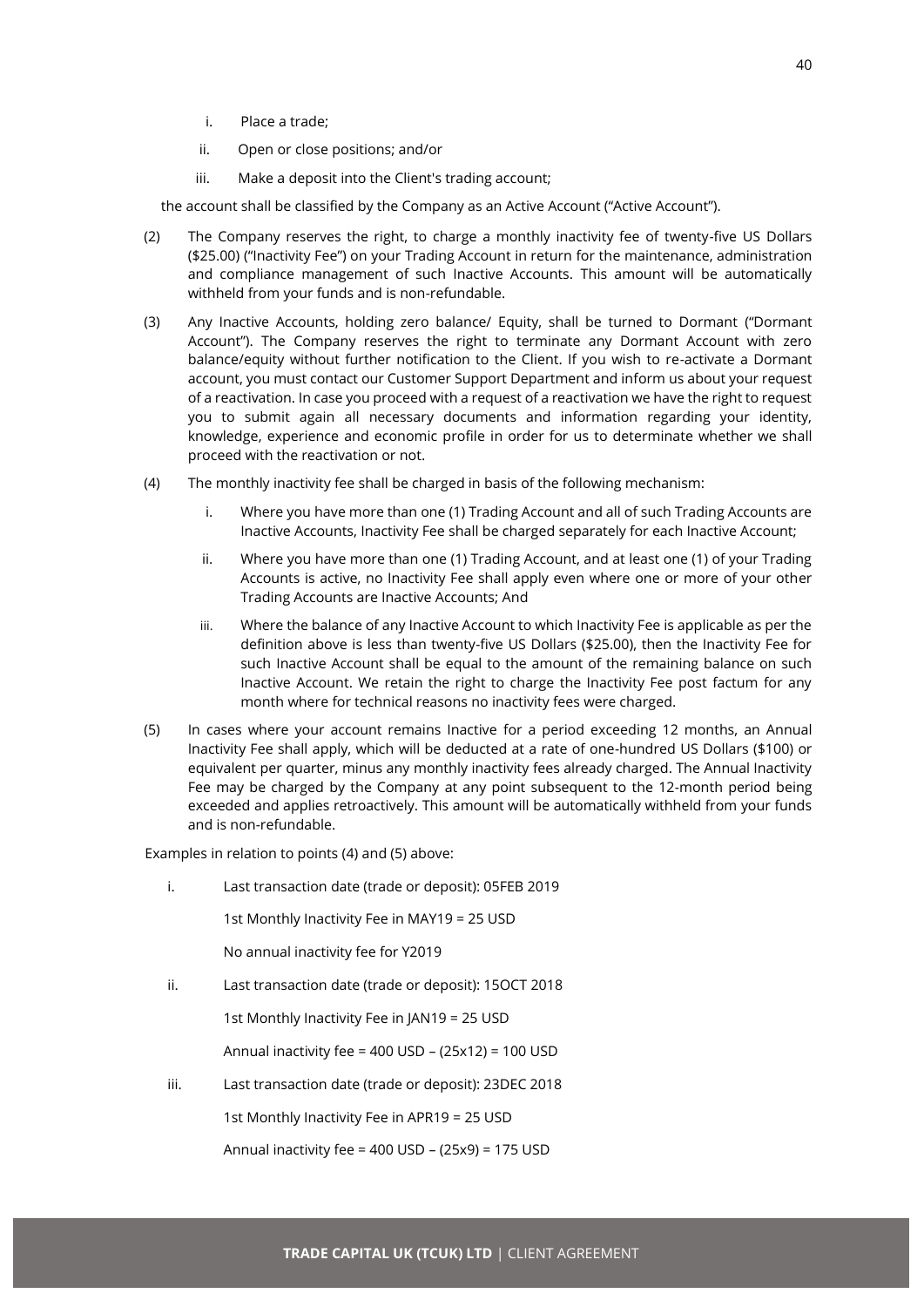- (6) You agree that you are liable to and will pay the applicable fee as notified to you from time to time and that we may deduct such fee from any funds held by us on your behalf.
- (7) We retain the right to proceed with cancellation, without any written notice of any pending orders of an account which is classified as Inactive.

#### <span id="page-41-0"></span>**SECTION III**

Relevant aspects are to be taken into consideration in the negotiation of Stocks, Options, Futures, Exchange Trades Funds ("ETFs"), Warrants, Structured Products, Fixed Income products and Mutual Funds, the counterpart of which is Interactive Brokers (U.K.) Limited ("Interactive Brokers", "IB UK", and "Financial Intermediary"), authorised and regulated by the Financial Conduct Authority ("FCA"), license number 208159, and with registered office at Heron Tower, 110 Bishopsgate (Level 20), London EC2N 4AY.

Interactive Brokers LLC is a U.S. - located affiliate of Interactive Brokers (U.K.) ("IB LLC"). IB LLC is registered as a broker-dealer with the U.S. Securities and Exchange Commission ("SEC") and as a futures commission merchant with the U.S. Commodity Futures Trading Commission ("CFTC"), headquartered at One Pickwick Plaza, Greenwich, CT 06830, U.S.A.

#### <span id="page-41-1"></span>**34. INTRODUCING BROKER'S SERVICES**

- (1) The Company is an "Introducing Broker" of Interactive Brokers, which is in turn acting as a Financial Intermediary of the Client.
- (2) We present the services and platforms of the Financial Intermediary to our Clients. In addition, we shall:
	- i. Provide training to the Client with regard to the provision of financial instruments and the trading platforms of the Financial Intermediary;
	- ii. Offer technical assistance to the Client in relation to the Financial Intermediary's trading platforms;
	- iii. Offer training on technical and operational analysis on the stock exchange;
	- iv. Provide information and support to the Client with regard to the Securities Accounts opened with the Financial Intermediary, including but not limited to: issuance of reports, technical assistance in relation to the platforms, the costs and charges, the deposits and the withdrawals, etc. For these services, the Company receives inducements from the Financial Intermediary; and
	- v. Provide clients with marketing material, technical or market analysis and webinars. Any statement, recommendation or opinion provided to any Client is not designed with respect to the individual Client's personal profile, financial situation or trading experience, and therefore should not be construed as investment advice, recommendation, opinion and/or as a solicitation for any Transactions in financial instruments.
- (3) For trading Stocks, Options, Futures, Exchange Trades Funds, Warrants, Structured Products, Fixed Income products and Mutual Funds, Interactive Brokers will provide you with a mechanism to submit your orders yourself electronically directly to the Financial Intermediary.
- (4) When trading Stocks, Options, Futures, Exchange Trades Funds, Warrants, Structured Products, Fixed Income products and Mutual Funds and when opening Thematic Portfolio accounts, Clients will be subject to the Terms & Conditions of the Financial Intermediary available on its webpage [\(www.interactivebrokers.com\)](http://www.interactivebrokers.com/). If the Client wishes to obtain additional details, he/she can consult the web page of Interactive Brokers.
- (5) The Client agrees to monitor the Financial Intermediary's website at [www.interactivebrokers.co.uk](http://www.interactivebrokers.co.uk/) for information regarding its services. The Client consents to receive key information documents ("KIDs") for products covered by the Packaged Retail and Insurance-based Investment Products Regulation ("PRIIPs") by means of the website.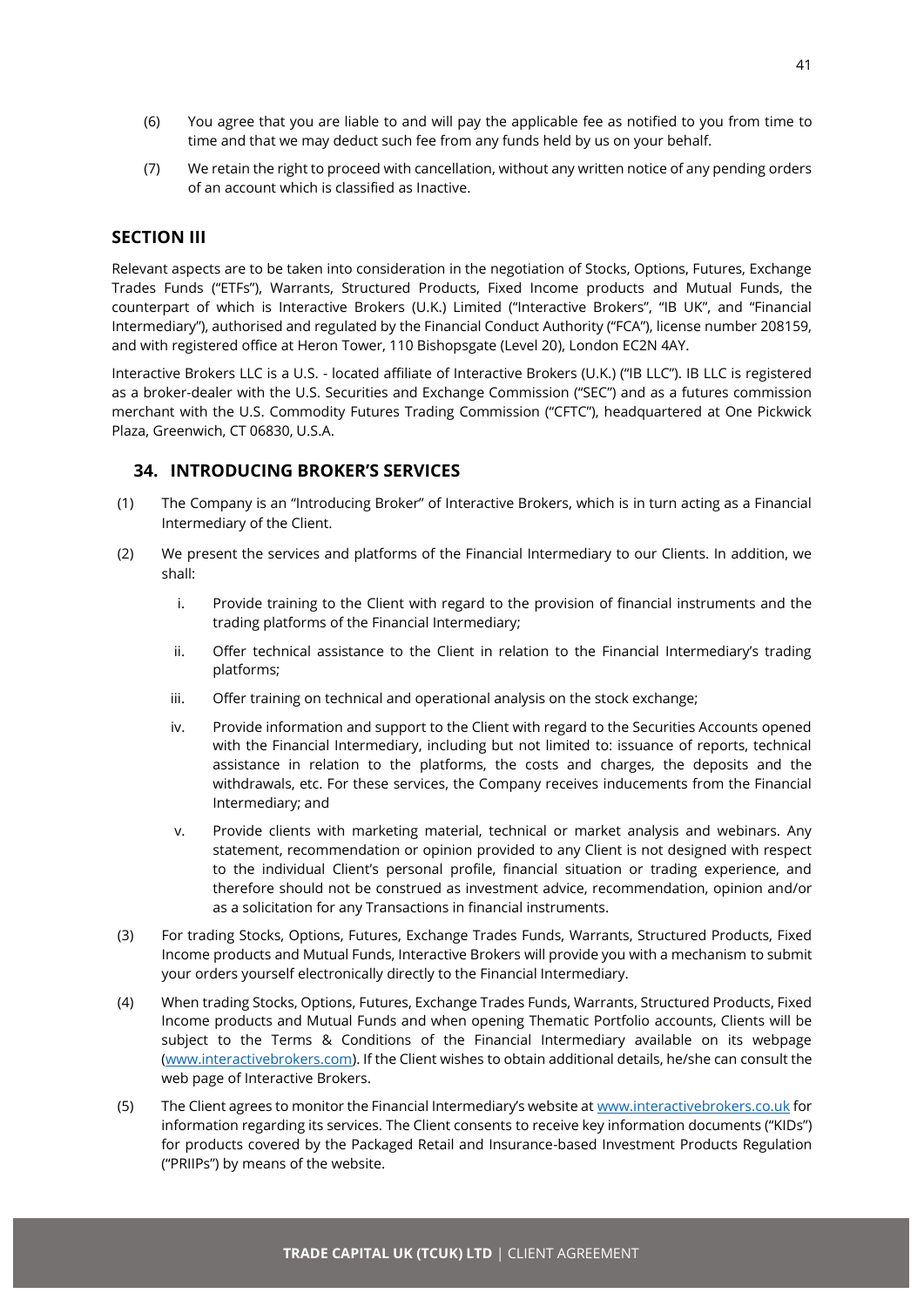#### <span id="page-42-0"></span>**35. BEST EXECUTION**

(1) At the time of opening an account for trading Stocks, Futures, Exchange Traded Funds, Warrants, Structured Products, Fixed Income Products and Mutual Funds, the Client becomes subject to the Best Execution Policy of the Financial Intermediary.

#### <span id="page-42-1"></span>**36. PROTECTION OF CLIENT'S ASSETS**

- (1) The client money and assets will be deposited directly and safeguarded by Interactive Brokers.
- (2) Clients who trade certain products of the U.S. Exchange in an account opened with the Financial Intermediary Interactive Brokers that is carried by Interactive Brokers LLC may be eligible for certain protections provided the by the U.S. Securities Investor Protection Corporation ("SIPC"). Eligibility for SIPC coverage is determined by standards set forth in the Securities Investor Protection Act. To learn more about it, the Client can consult its website at [http://www.sipc.org.](http://www.sipc.org/)
- (3) In the event that Interactive Brokers enters into a Forced Liquidation process, that is, Insolvency, the Fund protects the cash balance and transferable Securities of the Client. The Fund offers a Guarantee of 500 Thousand US dollars (500,000 \$) per account, with a limit of 250 Thousand US dollars (250,000 \$) for the account's cash. The warranty is meant per account, not per account holder.
- (4) Clients also may be eligible for protection afforded by the U.K. Financial Services Compensation Scheme ("FSCS") which compensates private customers in the event that a U.K. Company that is engaged in investment business becomes insolvent. Further information about compensation is available from the UK Financial Services Compensation Scheme a[t http://www.fscs.org.uk.](http://www.fscs.org.uk/)

#### <span id="page-42-2"></span>**SECTION IV**

# <span id="page-42-3"></span>**34. DEFINITIONS AND INTERPRETATIONS**

In this Agreement:

"Access Codes" means the Client's access codes, any login code, password(s), Client's trading account number and any information required for accessing the Company's Trading Platform to trade CFDs and Spread bets and/or Company's Client portal;

"Applicable Laws and Regulations" means: (a) the Financial Services and Markets Act 2000 and the Financial Services Act 2021 ("the Law" and "The Act") as amended or replaced from time to time; (b) Directives, Circulars or other Regulations issued by FCA that govern the operations of UK Investment Firms ("FCA Rules") or any other rules of a relevant regulatory authority; (c) the rules of the relevant Exchange; (d) the Rules of the relevant settlement system; and (e) all other applicable laws, rules and regulations as in force from time to time, as applicable to this Agreement, any Instruction, any Transactions, the holding of Instruments by us on your behalf or our Electronic Trading Services;

"Associate(s)/Associated Company/ies" means a third-party undertaking, whom we or an undertaking in the same group as us appoints, or any other entity person with whom we have a relationship that might reasonably be expected to give rise to a community of interest;

"Authorised Person", unless the context otherwise requires, shall mean a person authorised by a Client under a limited power-of-attorney, in accordance with these Terms and Conditions, to represent such Client and give Instructions to us;

"Business day" means any day other than a Saturday, Sunday and a public holiday in the United Kingdom;

"Buy" has the meaning attributed to it in clause 29.1;

"Closing Level" means the level at which a Transaction is closed;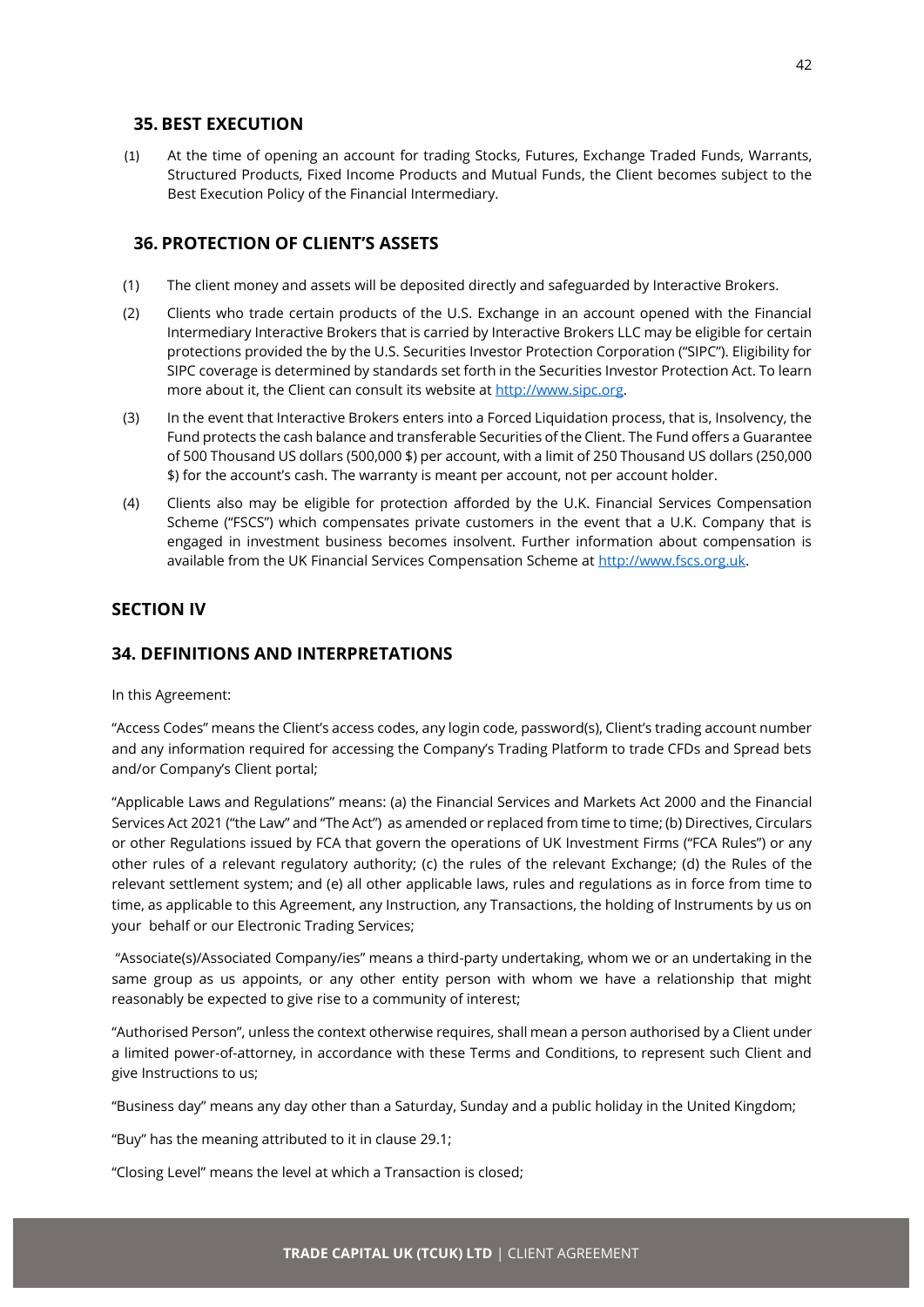"Contract for Differences" or "CFDs" is a type of Transaction the purpose of which is to secure a profit or avoid a loss by reference to fluctuations in the value or price of an Instrument. Types of Contracts for Differences include, but are not limited to Foreign Exchange CFDs, Futures CFDs, Option CFDs, Share CFDs, Stock Index CFDs;

"Contract Value" means the number of shares, contracts or other units of the Instrument that you are notionally buying or selling multiplied by our then current quote for closing the Transaction;

"Currency" shall be construed so as to include any unit of account;

"Base Currency" means the currency of the account.

"Quoted Currency" means the currency which specific instrument is traded in.

"Electronic Conversation" means a conversation between you and us held via our Electronic Trading Services;

"Electronic Trading Services" and "Online Trading Facility" means any electronic services (together with any related software) including without limitation trading, direct market access order routing or information services that we grant you access to or make available to you either directly or through a third-party service provider, and used by you to view information and/or enter into Transactions;

"Eligible Counterparty" has the meaning given in the FCA Rules (please read our Client Categorisation Policy);

"Event of Default" has the meaning attributed to it in clause 19.2;

"Exchange Rate" means the rate (in relation to two currencies in respect of which you may wish to open a Foreign Exchange CFD) at which a single unit of the first currency that you state may be bought with or, as the case may be, sold in, units of the second currency that you state;

"Expiry Transaction" means a Transaction which has a set contract period, at the end of which the Expiry Transaction expires automatically;

"Execution venue" and "Marketplace" means a Regulated Market, a Multilateral Trading Facility ("MTF"), a Systematic Internaliser ("SI"), or a Market Maker or other liquidity provider or entity performing a similar service;

"FATCA" shall mean Foreign Account Tax Compliance as defined in sections 1471 to 1474 of the U.S. Internal Revenue Code of 1986 or any associated regulations or other official guidance;

"FCA" means the "Financial Conduct Authority" or any organisation that will replace the FCA or take over the conduct of its affairs;

"FCA Rules" means the Directives, Circulars or other Regulations issued by the FCA, as from time to time varied, amended or substituted by the FCA;

"Financial Intermediary" means a Financial Entity with whom the Company has an agreement for 'Introducing Broker';

"Force Majeure Event" has the meaning attributed to it in clause 17;

"FSCS" is the Financial Services Compensation Scheme, compensation scheme for Clients of UK Investment Firms;

"Initial Margin" means the amount of money you are required to pay us in order to open and a Transaction on your behalf;

"Instrument" and "Financial Instrument" means any stock, share, futures contract, forward or option contract, commodity, precious metal, Exchange Rate, interest rate, debt instrument or other index, or other investment in respect of which we or our Financial Intermediaries offer to deal in Transactions;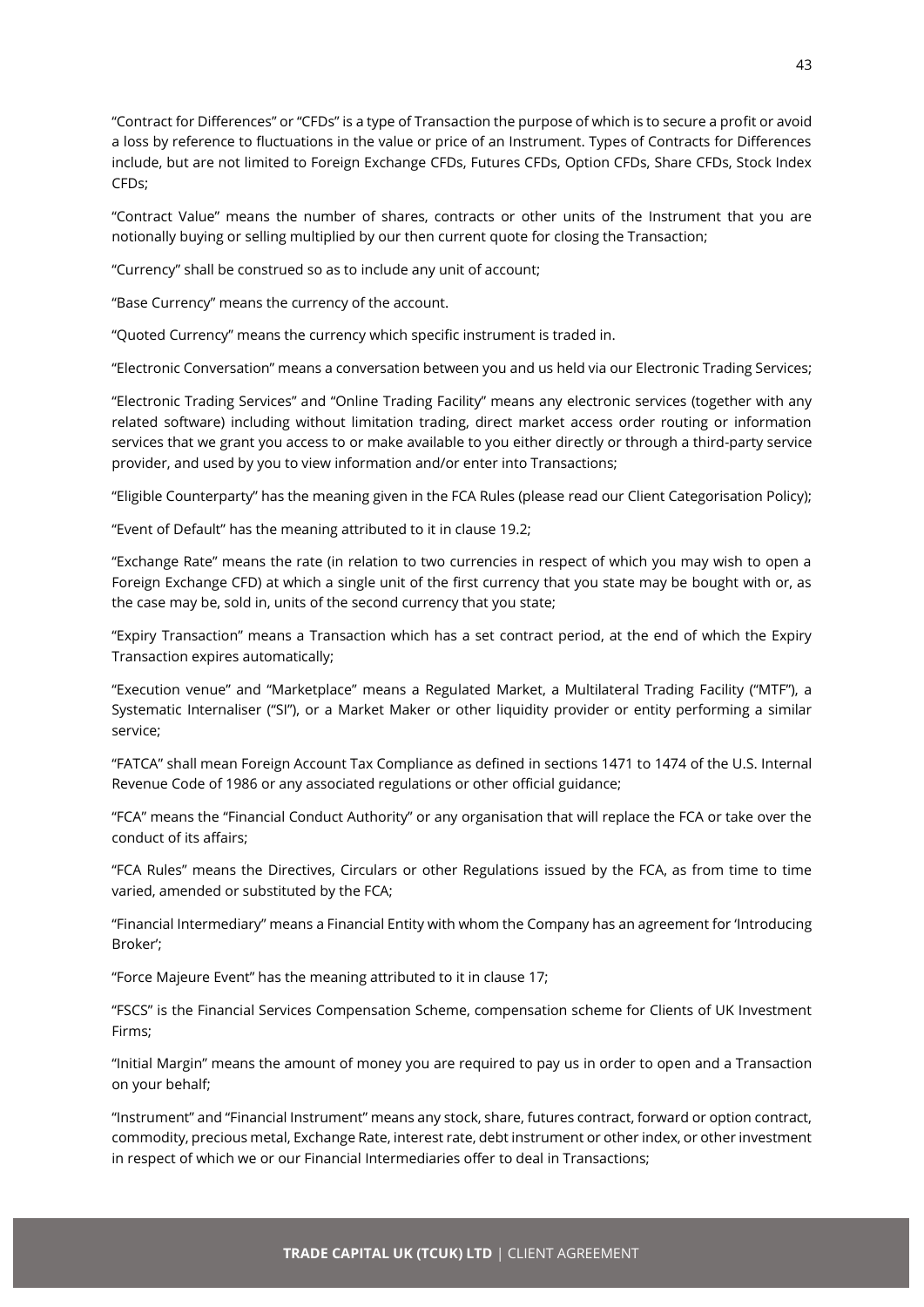"Introducing Broker" means an entity which presents and promotes financial services of a "Financial Intermediary" to clients;

"KID" means a Key Information Document to inform Retail investors about the nature and the risks of a PRIIP;

"Last Dealing Time" means the last day and (as the context requires) time before which a Transaction may be dealt in, as set out in the Assets Section or otherwise notified to you, or otherwise the last day and (as the context requires) time on which the underlying Instrument may be dealt in on the relevant Underlying Market;

"Limit Order" has the meaning given to it in clause 29;

"Manifest Error" has the meaning given to it in clause 30.5;

"Margin" means the amount of money you are required to pay us in order to open and maintain a Transaction

"Margin Call" shall refer to the Margin required to maintain your open positions; accordingly, if the equity in your Account drops below the Margin Level required to maintain your open positions, you will receive a Margin Call;

"Market Spread" means the difference between the bid and offer prices for a Transaction of equivalent size in an Instrument, or a related Instrument, in the Underlying Market;

"Market Disruption" shall include but not be limited to, the imposition by any Government Authority, central bank or multinational organization of material restrictions or limitations on the trading, transfer or settlement of Transactions in any Underlying Instrument(s) (such as, the imposition of price controls, currency exchange controls, mandatory exchange rates with respect to a particular Underlying Instrument or a Force Majeure Event), which have or may have a material influence on the settlement of Transactions and/or Contracts in related Financial Instruments;

"MiFID II" means Directive 2014/65/EU of The European Parliament and of the Council of 15 May 2014 on markets in financial instruments and amending Directive 2002/92/EC and Directive 2011/61/EU;

"Minimum Size" means, in respect of a Transaction in which a Minimum Size applies, the minimum number of shares, contracts or other units of an Instrument that we will deal on, which in most cases is specified in the Assets Section and, where not so specified, we will inform you of on request;

"PRIIP" means a Packaged Retail and Insurance-based Investment Products as defined by the Regulation (EU) 1286/2014 of the European Parliament and of the Council and the UK PRIIPs Regulation;

"Principal" means an entity which provides both Ask and Bid prices in a CFD or any other Financial Instrument;

"Opening Level" means the level at which a Transaction is opened;

"Order" means a Stop Order, Limit Order or any other type of order detailed in this Agreement, or which we may offer from time to time, as the case permits;

"Order Execution Policy" means a document that describes all of our order execution arrangements in place to ensure that, when executing order, we take all reasonable steps to obtain the best possible results for Clients in accordance with the FCA Rules;

"Partners" means Associates, Business Introducers, Tied Agents or other Third Parties;

"P&L" means realized and/or unrealized profits and/or losses, as the case permits;

"Professional Client" has the meaning given in the FCA Rules (please refer to our Client Categorisation Policy);

"Relevant Person"; a director, employee or equivalent, manager or where applicable, Tied Agent of the Company;